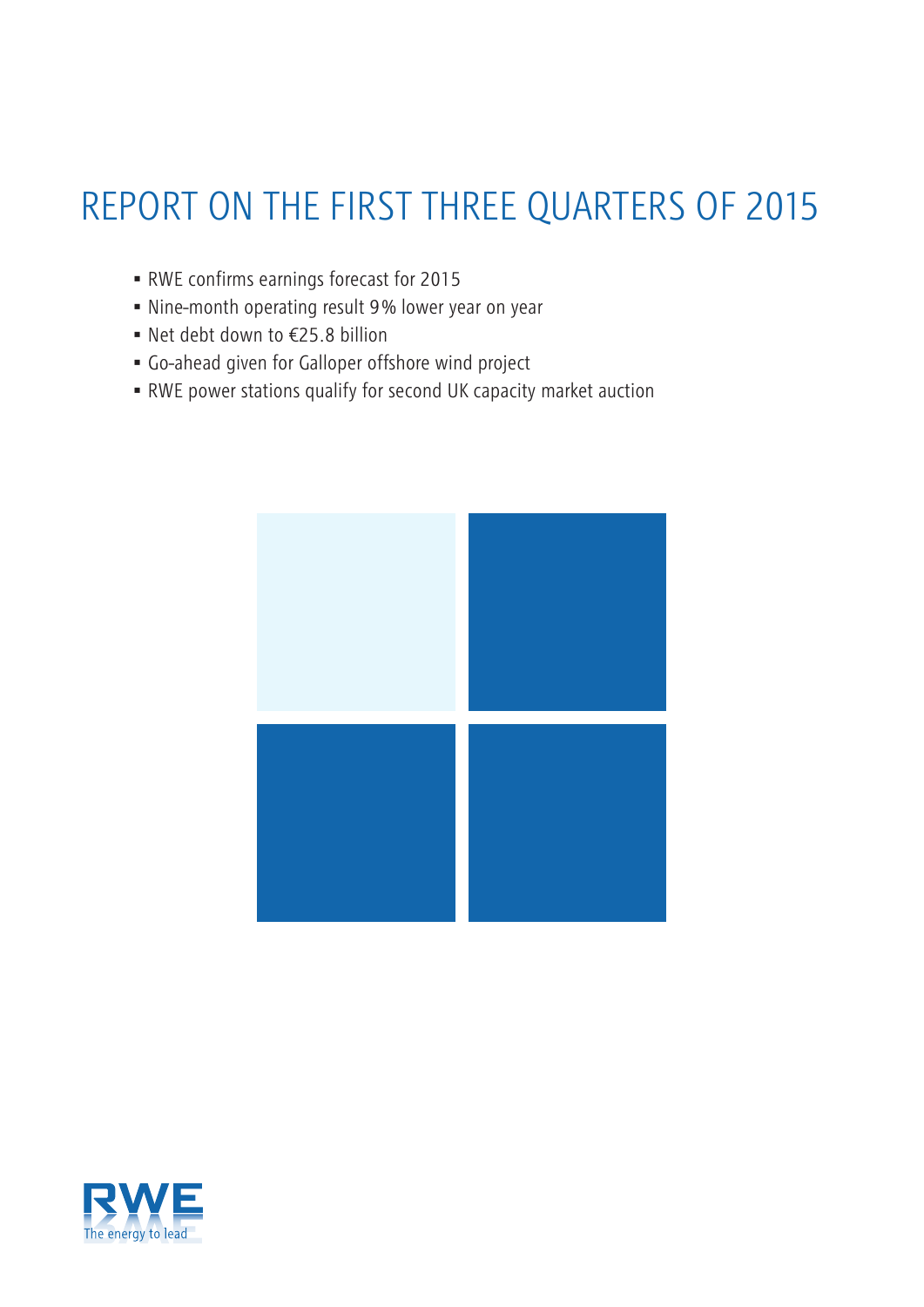## AT A GLANCE

| <b>RWE Group - key figures</b>                      |                    | Jan - Sep   | Jan - Sep   | $+/-$         | Jan - Dec |
|-----------------------------------------------------|--------------------|-------------|-------------|---------------|-----------|
|                                                     |                    | 2015        | 2014        | $\frac{0}{0}$ | 2014      |
| Electricity production                              | billion kWh        | 154.9       | 151.2       | 2.4           | 208.3     |
| External electricity sales volume                   | billion kWh        | 191.8       | 191.7       | 0.1           | 258.3     |
| External gas sales volume                           | billion kWh        | 207.2       | 184.6       | 12.2          | 281.3     |
| External revenue                                    | $\epsilon$ million | 35,409      | 35,288      | 0.3           | 48,468    |
| <b>EBITDA</b>                                       | $\epsilon$ million | 4,403       | 4,700       | $-6.3$        | 7,131     |
| Operating result                                    | $\epsilon$ million | 2,648       | 2,908       | $-8.9$        | 4,017     |
| Income from continuing operations before tax        | $\epsilon$ million | 1,354       | 1,470       | $-7.9$        | 2,246     |
| Net income                                          | $\epsilon$ million | 1,935       | 994         | 94.7          | 1,704     |
| Adjusted net income <sup>1</sup>                    | $\epsilon$ million | 545         | 763         | $-28.6$       | 1,282     |
| Earnings per share                                  | €                  | 3.15        | 1.62        | 94.4          | 2.77      |
| Adjusted net income <sup>1</sup> per share          | €                  | 0.89        | 1.24        | $-28.2$       | 2.09      |
| Cash flows from operating activities                |                    |             |             |               |           |
| of continuing operations                            | $\epsilon$ million | 2,177       | 4,759       | $-54.3$       | 5,556     |
| Capital expenditure                                 | $\epsilon$ million | 1,896       | 2,284       | $-17.0$       | 3,440     |
| Property, plant and equipment and intangible assets | $\epsilon$ million | 1,669       | 2,197       | $-24.0$       | 3,245     |
| <b>Financial assets</b>                             | $\epsilon$ million | 227         | 87          | 160.9         | 195       |
| Free cash flow                                      | $\epsilon$ million | 508         | 2,562       | $-80.2$       | 2,311     |
|                                                     |                    | 30 Sep 2015 | 31 Dec 2014 |               |           |
| Net debt                                            | $\epsilon$ million | 25,833      | $30,972^2$  | $-16.6$       |           |
| Workforce <sup>3</sup>                              |                    | 59,777      | 59,784      |               |           |

1 Formerly 'recurrent net income'; see commentary on page 19.

2 Figure adjusted; see footnote 1 to the 'net debt' table on page 22.

3 Converted to full-time positions.

## **Contents**

| Letter from the CEO                    |    |  |
|----------------------------------------|----|--|
| <b>RWE on the capital market</b>       | 2  |  |
| <b>Review of operations</b>            | 3  |  |
| Economic environment                   | 3  |  |
| Major events                           | 7  |  |
| Notes on reporting                     | 10 |  |
| <b>Business performance</b>            | 12 |  |
| Outlook                                | 25 |  |
| Development of risks and opportunities | 26 |  |

| Interim consolidated financial statements |    |
|-------------------------------------------|----|
| (condensed)                               | 28 |
| Income statement                          | 28 |
| Statement of comprehensive income         | 29 |
| Balance sheet                             | 30 |
| Cash flow statement                       | 31 |
| Statement of changes in equity            | 32 |
| <b>Notes</b>                              | 33 |
| <b>Financial calendar 2016</b>            |    |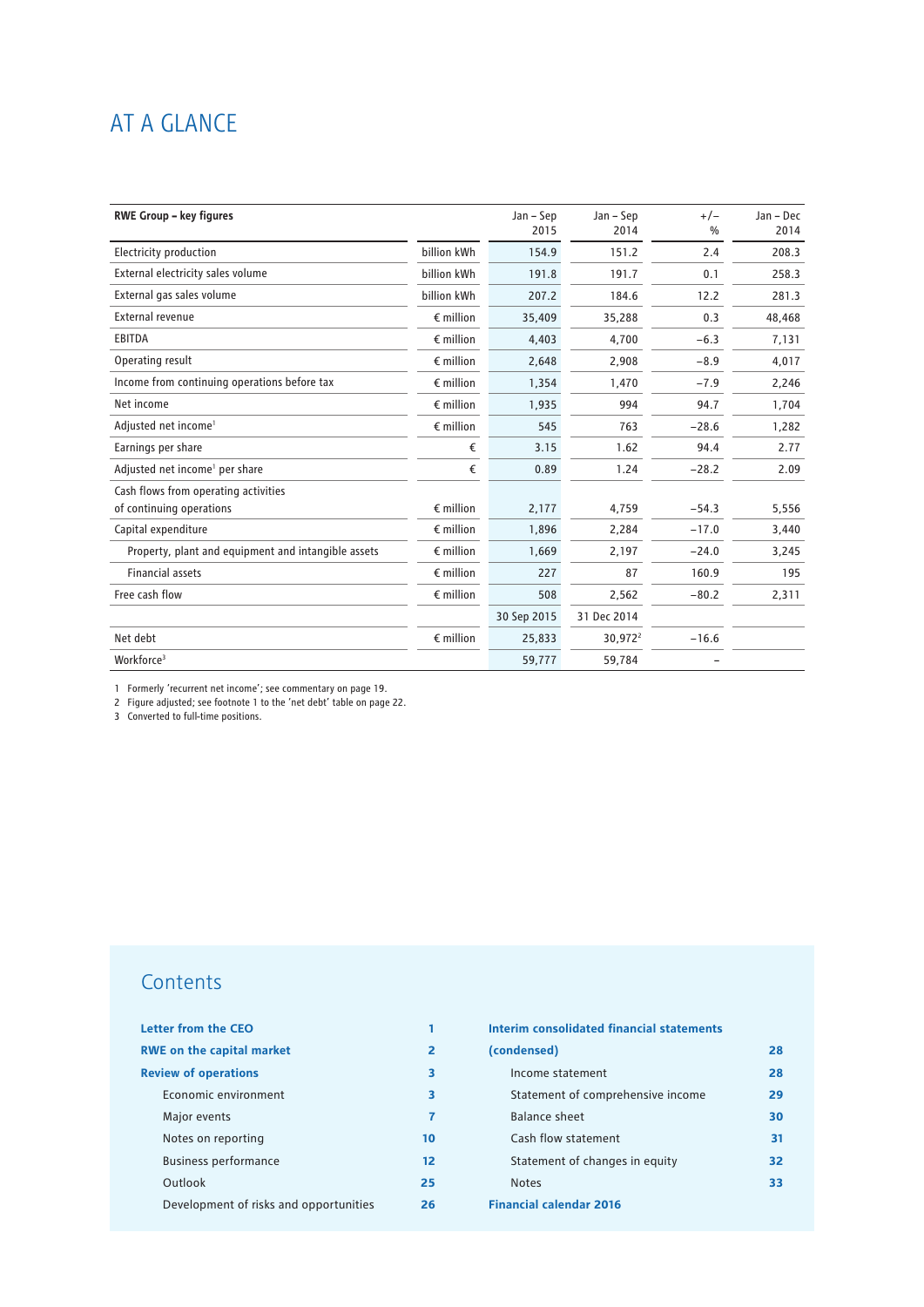# Dear Shapeholders, Customers and Friends of the Company,

The development of our share price has been anything but pleasing in 2015. RWE common shares lost about half of their value in the first ten months, while the DAX posted a marginal gain. There are various reasons for this, which are not at all limited to the low wholesale electricity prices. The capital market was unpleasantly surprised by the negative developments experienced in our UK supply business. Substantial customer losses and billing problems are not good for RWE's reputation, but we are working hard to deal with these difficulties and find a solution.

RWE's share suffered even more from political uncertainty, primarily in the nuclear energy business. The German government is currently debating how to secure the financing for the decommissioning of nuclear power stations and the disposal of radioactive waste in the long run. A commission created for this purpose will submit proposals to this end. One of the options being considered is to establish a trust financed by the energy utilities. Many investors fear that this may open the door to policymakers imposing additional burdens on the companies. The situation came to a head in the middle of September when it was rumoured that a stress test commissioned by the German Federal Ministry for Economic Affairs and Energy had revealed that the nuclear provisions of the German utilities were too low. The rumour proved to be unfounded: in October, the German Ministry for Economic Affairs and Energy certified that the companies passed the stress test. We also welcome the government's pledge to preserve the economic viability of the energy utilities if the financing of nuclear energy is subjected to new regulations. I hope that a good solution can be found that significantly reduces the risk to which the RWE share is exposed.

When it comes to our lignite mining operations in the Rhine region, this year was not for the faint hearted. However, the situation has calmed in this area, too. Fortunately, the plans to impose a climate tax on power plants, which would have made most of our lignite-fired stations unprofitable overnight, have been abandoned. The emission reduction envisaged for electricity produced from lignite shall now be achieved by taking assets with a total capacity of 2.7 gigawatts off the market prematurely. However, these stations, including five RWE units of the 300-megawatt class, will be put on stand-by for four years before being shut down. For operating in this mode, these assets will receive compensation, the level of which we agreed with the Federal Ministry for Economic Affairs and Energy. The next step is the legislative process. I am confident that this will allow us to plan our business with more certainty.

In closing, I would like to say a few words about the business trend. Despite the unexpected burdens faced by our UK energy supply operations and the significant drop in trading income, we are on track to meet our forecast relative to this year's consolidated earnings. Our cost cutting and the exceptional effect of the initial consolidation of the Slovak utility VSE are among the factors that will help us in this regard. We therefore maintain our forecast of an operating result between €3.6 and €3.9 billion. We also expect our adjusted net income to end up in the forecast range, i.e. between €1.1 and €1.3 billion, even if only just.

Sincerely yours,

Peter Terium CEO of RWE AG Essen, November 2015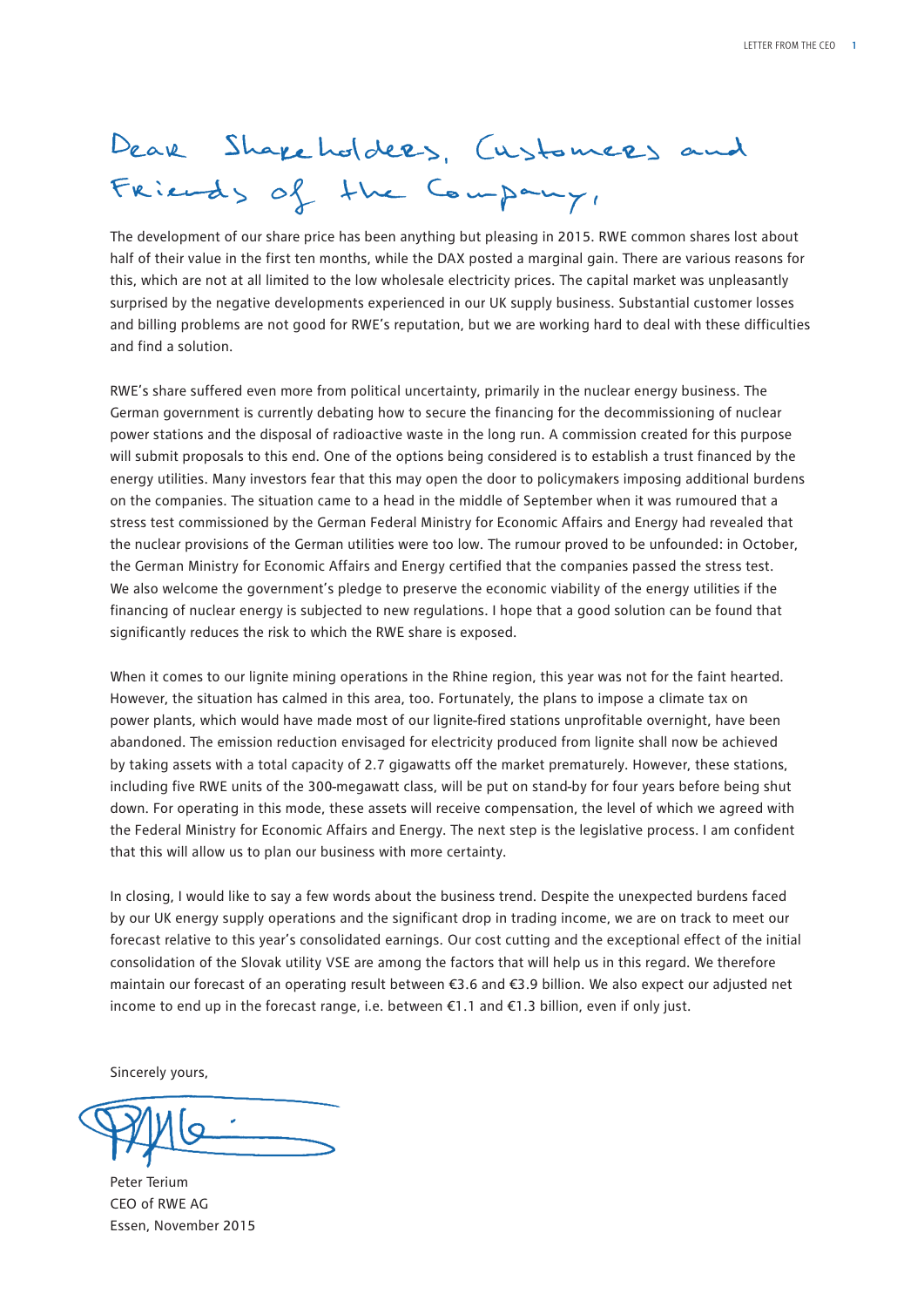## RWE ON THE CAPITAL MARKET



The German Stock Index, DAX, lost all of the gains it recorded in the first quarter of 2015 in the two subsequent ones. It closed September at 9,660 points, falling 1% below the level achieved by the end of last year. In the spring, the positive effect of the expansionary monetary policy of the European Central Bank (ECB) was overshadowed by the resurgence of the Greek crisis. In the summer, the slowing growth of the Chinese economy clouded sentiment on the financial markets. For RWE shareholders, this year has been very disappointing so far. Our common and preferred shares ended the month of September trading at €10.15 and €8.00, respectively. The total returns, which reflect the dividend and changes in the share price, were a negative 59 % and 55 %, respectively. The reasons for this are set out on page 1.



The ECB's expansionary monetary policy and the faltering of China's economy also characterised the development of interest rates. In the first three quarters of the year, the average yield of ten-year German government bonds remained within a historically low range of 0.1 % to 1.0 %. At the end of September, it was 0.6 %. The cost of hedging credit risk via credit default swaps (CDSs) dropped initially before rising again. The iTraxx Europe Index, which consists of the prices of the CDSs of 125 major European companies, was quoted at 91 basis points for five-year maturities on 30 September 2015. This is 28 more than at the end of 2014. The five-year CDS for RWE became much more expensive, advancing from 92 to 167 basis points, above all in August and September. This was partially due to the uncertainty surrounding nuclear provisions caused by the stress test (see pages 1 and 8). The CDS quotation for RWE dropped considerably once the situation calmed in October.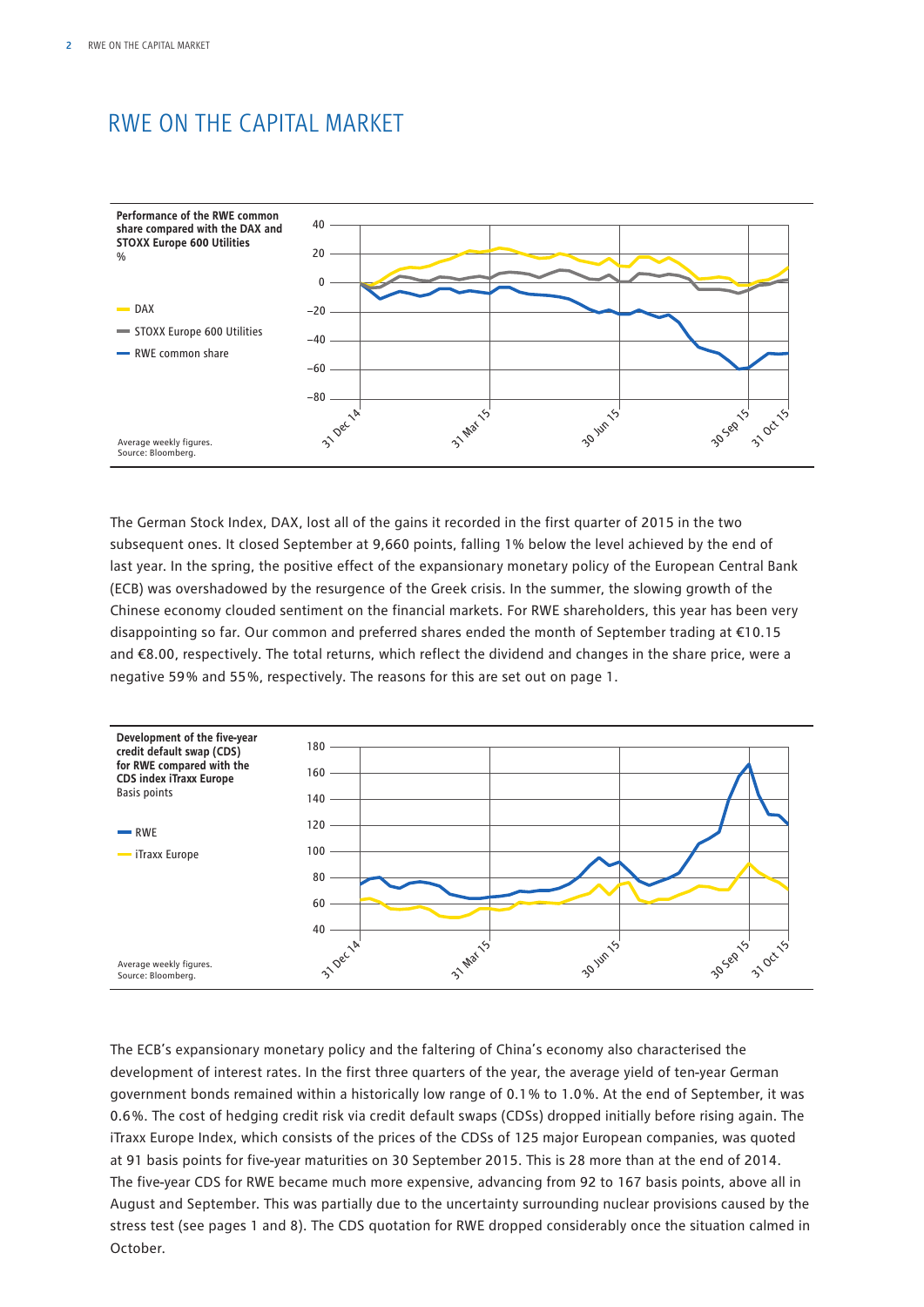## ECONOMIC ENVIRONMENT

#### **Continued economic upturn**

Based on initial estimates, the global gross domestic product (GDP) in the first three quarters of 2015 was more than 2 % higher than a year earlier. The increase estimated for the Eurozone is just over 1 %. Once again, the German economy was among the front-runners in the currency area. It is estimated to have grown by approximately 1.5 %. Consumer spending in particular had a stimulating effect. In the Netherlands, GDP probably rose slightly more than in the Eurozone, whereas in Belgium it grew by roughly the same extent. Based on available information, the United Kingdom posted a gain of approximately 2.5 %, due in great part to the expanding service sector. Developments in our major Central Eastern European markets appear to have been even more dynamic. When this report went to print, only first-half data was available for these countries. Based on these figures, GDP increased by 4 % in the Czech Republic, 3.5 % in Poland, 3 % in Hungary, and 3 % in Slovakia.

#### **Weather colder in the first half of 2015 – hot summer in Continental Europe**

Whereas the economic trend primarily impacts on demand for energy among industrial enterprises, residential energy consumption is significantly affected by weather conditions. The lower the outside temperatures, the more energy is needed for heating purposes. This leads to seasonal fluctuations in sales volume and earnings. Weather-related effects can also be of significance when comparing various fiscal years to one another. In the winter and spring of 2015, temperatures in Germany, the Benelux region, the United Kingdom and our Central Eastern European markets were generally lower than in the same period last year, which was unusually mild. In the United Kingdom, the summer was also cooler, whereas on the European Continent, it was much hotter than in 2014.

In addition to energy consumption, the generation of electricity is also subject to weather-related influences, with wind levels playing a major role. In the nine-month reporting period, the utilisation of our wind turbines in Germany, the United Kingdom, Spain and Poland was generally higher than in 2014, whereas it was essentially unchanged in the Netherlands and lower in Italy. Electricity produced by our run-of-river power plants is affected by precipitation levels, which in Germany were roughly on a par with the level witnessed in the same period last year. Sunshine also has a significant impact on the supply of electricity, not least due to the considerable rise in German photovoltaic capacity in accordance with the Renewable Energy Act. Based on figures published by Germany's National Meteorological Service, the country had an average of 1,479 hours of sunshine in the first nine months, compared to 1,438 a year earlier.

#### **Higher energy consumption in core RWE markets**

Economic growth and the generally colder weather stimulated electricity and gas consumption in our key markets, whereas the trend towards energy savings had a dampening effect. According to preliminary calculations by the German Association of Energy and Water Industries (BDEW), demand for electricity in Germany from January to September 2015 was about 1 % up on the same period last year. Based on available data, demand for electricity was also up compared to 2014 in the Netherlands, the United Kingdom, Poland, Slovakia and Hungary. The need for gas, which depends far more on the weather, was stimulated as temperatures in the heating months were lower than in 2014. Based on BDEW surveys, gas consumption grew by 10 % year on year in Germany. In the Netherlands and United Kingdom, network operators calculated increases of 2 % and 4 %, respectively. A gain of 5 % has been estimated for the Czech Republic.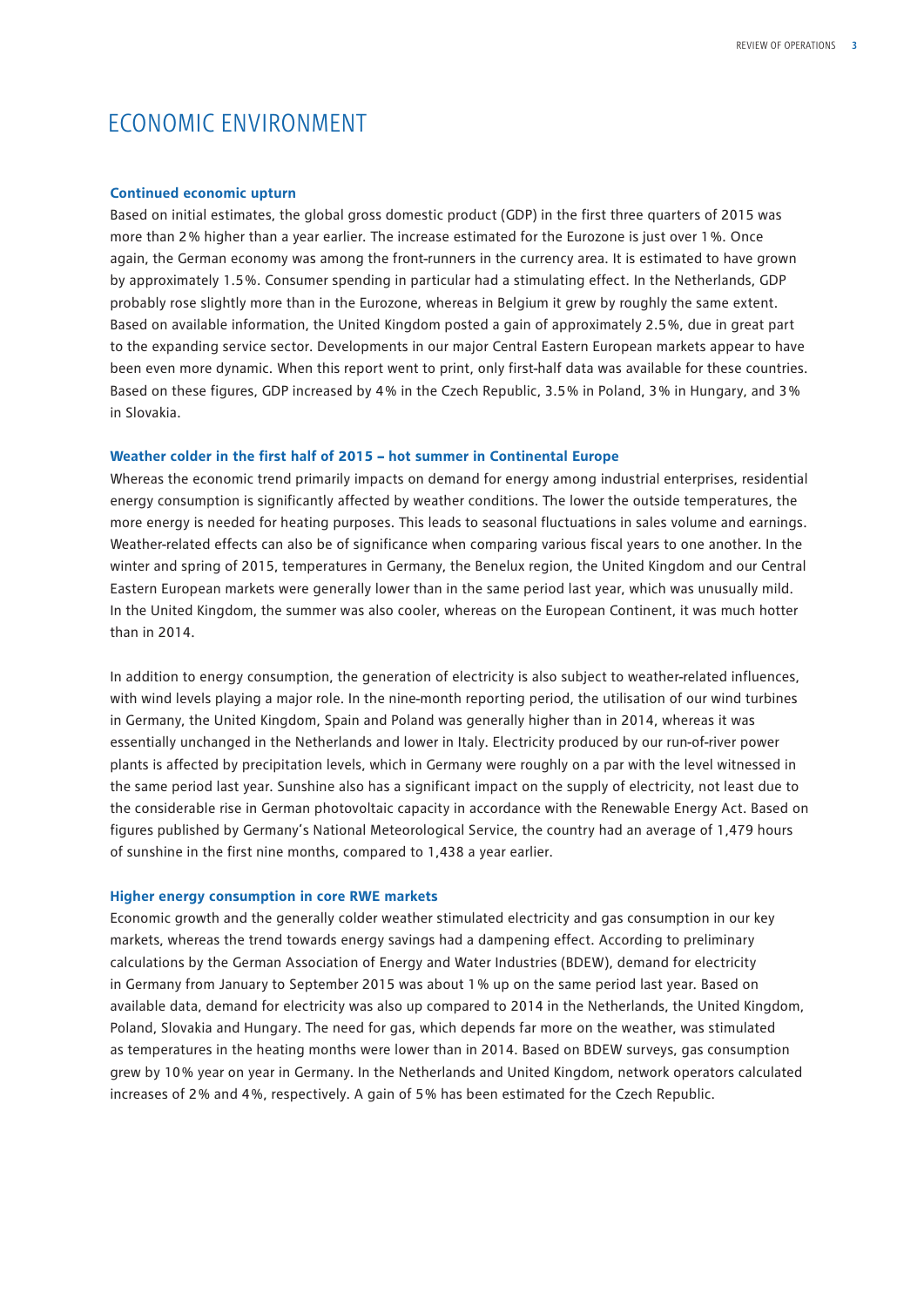#### **Lower forward and retail gas prices**

Averaged for the first nine months, spot prices at the Dutch Title Transfer Facility (TTF), the reference market for Continental Europe, amounted to €21 per megawatt hour (MWh), €1 more than the comparable figure for 2014. In TTF forward trading, contracts for delivery in the coming calendar year (2016 forward) were also settled for €21 per MWh. This is €4 less than the price paid for the 2015 forward in the same period last year. The significant decrease in gas forward prices, which was also observed in the United Kingdom, influenced the development in the retail business. Based on available data in Germany, on average, gas became 1 % and 6 % cheaper for households and industrial enterprises, respectively. In the United Kingdom, gas prices for the aforementioned customer groups were down about 4 % and 8 % year on year, while in the Netherlands, they declined by approximately 4 % and 3 %, respectively. Data collected for the Czech Republic indicates that gas became 6 % cheaper for industry, but 2 % more expensive for households.

#### **Persistent slump on hard coal market**

Hard coal prices have experienced a steep decline in 2015. Coal deliveries including freight and insurance to Amsterdam/Rotterdam/Antwerp (known as the ARA ports) were quoted at an average of US\$59 (€52) per metric ton in spot trading in the first three quarters. This represents a decline of US\$17 compared to 2014. The 2016 forward (API 2 Index) traded at US\$57 per metric ton, US\$24 less than last year's comparable figure. The global coal market tends to be oversupplied, in part because many countries increased their production capacities in the past and demand failed to keep up. The overseas freight costs included in the price of coal also decreased because excess shipping capacity was built up and fuel prices dropped. From January to September 2015, only US\$5 was charged per metric ton for the standard route from South Africa to Rotterdam, US\$4 less than in the same period last year.

#### **Rising price of CO<sub>2</sub> emission allowances**

Prices in CO<sub>2</sub> emissions trading have recently displayed an upward trend. The standard certificate (EU Allowance, or EUA) for 2015, which confers the right to emit a metric ton of carbon dioxide, traded for an average of €7.50 in the first nine months of this year. The comparable figure for 2014 was €5.80. As before, far more emission allowances are available on the market for the third emissions trading period, which ends in 2020, than are actually needed. However, the EU has already reduced the surplus of certificates by temporarily withholding emission allowances (referred to as backloading). It is envisaged that backloading will continue until the end of 2016 and that it will affect certificates covering a total of 900 million metric tons of carbon dioxide. The steps taken in 2015 to introduce a 'market stability reserve' (MSR) also had a price-increasing effect. The MSR is scheduled to be used from 2019 and will act as a pool in which emission allowances are 'deposited' in the event of a substantial surplus. It was further determined that backloaded certificates will be transferred directly to the reserve instead of being placed back on the market in 2019 and 2020, which was the original plan.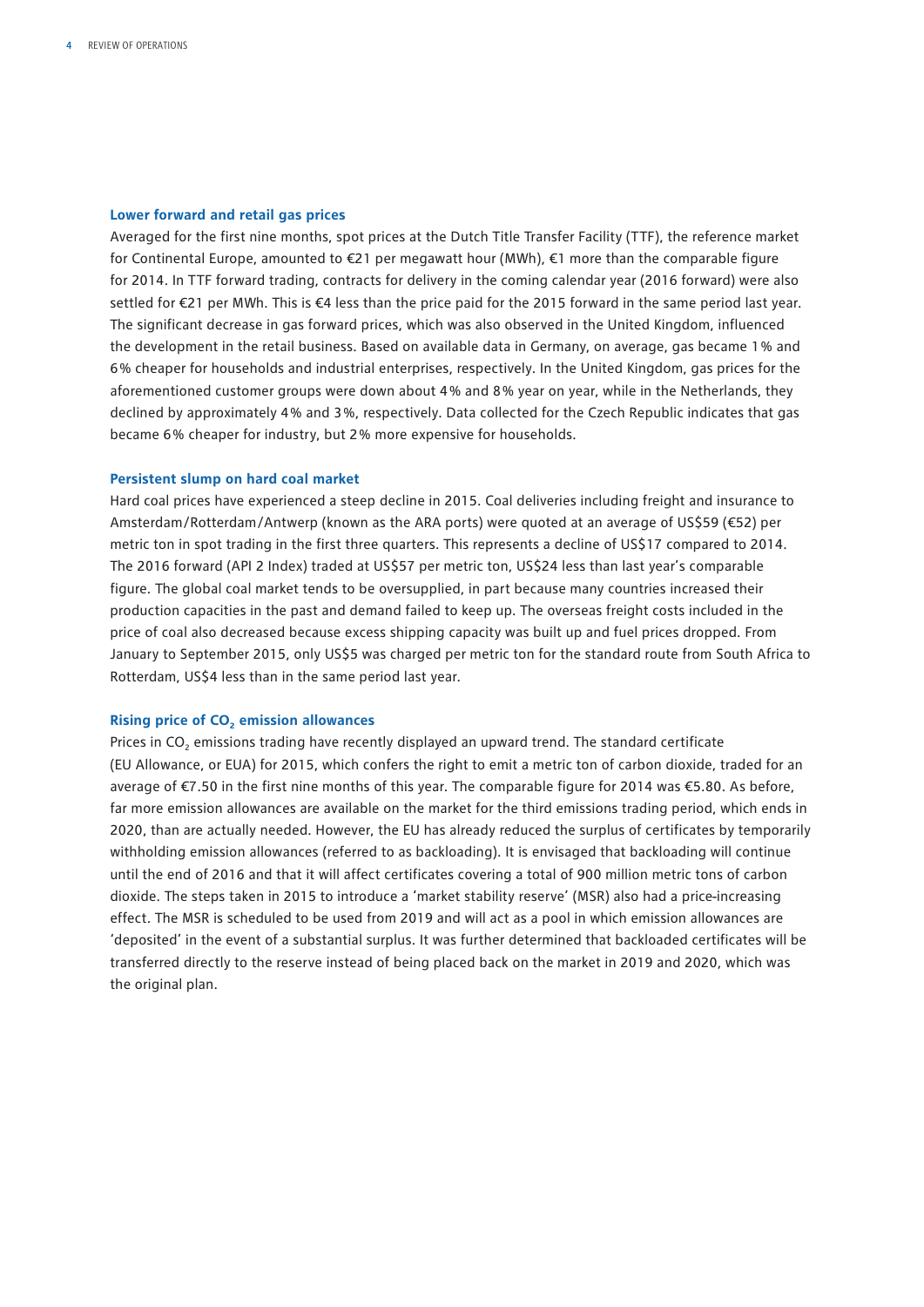

#### **German 2016 base load forward only €32 per MWh**

The development of wholesale electricity prices in Germany is significantly affected by rising feed-ins of electricity subsidised under the German Renewable Energy Act. This forces conventional generation assets off the market, primarily gas-fired power stations, which have fairly high fuel costs. Their influence on the formation of electricity prices has thus decreased, whereas that of hard coal-fired power plants has risen. The latter have relatively low production costs due to the decline in prices on hard coal markets. These two factors, the crowding-out of gas-fired power stations and the drop in the price of hard coal, are the major reasons why quotations on the German wholesale electricity market have been declining for years. The downward trend has continued in 2015, albeit at a reduced pace. In the first three quarters, the average spot price for base load power was €31 per MWh, €1 down on the level recorded in last year's corresponding period. The 2016 forward was settled for €32 per MWh of base load power. By comparison, the 2015 forward traded for €35 in the same period last year.

In the United Kingdom, our second-largest generation market, gas-fired power stations account for a much larger share of electricity production than in Germany and therefore have a stronger influence on prices. For this reason, and due to the introduction of a tax on carbon dioxide in April 2013, UK wholesale electricity quotations are relatively high. Base load power cost an average of £41 (€57) per MWh on the UK spot market in the first three quarters of the year, the same as in 2014. By contrast, the 2016 base load forward traded at £44 (€61) per MWh, £8 below the comparable figure for last year.

In the Netherlands, where we have our third-largest generation position, gas-fired power plants also play an important role in the formation of electricity prices. At the same time, German exports of electricity generated under the Renewable Energy Act weigh on prices. Base load power on the Dutch spot market was quoted at €41 per MWh, €1 more year on year. However, forward contracts became cheaper. The 2016 forward was settled for an average of €39 per MWh of base load power. This is €5 less than the price paid for the 2015 forward in the same period last year.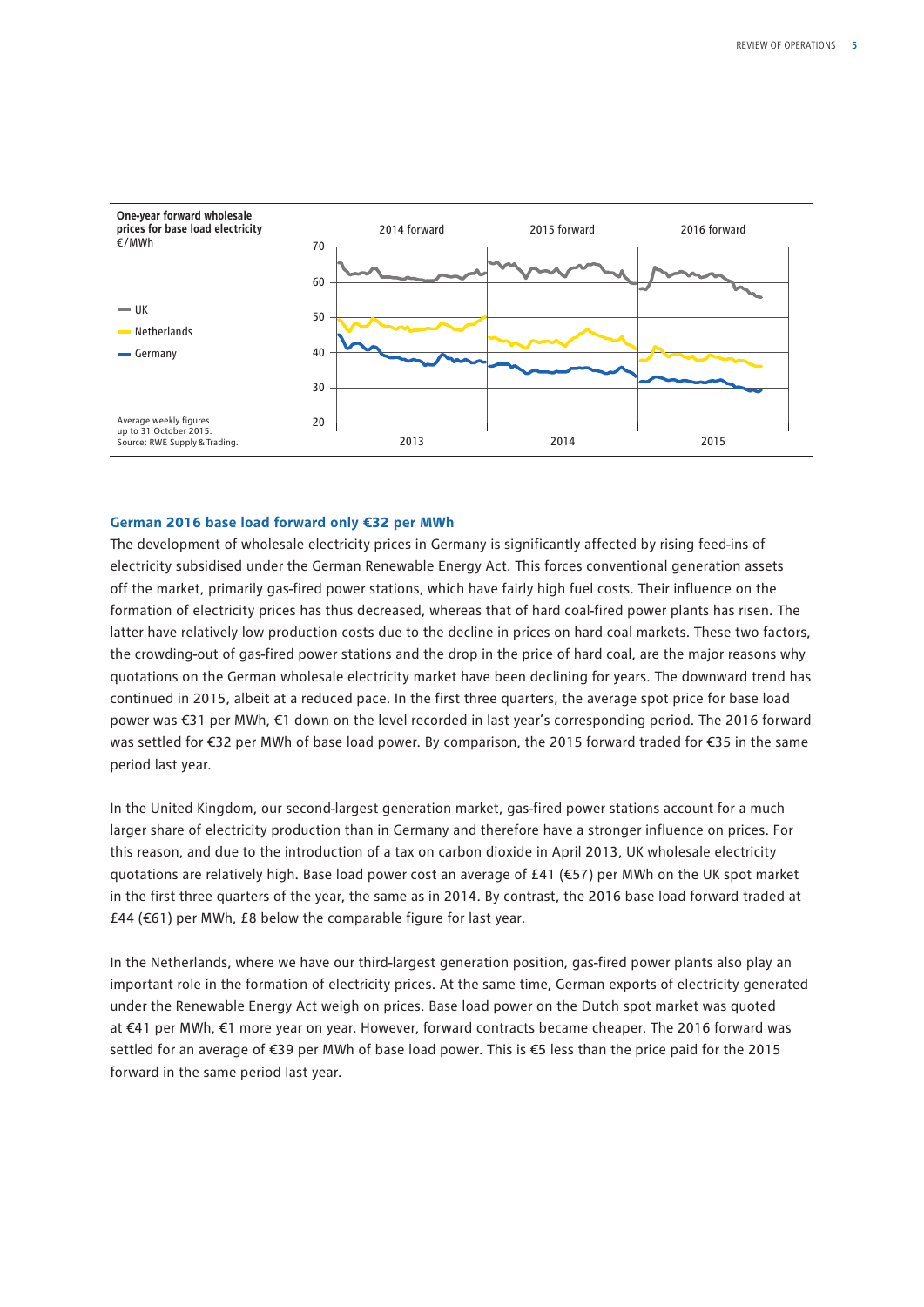#### **Power plant margins down year on year**

We sell forward most of the output of our power stations and secure the prices of the required fuel and emission allowances in order to reduce short-term volume and price risks. Therefore, the most recent developments on the market hardly had an impact on the income we generated in the reporting period. It depends more on the conditions at which forward contracts for delivery in 2015 were concluded in preceding years. As wholesale electricity prices in Continental Western Europe have been trending downwards for a long time, the average price which we realised for this year's in-house generation was lower than the comparable figure for 2014. Therefore, we achieved smaller margins with our German lignite and nuclear power stations, the fuel costs of which are typically stable. The margins of our gas and hard coal-fired power plants are also under pressure. However, both the unfavourable development of electricity prices and relief provided by declining fuel prices came to bear.

#### **Lower retail electricity bills**

Electricity prices trended downwards in the retail sector, largely driven by declining quotations on the wholesale market. In Germany, households paid slightly less than in the first three quarters of 2014, whereas industrial enterprises saw prices decrease by about 3 %. Tariffs in the two aforementioned customer groups also fell marginally in the United Kingdom. Prices dropped by an estimated 1 % (households) and 7 % (industry) in the Netherlands, 6 % and 4 % in Hungary and 6 % and 3 % in Slovakia. Conversely, electricity became 2 % and 3 % more expensive in these segments in Poland.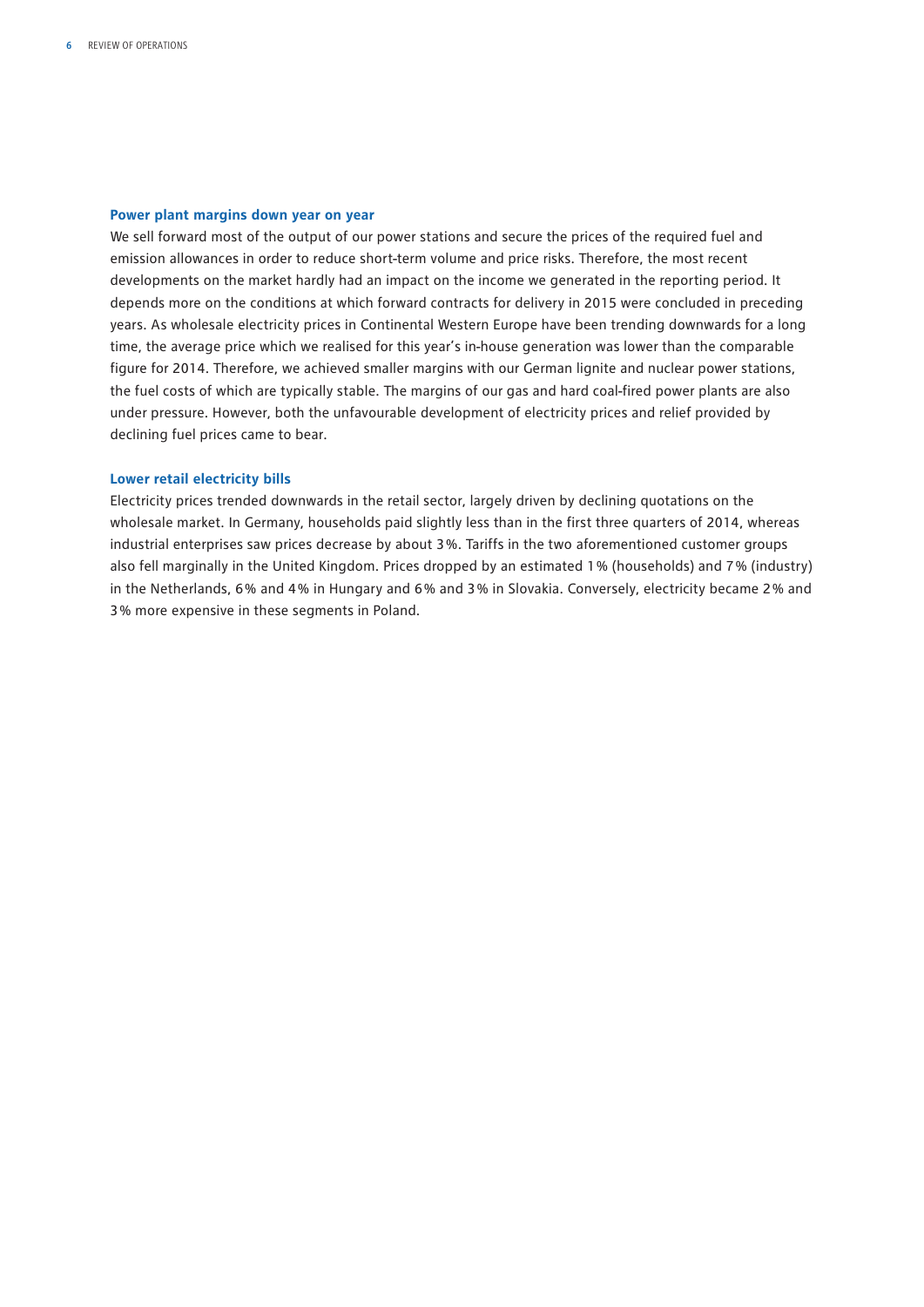## MAJOR EVENTS

#### In the period under review

#### **RWE power stations qualify for second UK capacity market auction**

The power plants that will participate in the next auction for the UK capacity market were announced in early September. All RWE stations that submitted an application qualified, accounting for a total of 8.0 gigawatts (GW) in secured capacity. Throughout the UK, 59.2 GW will be represented in the bidding process in December 2015. The invitation to tender covers 44.7 GW, i.e. stations with this combined capacity will receive a payment for making secured generation capacity available to the market from October 2019 to September 2020. The capacity payment actually paid out will be determined at the auction. The upcoming bidding procedure is the second of its kind. The first took place in December 2014 and related to the period from October 2018 to September 2019. At the time, all participating RWE stations, with the exception of one small plant, qualified for a capacity payment of £19.40 per kilowatt.

#### **State government presents draft resolution on the future of Rhenish lignite**

At the end of September, the administration of the State of North Rhine-Westphalia adopted the draft of a resolution on lignite mining in the Garzweiler II opencast mine. In the paper, the government confirms that lignite mining will remain necessary there after 2030 in order to ensure the supply of electricity. Such a declaration is the fundamental prerequisite for continuing to operate the opencast mine over the long term. However, in line with an earlier announcement, the state administration intends to reduce the size of the mining area. This would involve not resettling three localities, including the village of Holzweiler, which has a population of about 1,400. In addition, RWE will have to maintain a greater distance than usual between its mining operations and Holzweiler. The coal reserves of Garzweiler II, which have received zoning clearance and been estimated at 1.2 billion metric tons so far, would thus drop by about one third. Conversely, the mining borders for the Hambach and Inden opencast mines have been confirmed. A consultation process for the draft is currently underway and scheduled to last until December 2015. In the spring of 2016, the state government intends to reach a final decision, which will have to be considered in the plans going forward.

#### **Emirate of Dubai and RWE strengthen co-operation**

In late September, we signed a memorandum of understanding with the Dubai Supreme Council of Energy, Dubai's governing body for matters of energy policy. The declaration lays the foundation for closer co-operation in management services and technical consulting. RWE already undertakes advisory activities in the Emirate. For example, we support Dubai in developing its Integrated Energy Strategy 2030, we are working on technical aspects of energy supply, and we are proposing ways to reduce energy consumption. These will be the focal points for future consulting work in the region.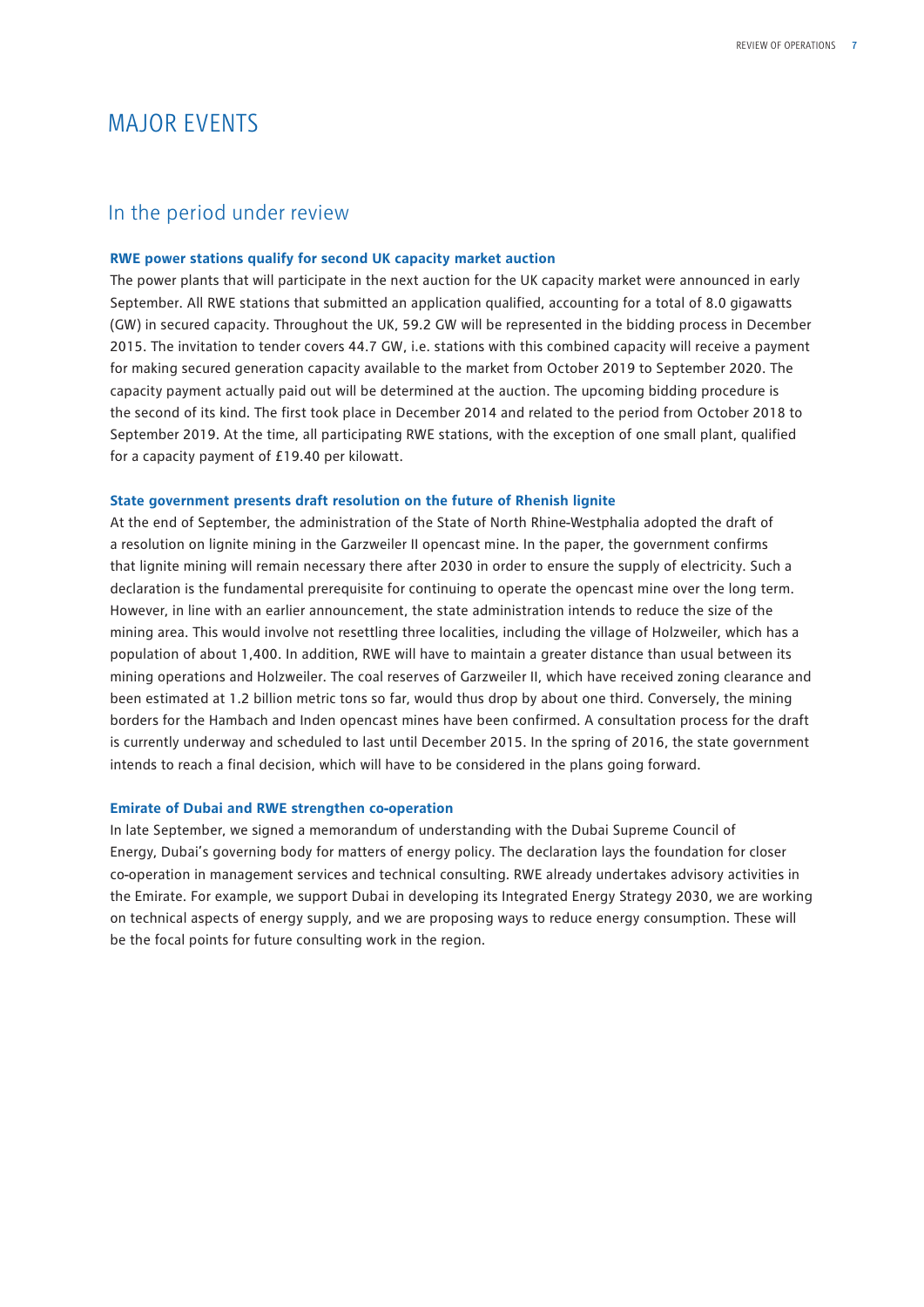### After the period under review

#### **German utilities pass nuclear provision stress test**

On 10 October, the German Ministry for Economic Affairs and Energy (BMWi) published the result of a stress test to which the provisions of Germany's nuclear power plant operators were subjected. The expert opinion from the Düsseldorf-based auditors Warth&Klein Grant Thornton commissioned by the BMWi reaches the conclusion that the energy utilities investigated carry sufficient net assets on their balance sheets to meet their obligations to dismantle generation assets and dispose of radioactive waste. The appraiser certifies that the utilities have taken full account of the disposal tasks that can be foreseen at present and have calculated their provisions correctly. Warth&Klein Grant Thornton presented a number of scenarios that resulted in a wide range of estimated liabilities. The total of €38.3 billion in provisions accrued by the companies (as of the end of 2014) is within this range. In this context, the BMWi declared that it finds the scenarios with the highest amount of liabilities to be improbable. In the Ministry's opinion, the appraisal does not result in the need for any further action.

#### **German government appoints commission to review nuclear exit financing**

On 14 October, the German government created a 'Commission for the Review of Nuclear Exit Financing', which has been tasked with evaluating the debated concepts for securing the financing of the dismantling and disposal obligations and to come up with proposals. Conceivable financing models include the full or partial transfer of the obligations to a fund or trust. The government wants to ensure that the utilities can fulfil their nuclear obligations over the long term in economic terms. The Commission is composed of 19 members and excludes nuclear power plant operators. Chairmanship is held by the former Lord Mayor of the City of Hamburg Ole von Beust (Christian Democrats), the former Prime Minister of Brandenburg Matthias Platzeck (Social Democrats) and Germany's former Environmental Minister Jürgen Trittin (Green Party). It is envisaged that the Commission will submit a list of recommendations at the end of February 2016.

#### **German government presents draft law on the stand-by operation of lignite power plants**

At the beginning of November, the German Federal Cabinet agreed a draft law on the limited stand-by operation and subsequent shut-down of lignite-fired power stations that had been resolved in July. Shortly before, the German Federal Ministry for Economic Affairs and Energy had reached an agreement on the details with the energy companies MIBRAG, RWE and Vattenfall. Starting in 2016, power plants with a total of 2.7 GW in generation capacity will be gradually taken off the market and used as the last resort of electricity supply for a period of four years each, after which they will be shut down. Operators of these stations will be compensated for keeping them on stand-by. The BMWi estimates that associated costs will total some €1.6 billion. The German government had obligated the country's lignite industry to reduce its annual carbon emissions by an additional 12.5 million metric tons under the Climate Action Programme 2020. RWE will put five units of the 300-megawatt class on stand-by: blocks P and Q at Frimmersdorf (1 October 2017), units E and F at Niederaussem (1 October 2018) and block C at Neurath (1 October 2019). The BMWi has thoroughly discussed the concept of the stand-by operation with the European Commission. The Ministry is confident that the EU will not classify the measure as unallowed state aid.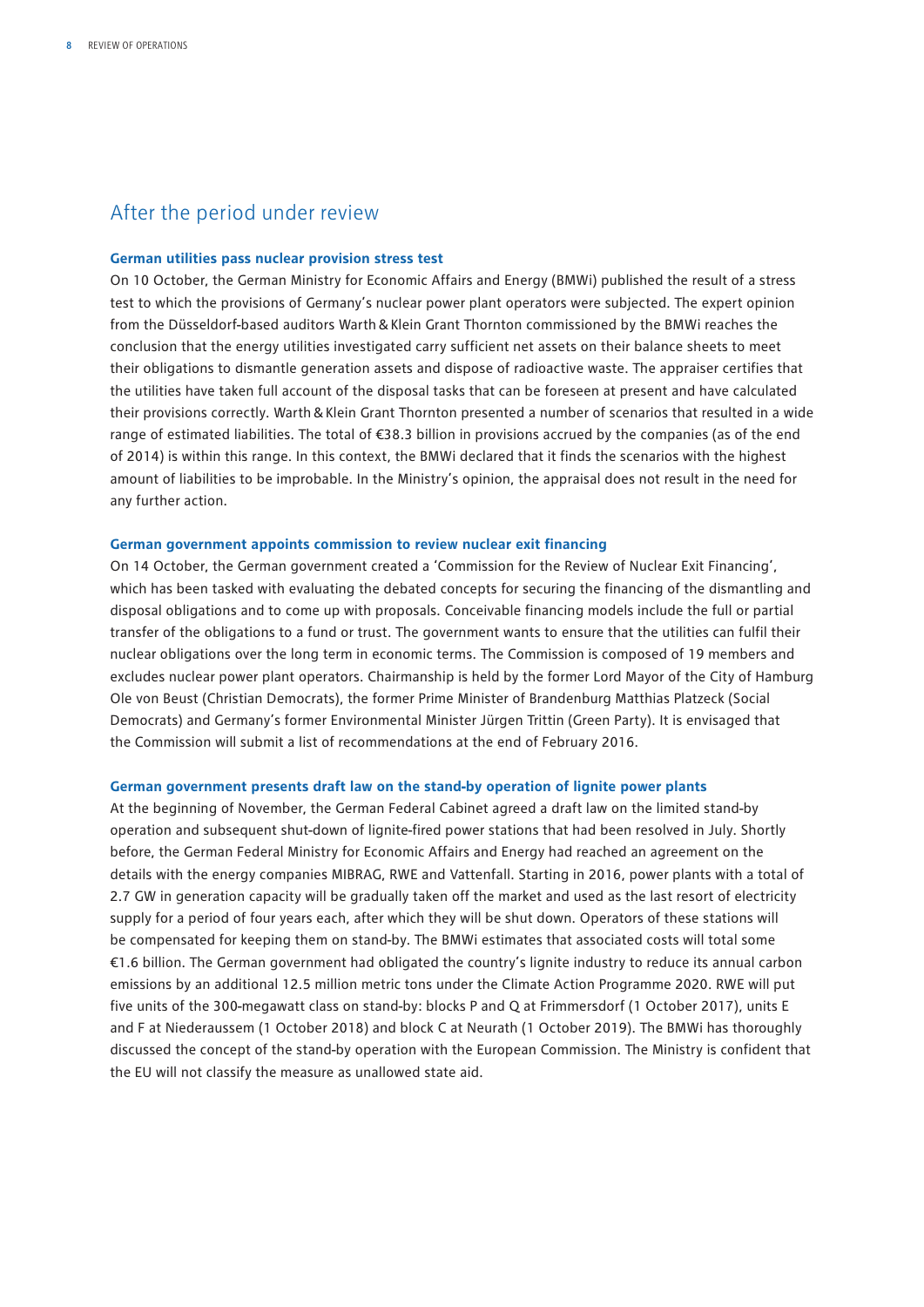#### **Go-ahead for UK Galloper offshore wind energy project**

At the end of October, we announced that RWE Innogy will implement the Galloper offshore wind power project. One of the preconditions for making the decision to invest was to win three partners: Siemens Financial Services, Macquarie Capital and UK Green Investment Bank will each take a 25 % stake in the project. The remaining 25 % will be retained by RWE Innogy, which will be responsible for the construction and operation of the 336 MW wind farm as consortium manager. The financing of the approximately €2 billion in project costs has also been secured, mostly coming from loans granted by a consortium of twelve commercial banks and the European Investment Bank. The remaining sum will be covered by the project partners. Located off the coast of Suffolk, the wind farm is scheduled to be fully operational in March 2018. Building work has already commenced. The project agreements envisage Siemens supplying and maintaining the total of 56 turbines, each with a capacity of 6 MW. Galloper was developed by RWE and, initially, Scottish and Southern Energy (SSE). Its future became uncertain when SSE withdrew from the project.

#### **RWE reduces shareholding in Gwynt y Môr wind farm off the coast of Wales**

At the end of October 2015, we sold a 10 % stake in the new Gwynt y Môr offshore wind farm to UK Green Investment Bank. The price amounted to £224 million (about €312 million). The transaction had been agreed as early as March 2014. Our interest in Gwynt y Môr therefore dropped to 50 %. Further shares are held by Stadtwerke München (30 %) and Siemens (10 %). We intend to use the sale proceeds to finance other renewable projects. Gwynt y Môr is located off the coast of North Wales, has a total net installed capacity of 576 MW and was officially inaugurated in June 2015.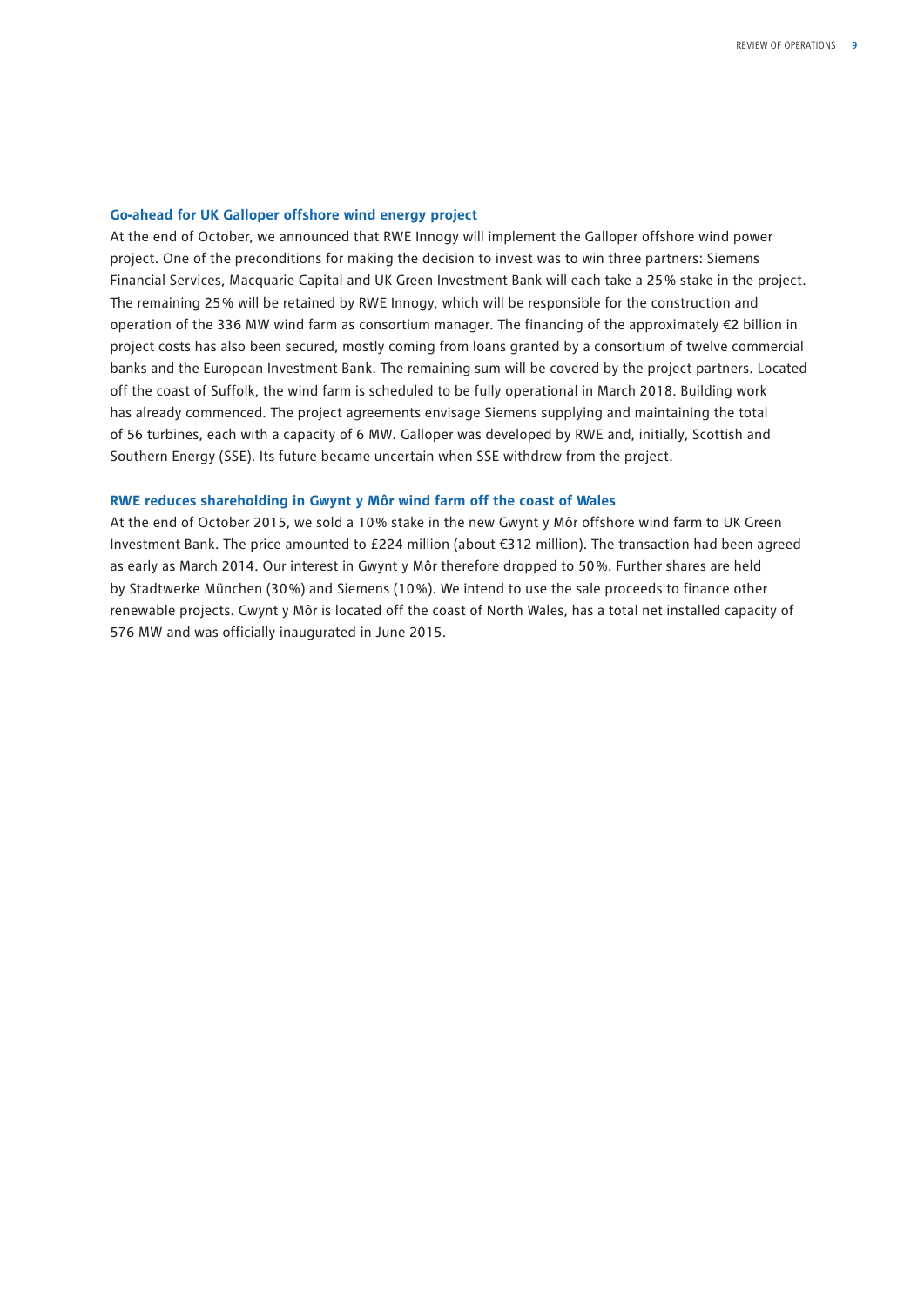## NOTES ON REPORTING

| <b>RWE Group</b>                                                                                                                        |                                                                     |                                                 |                                        |                                                              |                   |                                  |  |  |  |
|-----------------------------------------------------------------------------------------------------------------------------------------|---------------------------------------------------------------------|-------------------------------------------------|----------------------------------------|--------------------------------------------------------------|-------------------|----------------------------------|--|--|--|
| Conventional<br><b>Power Generation</b>                                                                                                 | Supply/<br><b>Distribution</b><br><b>Networks</b><br><b>Germany</b> | <b>Supply</b><br>Netherlands/<br><b>Belgium</b> | <b>Supply</b><br><b>United Kingdom</b> | <b>Central Eastern</b><br>and South<br><b>Eastern Europe</b> | <b>Renewables</b> | Trading/<br><b>Gas Midstream</b> |  |  |  |
| <b>RWE Generation</b>                                                                                                                   | <b>RWE Deutschland</b>                                              | <b>Essent</b>                                   | <b>RWE</b> npower                      | <b>RWE East</b>                                              | <b>RWE Innogy</b> | <b>RWE Supply</b><br>& Trading   |  |  |  |
| <b>Internal Service Providers</b><br><b>RWE Consulting</b><br><b>RWE Group Business Services</b><br><b>RWE IT</b><br><b>RWE Service</b> |                                                                     |                                                 |                                        |                                                              |                   |                                  |  |  |  |

#### **Group structure with seven divisions**

On 2 March 2015, we completed the sale of RWE Dea (Upstream Gas&Oil Segment). The transaction took retroactive effect to 1 January 2014. Since then, the RWE Group has been divided into seven segments (divisions), based on geographic and functional criteria as follows:

- Conventional Power Generation: Our conventional electricity generation activities in Germany, the United Kingdom, the Netherlands and Turkey are subsumed under this division. It also includes RWE Power's opencast lignite mining in the Rhineland and RWE Technology International, which specialises in project management and engineering. All of these activities are overseen by RWE Generation.
- Supply/Distribution Networks Germany: This division is in charge of the supply of electricity, gas and heat as well as energy services in our main market, Germany, and the operation of our German electricity and gas distribution networks. It is overseen by RWE Deutschland, to which Westnetz, RWE Vertrieb, RWE Effizienz, RWE Gasspeicher and our German regional companies belong, among others. Our non-controlling interests in KELAG (Austria) and Enovos (Luxembourg), both of which are energy utilities, are also assigned to this division.
- Supply Netherlands/Belgium: This is where we report on our Dutch and Belgian electricity and gas supply business. The division is managed by Essent, one of the largest energy utilities in the Benelux region.
- Supply United Kingdom: Assigned to this division is our UK electricity and gas supply business operated by RWE npower, which ranks among the six leading energy companies in the UK.
- Central Eastern and South Eastern Europe: This division encompasses a wide range of international activities, which are controlled by Prague-based RWE East. In the Czech Republic, we are the market leader in the storage, distribution and supply of gas. Our local operations also include the sale of electricity. In Hungary, Poland and Slovakia, we have established positions in the electricity business (distribution networks and supply), which in Hungary includes the generation of electricity from lignite. We also sell gas in the aforementioned countries, albeit to date still on a small scale in Hungary and Poland. In Croatia, we have an established wastewater management company in the capital Zagreb. In addition, we have become active in the local energy supply business. The latter also applies to Slovenia, Romania and Turkey.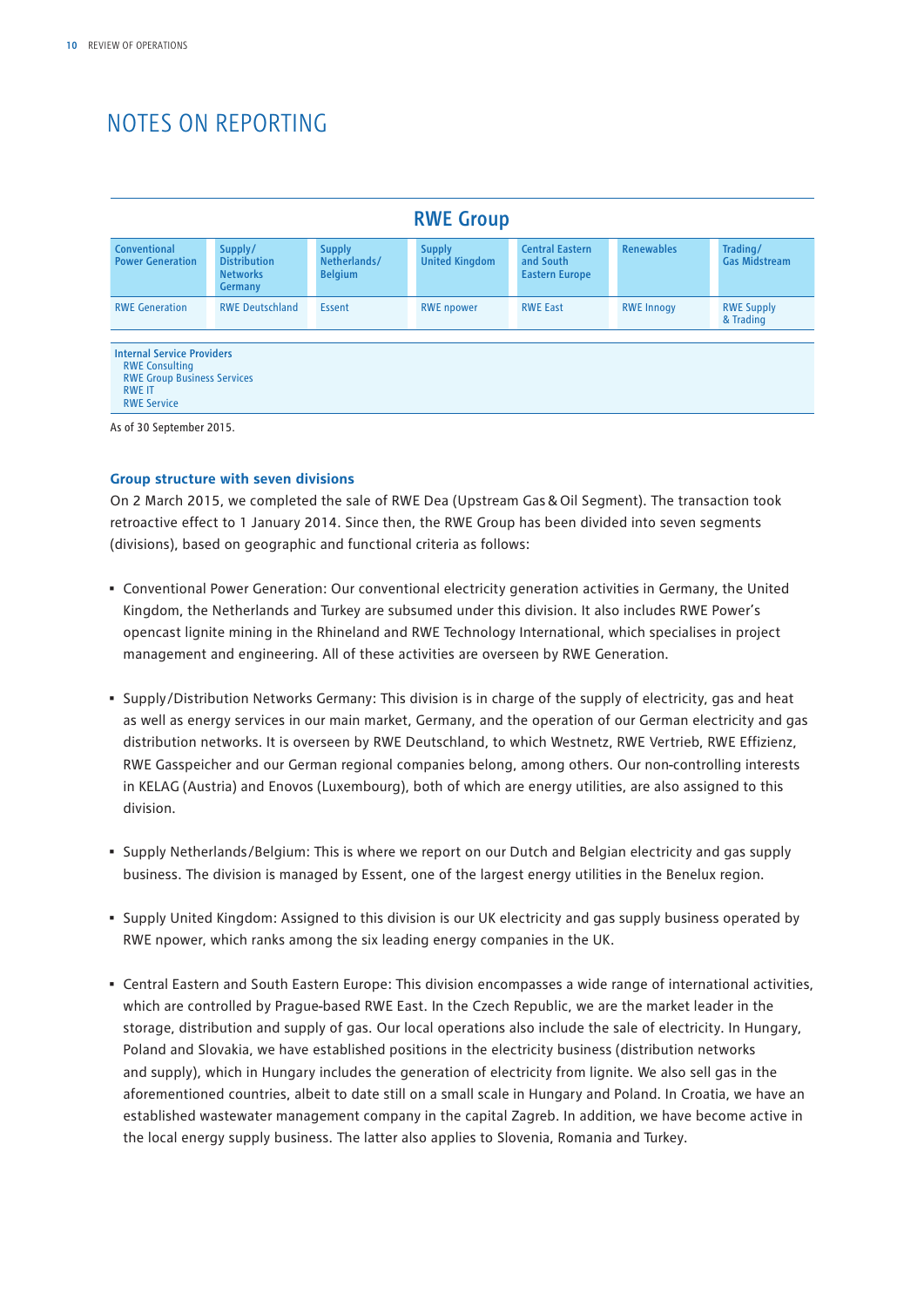- Renewables: This is where we present the figures of RWE Innogy, which develops, builds and operates plant for generating electricity from renewable energy sources, focusing on wind and hydroelectric power. Its major production sites are located in Germany, the United Kingdom, the Netherlands, Spain and Poland.
- Trading/Gas Midstream: This division encompasses the activities of RWE Supply & Trading. The company is responsible for trading energy and commodities, marketing and hedging the RWE Group's electricity position, as well as running the entire gas midstream business. Furthermore, it supplies some major German and Dutch industrial and corporate customers with electricity and gas.

#### **The 'other, consolidation' item**

We present certain groupwide activities outside the divisions as part of 'other, consolidation'. These are the Group holding company RWE AG as well as our in-house service providers RWE IT, RWE Group Business Services, RWE Service and RWE Consulting. This item also includes our non-controlling interest in the German electricity transmission system operator Amprion.

#### **RWE Dea disclosed as a discontinued operation**

In accordance with International Financial Reporting Standards (IFRS), we now recognise RWE Dea in the income statement in condensed form under income from discontinued operations. The same applies to last year. For the 2015 financial year so far and for fiscal 2014, RWE Dea is considered in adjusted (formerly "recurrent") net income only by including the prorated interest on the price that LetterOne paid us for the period from 1 January 2014 until the completion of the transaction on 2 March 2015. In contrast, RWE Dea is not considered at all in adjusted net income for the first three quarters of 2014. The upstream business was presented on the consolidated balance sheet for the period ended 31 December 2014 for the last time, where it was recognised in assets held for sale and liabilities held for sale. In the cash flow statement on page 31, we state the cash flows from discontinued operations for 2015 and 2014 separately. In the review of operations, the presentation of cash flows solely relates to our continuing operations. The same applies to capital expenditure and employees.

#### **First-time full consolidation of Slovakia-based VSE and WestEnergie on the Lower Rhine**

In the third quarter, we changed the accounting treatment of two investments. This relates to Slovakiabased Východoslovenská energetika Holding a.s. (VSE) and its energy supply subsidiaries and the German distribution network company WestEnergie GmbH. VSE and WestEnergie were fully consolidated at the end of August and the beginning of July, respectively, after having previously been accounted for using the equity method. Headquartered in Košice, VSE is No. 3 and No. 2 in the Slovak electricity and gas sectors, respectively. We own a minority stake of 49% in the company, but now have sole control due to a contractual arrangement. WestEnergie is the successor to WestEnergie und Verkehr GmbH and is part of the NEW Group, one of the leading utilities in the Lower Rhine region. Pursuant to a shareholders' agreement, we did not have a voting majority although we owned 99 % of the capital. We gained control of the company on 30 June, when this arrangement expired. Further commentary on the change in accounting can be found on page 34.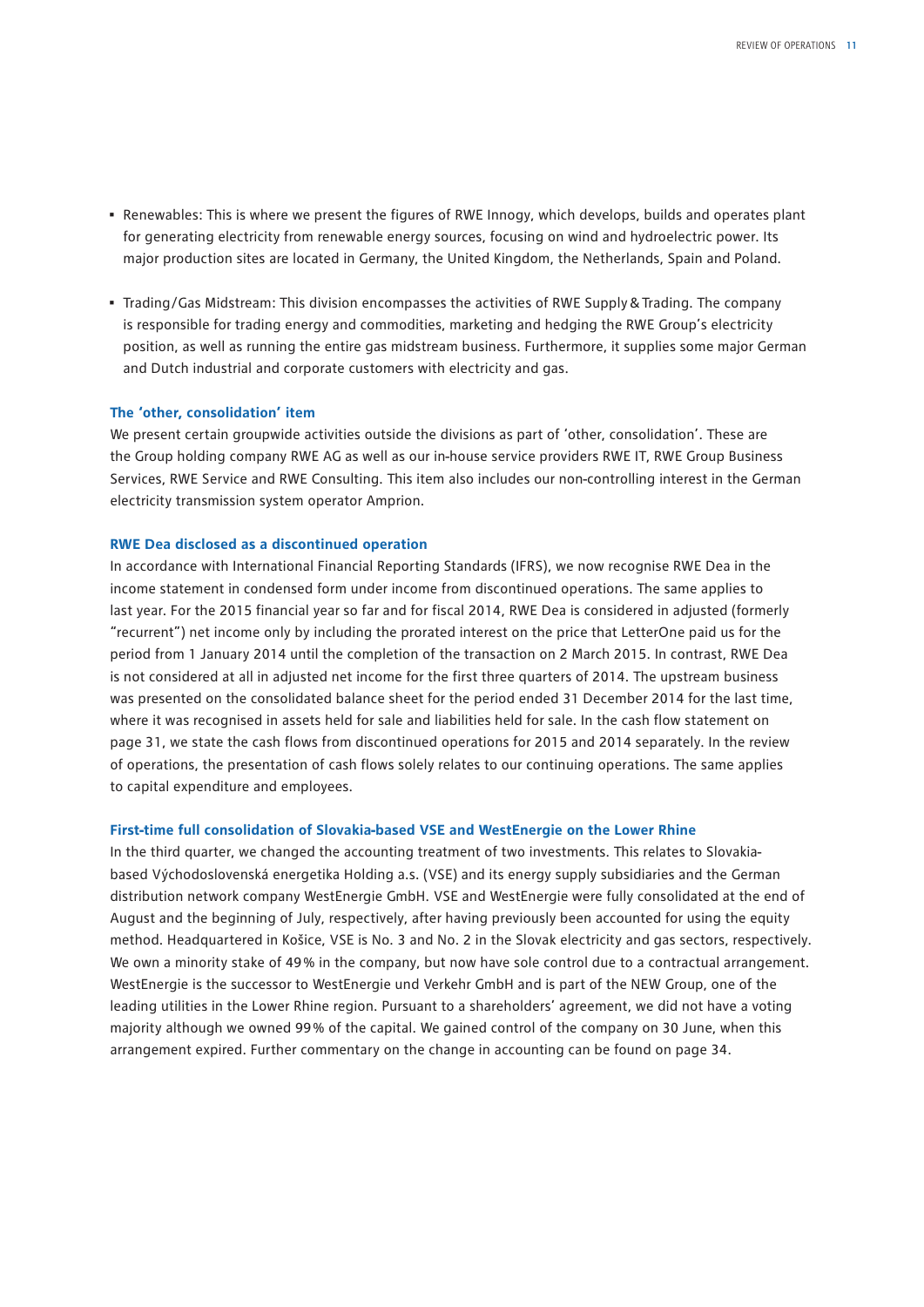## BUSINESS PERFORMANCE

| <b>Electricity production</b><br>January - September |      | Lignite                  |                          | Hard coal                |      | Gas                      |      | Nuclear                  |      | Renewables |      | Pumped storage,<br>oil, other |       | Total |
|------------------------------------------------------|------|--------------------------|--------------------------|--------------------------|------|--------------------------|------|--------------------------|------|------------|------|-------------------------------|-------|-------|
| <b>Billion kWh</b>                                   | 2015 | 2014                     | 2015                     | 2014                     | 2015 | 2014                     | 2015 | 2014                     | 2015 | 2014       | 2015 | 2014                          | 2015  | 2014  |
| <b>Conventional Power</b>                            |      |                          |                          |                          |      |                          |      |                          |      |            |      |                               |       |       |
| Generation                                           | 53.5 | 52.5                     | 33.4                     | 32.0                     | 29.2 | 27.5                     | 22.8 | 22.7                     | 0.6  | 0.9        | 2.3  | 1.9                           | 141.8 | 137.5 |
| of which:                                            |      |                          |                          |                          |      |                          |      |                          |      |            |      |                               |       |       |
| Germany <sup>1</sup>                                 | 53.5 | 52.5                     | 15.8                     | 19.4                     | 2.2  | 2.1                      | 22.0 | 21.9                     | 0.5  | 0.5        | 2.3  | 1.9                           | 96.3  | 98.3  |
| Netherlands/Belgium                                  |      | $\overline{\phantom{0}}$ | 11.5                     | 8.1                      | 4.1  | 3.0                      | 0.8  | 0.8                      | 0.1  | 0.4        |      | $\overline{\phantom{0}}$      | 16.5  | 12.3  |
| United Kingdom                                       |      | $\overline{\phantom{0}}$ | 6.1                      | 4.5                      | 20.6 | 19.6                     |      |                          |      |            |      | $\overline{\phantom{a}}$      | 26.7  | 24.1  |
| Turkey                                               |      |                          |                          | $\overline{\phantom{0}}$ | 2.3  | 2.8                      |      | -                        |      |            |      |                               | 2.3   | 2.8   |
| Central Eastern and                                  |      |                          |                          |                          |      |                          |      |                          |      |            |      |                               |       |       |
| South Eastern Europe                                 | 3.9  | 4.0                      | $\overline{\phantom{0}}$ |                          |      |                          |      | -                        |      |            |      |                               | 3.9   | 4.0   |
| Renewables <sup>1</sup>                              |      |                          |                          |                          |      | $\overline{\phantom{0}}$ |      | $\overline{\phantom{0}}$ | 6.8  | 5.6        |      |                               | 6.8   | 5.6   |
| RWE Group <sup>2</sup>                               | 57.4 | 56.5                     | 34.7                     | 34.8                     | 29.6 | 28.1                     | 22.8 | 22.7                     | 8.1  | 7.2        | 2.3  | 1.9                           | 154.9 | 151.2 |

1 Including electricity from power plants not owned by RWE that we can deploy at our discretion on the basis of long-term agreements. In the first three quarters of 2015, it amounted to 8.0 billion kWh in the Conventional Power Generation Division (first three quarters of 2014: 11.8 billion kWh), of which 5.4 billion kWh were generated by hard coal-fired power plants (first three quarters of 2014: 9.7 billion kWh), and 0.5 billion kWh in the Renewables Division (first three quarters of 2014: 0.5 billion kWh).

2 Including small generation volumes of other divisions.

#### **Electricity generation up 2 %**

In the first three quarters of 2015, the RWE Group produced 154.9 billion kWh of electricity, 2 % more than in the same period in 2014. One of the contributors was our new 1,554 MW hard coal-fired power plant near the Dutch port of Eemshaven. Its two units only underwent test runs in 2014 and started commercial operation on 1 May and 1 July 2015, respectively. We also benefited from the increased use of our UK hard coal-fired power station Aberthaw and several of our gas-fired power plants following damage and outages last year. The availability of our German lignite-fired power plants also improved. Furthermore, the expansion of our wind power capacity and high wind levels came to bear. A counteracting effect was felt from the fact that we no longer use some third-party German hard coal-fired power stations, because the underlying contracts expired and we did not extend them. Furthermore, our gas-fired power plant at Denizli in the west of Turkey was underutilised because substantial amounts of low-cost hydroelectric power were generated due to the unusually high levels of precipitation in the region.

In addition to our in-house generation, we procure electricity from external suppliers. In the period under review, these purchases amounted to 49.1 billion kWh (first three quarters of 2014: 50.4 billion kWh). In-house generation and purchases from third parties added up to 204.0 billion kWh (first three quarters of 2014: 201.6 billion kWh).

#### **Electricity sales volume on a par year on year**

The volume of electricity supplied to external customers totalled 191.8 billion kWh, nearly exactly as much as in the same period last year. We achieved gains in sales in the industrial and corporate segment, partly because we won new customers. By contrast, we experienced a decline in deliveries to German distributors. This was in part because some of them increased their purchases from other energy suppliers or began buying all their electricity from them. In addition, sales to transmission system operators (TSOs) were down. We resell electricity that is generated under the German Renewable Energy Act (REA) and fed directly into our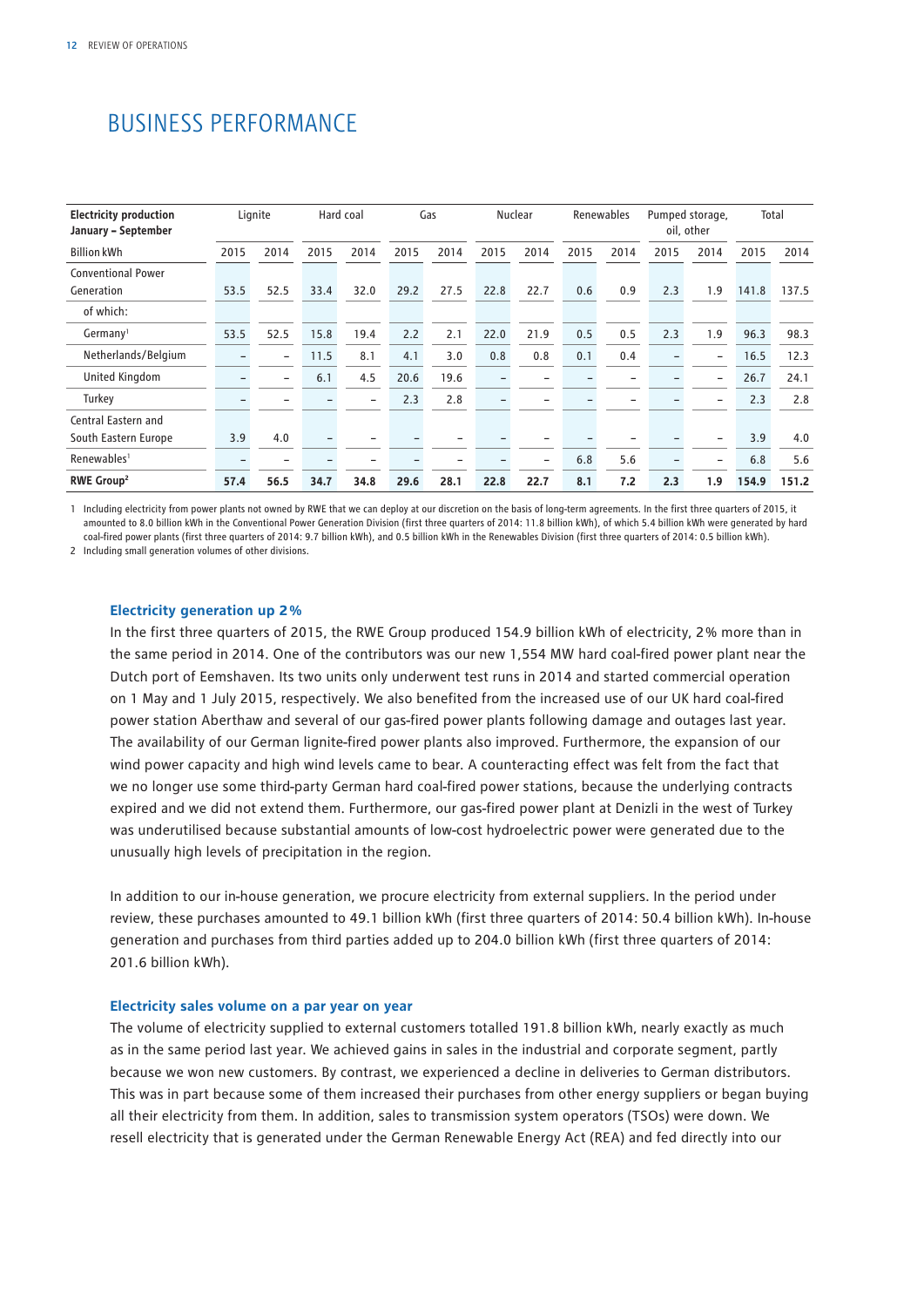distribution network to the TSOs. The decline was due to the fact that operators of plant covered by the REA increasingly market their electricity directly or use it themselves. Sales to households and small commercial enterprises also dropped, reflecting the trend towards saving energy. In the United Kingdom, this was exacerbated by customer losses, which were overcompensated for by gains elsewhere, particularly Central Eastern Europe and Germany.

| <b>External electricity sales volume</b><br>January – September |      | Residential and<br>Industrial and<br><b>Distributors</b><br>commercial customers<br>corporate customers |      |                          |                          | Total                    |       |       |
|-----------------------------------------------------------------|------|---------------------------------------------------------------------------------------------------------|------|--------------------------|--------------------------|--------------------------|-------|-------|
| <b>Billion kWh</b>                                              | 2015 | 2014                                                                                                    | 2015 | 2014                     | 2015                     | 2014                     | 2015  | 2014  |
| <b>Conventional Power Generation</b>                            | 0.1  | 0.2                                                                                                     | 1.8  | 1.7                      | 9.3                      | 8.4                      | 11.2  | 10.3  |
| Supply/Distribution Networks Germany                            | 15.0 | 15.1                                                                                                    | 21.4 | 22.7                     | 52.2                     | 56.8                     | 88.6  | 94.6  |
| Supply Netherlands/Belgium                                      | 7.7  | 8.2                                                                                                     | 6.0  | 7.0                      |                          | $\overline{\phantom{0}}$ | 13.7  | 15.2  |
| Supply United Kingdom                                           | 9.4  | 10.1                                                                                                    | 22.8 | 21.9                     | 1.5                      | 1.5                      | 33.7  | 33.5  |
| Central Eastern and South Eastern Europe                        | 6.6  | 6.4                                                                                                     | 7.4  | 6.9                      | 5.2                      | 5.1                      | 19.2  | 18.4  |
| Renewables                                                      |      | $\overline{\phantom{0}}$                                                                                |      | $\overline{\phantom{a}}$ | 1.3                      | 1.4                      | 1.3   | 1.4   |
| Trading/Gas Midstream                                           |      | $\qquad \qquad -$                                                                                       | 23.0 | 18.2                     | $\overline{\phantom{0}}$ | $\overline{\phantom{0}}$ | 24.1' | 18.2  |
| RWE Group <sup>2</sup>                                          | 38.8 | 40.1                                                                                                    | 82.4 | 78.4                     | 69.5                     | 73.2                     | 191.8 | 191.7 |

1 Including volume effects of the sale of self-generated electricity on the wholesale market. If these sales volumes exceed the purchases made for supply purposes, the positive balance is recognised in the sales volume. This occurred in the first three quarters of 2015 (+1.1 billion kWh), whereas it did not in the same period last year.

2 Including small volumes subsumed under 'other, consolidation'.

#### **Gas supply volume up 12 %**

Our gas sales volume rose by 12 % to 207.2 billion kWh. The fact that the winter and spring were colder than in 2014 in all key RWE markets came to bear here. More gas was used for heating purposes by our residential and commercial customers in particular. In business with distributors, companies belonging to RWE Deutschland won new customers and intensified their supply relationships with existing ones. Another driver of our growth in gas sales volume was the successful acquisition of industrial and corporate customers. In the residential and small commercial enterprise segment, the positive effect of the weather was weakened by thrifty consumer behaviour. Furthermore, our share of the UK residential market declined. Customer acquisitions in Germany and the Benelux region were unable to compensate for this.

| External gas sales volume<br>January - September | Residential and<br>commercial customers |                   | Industrial and<br><b>Distributors</b><br>corporate customers |      |      |                          |       |       | Total |  |
|--------------------------------------------------|-----------------------------------------|-------------------|--------------------------------------------------------------|------|------|--------------------------|-------|-------|-------|--|
| <b>Billion kWh</b>                               | 2015                                    | 2014              | 2015                                                         | 2014 | 2015 | 2014                     | 2015  | 2014  |       |  |
| Supply/Distribution Networks Germany             | 16.3                                    | 14.4              | 13.0                                                         | 13.7 | 37.5 | 29.3                     | 66.8  | 57.4  |       |  |
| Supply Netherlands/Belgium                       | 23.0                                    | 20.3              | 20.3                                                         | 20.0 |      | $\overline{\phantom{0}}$ | 43.3  | 40.3  |       |  |
| Supply United Kingdom                            | 21.6                                    | 20.8              | 2.5                                                          | 1.6  | 4.6  | 3.9                      | 28.7  | 26.3  |       |  |
| Central Eastern and South Eastern Europe         | 9.8                                     | 9.3               | 22.1                                                         | 18.4 | 0.4  | 1.2                      | 32.3  | 28.9  |       |  |
| Trading/Gas Midstream                            |                                         | $\qquad \qquad -$ | 18.8                                                         | 15.7 | 17.3 | 16.0                     | 36.1  | 31.7  |       |  |
| <b>RWE Group</b>                                 | 70.7                                    | 64.8              | 76.7                                                         | 69.4 | 59.8 | 50.4                     | 207.2 | 184.6 |       |  |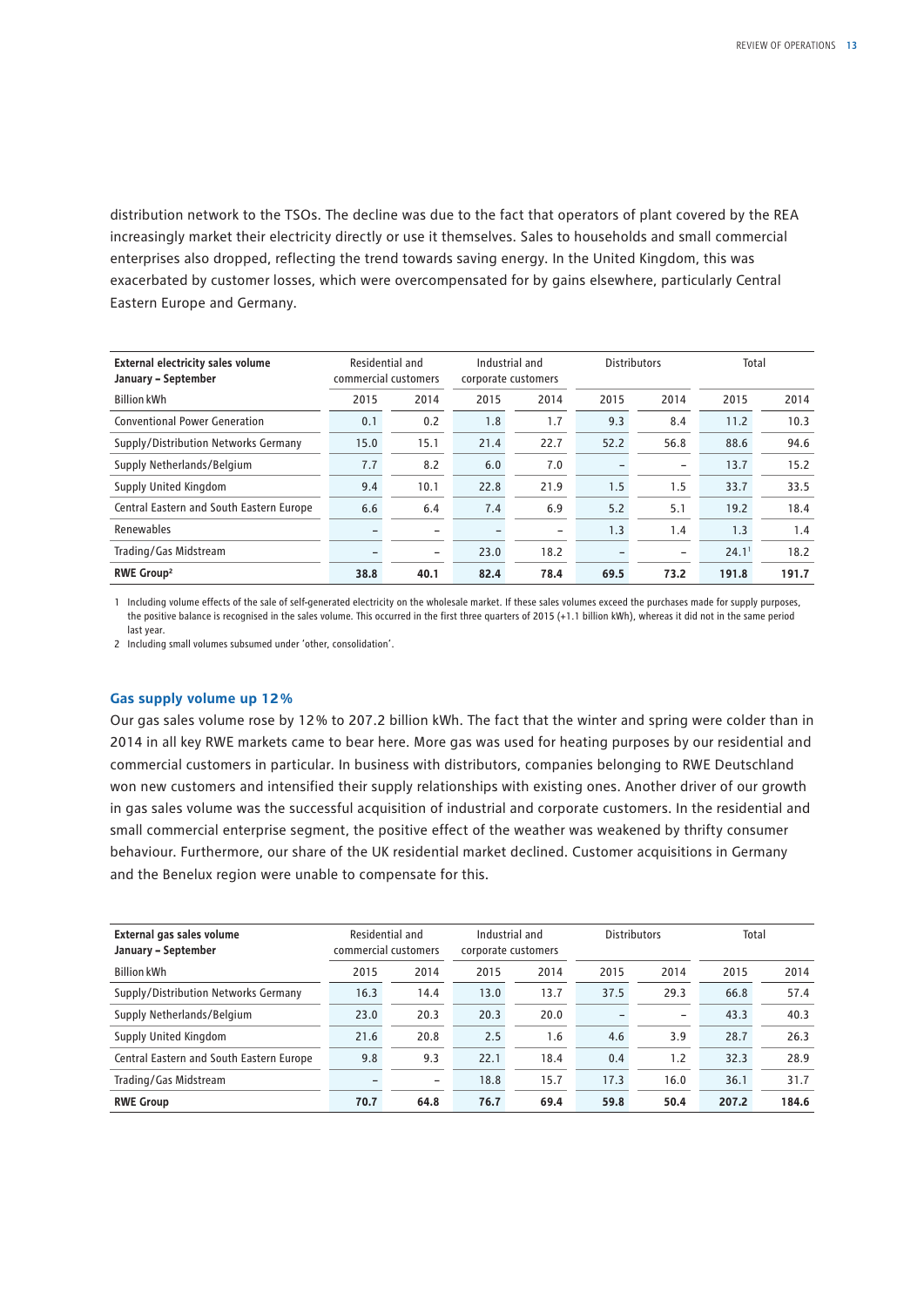| <b>External revenue</b><br>$\epsilon$ million         | Jan – Sep<br>2015 | Jan – Sep<br>2014 | $+/-$<br>$\%$ | Jan – Dec<br>2014 |
|-------------------------------------------------------|-------------------|-------------------|---------------|-------------------|
| <b>Conventional Power Generation</b>                  | 1,408             | 1,388             | 1.4           | 1,888             |
| Supply/Distribution Networks Germany                  | 18,215            | 18,657            | $-2.4$        | 25,310            |
| Supply Netherlands/Belgium                            | 2,957             | 3,280             | $-9.8$        | 4,443             |
| Supply United Kingdom                                 | 6,879             | 6,434             | 6.9           | 8,992             |
| Central Eastern and South Eastern Europe              | 3,063             | 2,890             | 6.0           | 4,059             |
| <b>Renewables</b>                                     | 258               | 212               | 21.7          | 277               |
| Trading/Gas Midstream                                 | 2,571             | 2,364             | 8.8           | 3,409             |
| Other, consolidation                                  | 58                | 63                | $-7.9$        | 90                |
| <b>RWE Group</b>                                      | 35,409            | 35,288            | 0.3           | 48,468            |
| Natural gas tax/electricity tax                       | 1,603             | 1,643             | $-2.4$        | 2,319             |
| RWE Group (excluding natural gas tax/electricity tax) | 33,806            | 33,645            | 0.5           | 46,149            |

| <b>External revenue by product</b>       | Jan - Sep | Jan - Sep | $+/-$         | Jan - Dec |
|------------------------------------------|-----------|-----------|---------------|-----------|
| $\epsilon$ million                       | 2015      | 2014      | $\frac{0}{0}$ | 2014      |
| Electricity revenue                      | 24,860    | 25,191    | $-1.3$        | 33,663    |
| of which:                                |           |           |               |           |
| Supply/Distribution Networks Germany     | 14,566    | 15,311    | $-4.9$        | 20,204    |
| Supply Netherlands/Belgium               | 1,099     | 1,423     | $-22.8$       | 1,710     |
| Supply United Kingdom                    | 5,147     | 4,620     | 11.4          | 6,364     |
| Central Eastern and South Eastern Europe | 1,684     | 1,618     | 4.1           | 2,199     |
| Trading/Gas Midstream                    | 1,567     | 1,452     | 7.9           | 2,157     |
| Gas revenue                              | 8,464     | 7,907     | 7.0           | 11,905    |
| of which:                                |           |           |               |           |
| Supply/Distribution Networks Germany     | 2,918     | 2,607     | 11.9          | 4,122     |
| Supply Netherlands/Belgium               | 1,803     | 1,805     | $-0.1$        | 2,664     |
| Supply United Kingdom                    | 1,548     | 1,453     | 6.5           | 2,144     |
| Central Eastern and South Eastern Europe | 1,321     | 1,194     | 10.6          | 1,746     |
| Trading/Gas Midstream                    | 874       | 847       | 3.2           | 1,228     |
| Other, consolidation                     | 2,085     | 2,190     | $-4.8$        | 2,900     |
| <b>RWE Group</b>                         | 35,409    | 35,288    | 0.3           | 48,468    |

#### **External revenue slightly higher year on year**

Our external revenue (including natural gas and electricity tax) posted a marginal increase, rising to €35,409 million. Gas revenue was up 7 % to €8,464 million, even though some of our supply companies lowered their tariffs. The main reason was the positive volume trend. Our electricity revenue amounted to €24,860 million, slightly less than in the same period last year. Price reductions came to bear here as well. First-time consolidations and deconsolidations of Group companies did not have a notable influence on revenue, in contrast to the appreciation of the British pound, which cost an average of €1.38 in the period under review (first three quarters of 2014: €1.23). The US dollar also gained on the euro, whereas there were only marginal changes in the other currencies of importance to us. Net of the foreign exchange impact, our revenue decreased by 2 %.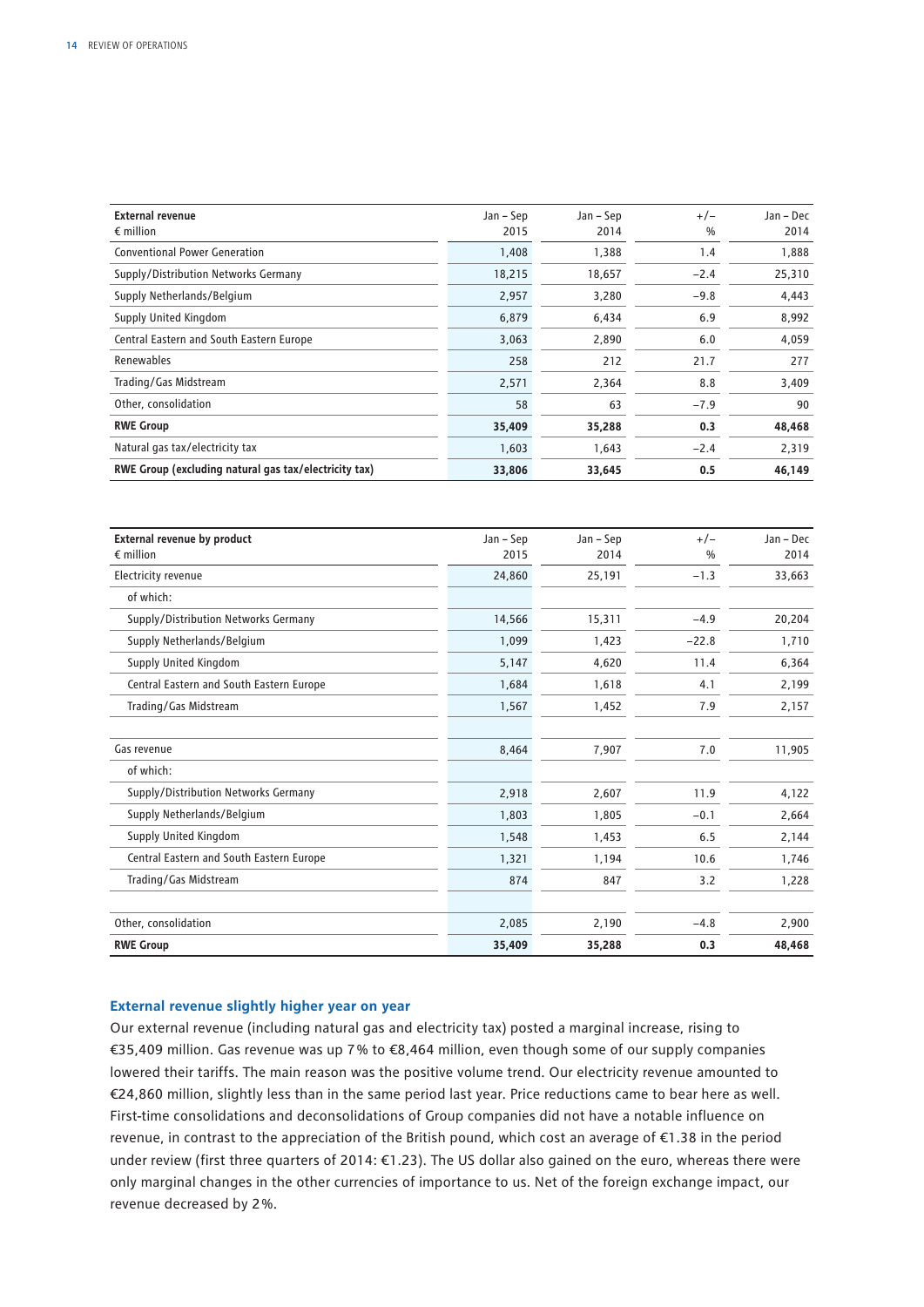| Internal revenue<br>$\epsilon$ million   | Jan – Sep<br>2015 | Jan – Sep<br>2014 | $+/-$<br>$\frac{0}{0}$ | Jan – Dec<br>2014 |
|------------------------------------------|-------------------|-------------------|------------------------|-------------------|
| <b>Conventional Power Generation</b>     | 6,489             | 5,525             | 17.4                   | 7,603             |
| Supply/Distribution Networks Germany     | 933               | 851               | 9.6                    | 1,208             |
| Supply Netherlands/Belgium               | 21                | 20                | 5.0                    | 44                |
| Supply United Kingdom                    | 74                | 209               | $-64.6$                | 328               |
| Central Eastern and South Eastern Europe | 68                | 127               | $-46.5$                | 180               |
| Renewables                               | 570               | 403               | 41.4                   | 614               |
| Trading/Gas Midstream                    | 13,748            | 16.902            | $-18.7$                | 24,441            |

| <b>EBITDA</b>                            | Jan – Sep | Jan – Sep | $+/-$         | Jan - Dec |
|------------------------------------------|-----------|-----------|---------------|-----------|
| $\epsilon$ million                       | 2015      | 2014      | $\frac{0}{0}$ | 2014      |
| <b>Conventional Power Generation</b>     | 1,099     | 1,461     | $-24.8$       | 2,522     |
| of which:                                |           |           |               |           |
| Continental Western Europe               | 1,008     | 1,464     | $-31.1$       | 2,412     |
| United Kingdom                           | 87        | $-16$     |               | 90        |
| Supply/Distribution Networks Germany     | 1,795     | 1,932     | $-7.1$        | 2,650     |
| Supply Netherlands/Belgium               | 194       | 137       | 41.6          | 203       |
| Supply United Kingdom                    | $-20$     | 143       |               | 294       |
| Central Eastern and South Eastern Europe | 879       | 694       | 26.7          | 913       |
| Renewables                               | 505       | 291       | 73.5          | 547       |
| Trading/Gas Midstream                    | 138       | 231       | $-40.3$       | 286       |
| Other, consolidation                     | $-187$    | $-189$    | 1.1           | $-284$    |
| <b>RWE Group</b>                         | 4,403     | 4,700     | $-6.3$        | 7,131     |

| <b>Operating result</b><br>$\epsilon$ million | Jan – Sep<br>2015 | Jan – Sep<br>2014 | $+/-$<br>$\%$ | Jan - Dec<br>2014 |
|-----------------------------------------------|-------------------|-------------------|---------------|-------------------|
| <b>Conventional Power Generation</b>          | 376               | 782               | $-51.9$       | 979               |
| of which:                                     |                   |                   |               |                   |
| Continental Western Europe                    | 473               | 974               | $-51.4$       | 1,362             |
| United Kingdom                                | $-87$             | $-190$            | 54.2          | $-384$            |
| Supply/Distribution Networks Germany          | 1,284             | 1,408             | $-8.8$        | 1,871             |
| Supply Netherlands/Belgium                    | 165               | 96                | 71.9          | 146               |
| Supply United Kingdom                         | $-66$             | 90                |               | 227               |
| Central Eastern and South Eastern Europe      | 710               | 528               | 34.5          | 690               |
| Renewables                                    | 280               | 29                | 865.5         | 186               |
| Trading/Gas Midstream                         | 126               | 222               | $-43.2$       | 274               |
| Other, consolidation                          | $-227$            | $-247$            | 8.1           | $-356$            |
| <b>RWE Group</b>                              | 2,648             | 2,908             | $-8.9$        | 4,017             |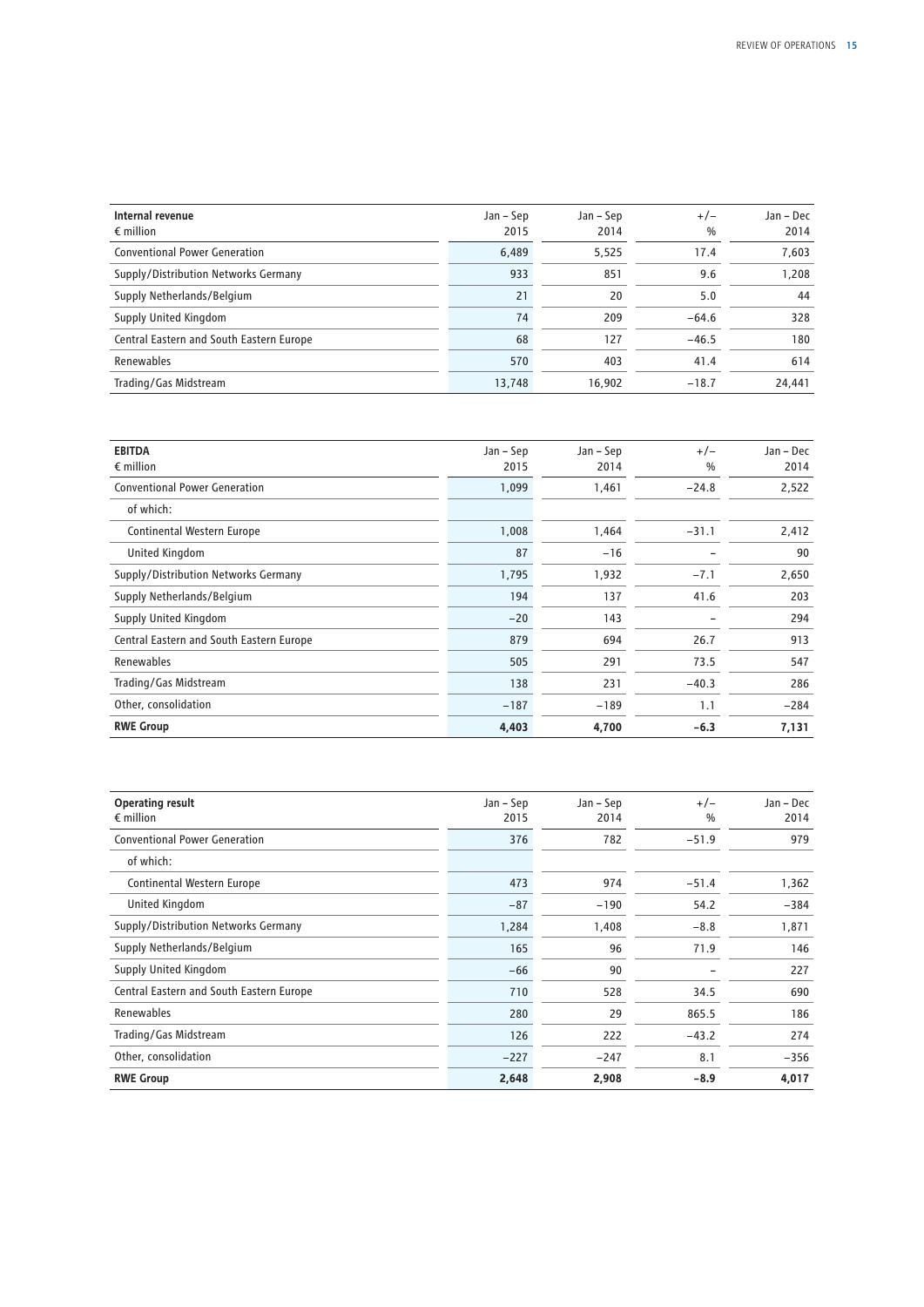#### **Downward trend in wholesale electricity prices and problems in UK supply reflected in earnings**

In the first nine months of 2015, the RWE Group achieved EBITDA of €4,403 million and an operating result of €2,648 million. These figures were 6 % and 9 % down respectively on those recorded in the same period last year. The main reason for this was the price-induced shrinkage of margins in conventional electricity generation. In the energy supply business, which contributed €594 million to the operating result throughout Europe (first three quarters of 2014: €605 million), we benefited from the absence of the negative effect which the weather had in last year's corresponding period. However, we suffered from substantial burdens imposed by operational and technical problems encountered by RWE npower. Our full consolidation at the end of August of the Slovak energy utility VSE, which we previously accounted for using the equity method (see page 11), had a positive impact on the Group's earnings. Prior to the change in accounting treatment, a revaluation of the investment revealed a hidden reserve of €185 million. Disregarding this effect and the influence of currency exchange rates, EBITDA and the operating result declined by 11 % and 15 %, respectively.

The following is a breakdown of the development of the operating result by division:

- Conventional Power Generation: Here, the operating result amounted to €376 million, just under half the figure achieved in the same period last year. The main reason for this is that we realised lower wholesale prices for our German and Dutch electricity generation than in 2014. This was only somewhat mitigated by price-driven relief in the purchase of fuel (especially hard coal) and CO<sub>2</sub> emission allowances. Continued cost-cutting measures enabled us to limit the decline in earnings.
- Supply/Distribution Networks Germany: The division posted an operating result of €1,284 million, 9 % down compared to 2014. Proceeds from the sale of networks declined considerably. These disposals generally take place only whenever we do not place the winning bid when our network licenses are retendered. However, we quite often forge partnerships with cities or communities. Although we do not remain the networks' sole owner in such events, in most cases, we can continue to operate them. Earnings achieved by our German supply business improved. A year before, they were characterised by weather-induced drops in gas sales volume.
- Supply Netherlands/Belgium: The operating result of our Dutch supply activities rose by 72 % to €165 million. The weather played an important role here as well. In addition, we were successful in marketing new supply offerings.
- Supply United Kingdom: The operating result achieved by RWE npower deteriorated by €156 million to −€66 million. One reason for this is process and system-related problems in customer billing. Further earnings shortfalls stemmed from the loss of residential and commercial customers. We were often only able to retain such customers with expired contracts by offering them new ones with more favourable conditions. The increasing trend towards saving energy and the rise in network fees also had an earnings-reducing effect. By contrast, we spent less on implementing the Energy Companies Obligation (ECO) government programme. ECO requires the major electricity providers to finance measures to improve energy efficiency in homes. Due to the aforementioned burdens, RWE npower is also expected to close the year with an operating loss.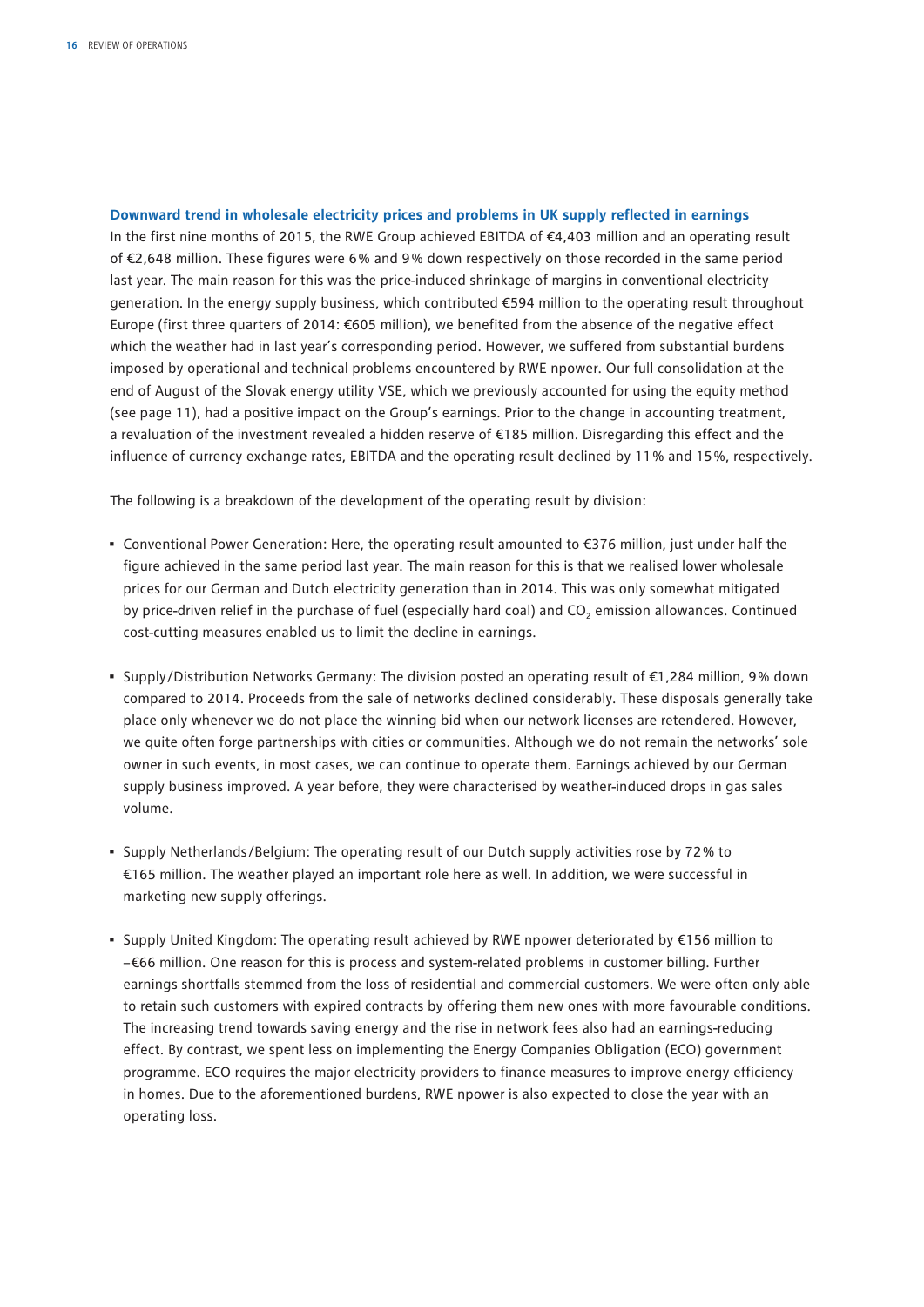- Central Eastern and South Eastern Europe: Here, the operating result increased by 34 % to €710 million, primarily due to the one-off income from the full consolidation and revaluation of VSE. In the Czech gas business, we benefited from the fact that the cooler weather invigorated sales and the regulatory framework for distribution system operators improved, but we experienced declines in storage margins. In Hungary, lower prices on the electricity market and expenses for power plant inspections led to earnings shortfalls at Mátra, which produces electricity from lignite. We now anticipate that the Central Eastern and South Eastern Europe Division will close 2015 clearly up year on year, as opposed to the moderate decline in earnings that was expected previously. This is primarily due to the change in the accounting treatment of VSE. However, we are also faring better than planned in operational terms: without the effect of VSE, we would probably achieve an operating result that matches that of 2014.
- Renewables: The operating result earned by RWE Innogy rose by €251 million to €280 million. This was due to the commissioning of new wind farms, especially Gwynt y Môr off the coast of North Wales and Nordsee Ost near Heligoland. In addition, higher wind levels led to an increase in the utilisation of our existing capacity. The sale of Gwynt y Môr's grid connection, which was mandated by the UK regulator (see page 8 of the report on the first quarter of 2015), the appreciation of the British pound, and the absence of the exceptional burdens experienced last year had a positive effect on the development of earnings.
- Trading/Gas Midstream: The operating result recorded by this division declined by 43 % to €126 million. We were unable to match last year's very good energy trading performance. Moreover, we are still confronted with burdens in the gas midstream business because the cost of managing and marketing gas storage capacity contracted over the long term cannot be recovered. Due in part to these factors, we now expect that the operating result of the Trading/Gas Midstream Division will be much lower for the full year than in 2014. Previously, we had only forecast a moderate decline.

The non-operating result, in which we recognise certain one-off effects which are not related to operations or to the period being reviewed, deteriorated by €123 million to −€170 million. The fact that we formed provisions to cover legal risks associated with pending lawsuits and realised lower capital gains than in 2014 contributed to this. By contrast, the accounting treatment of certain derivatives, which we use to hedge price fluctuations, led to substantial income, whereas it resulted in a loss a year earlier.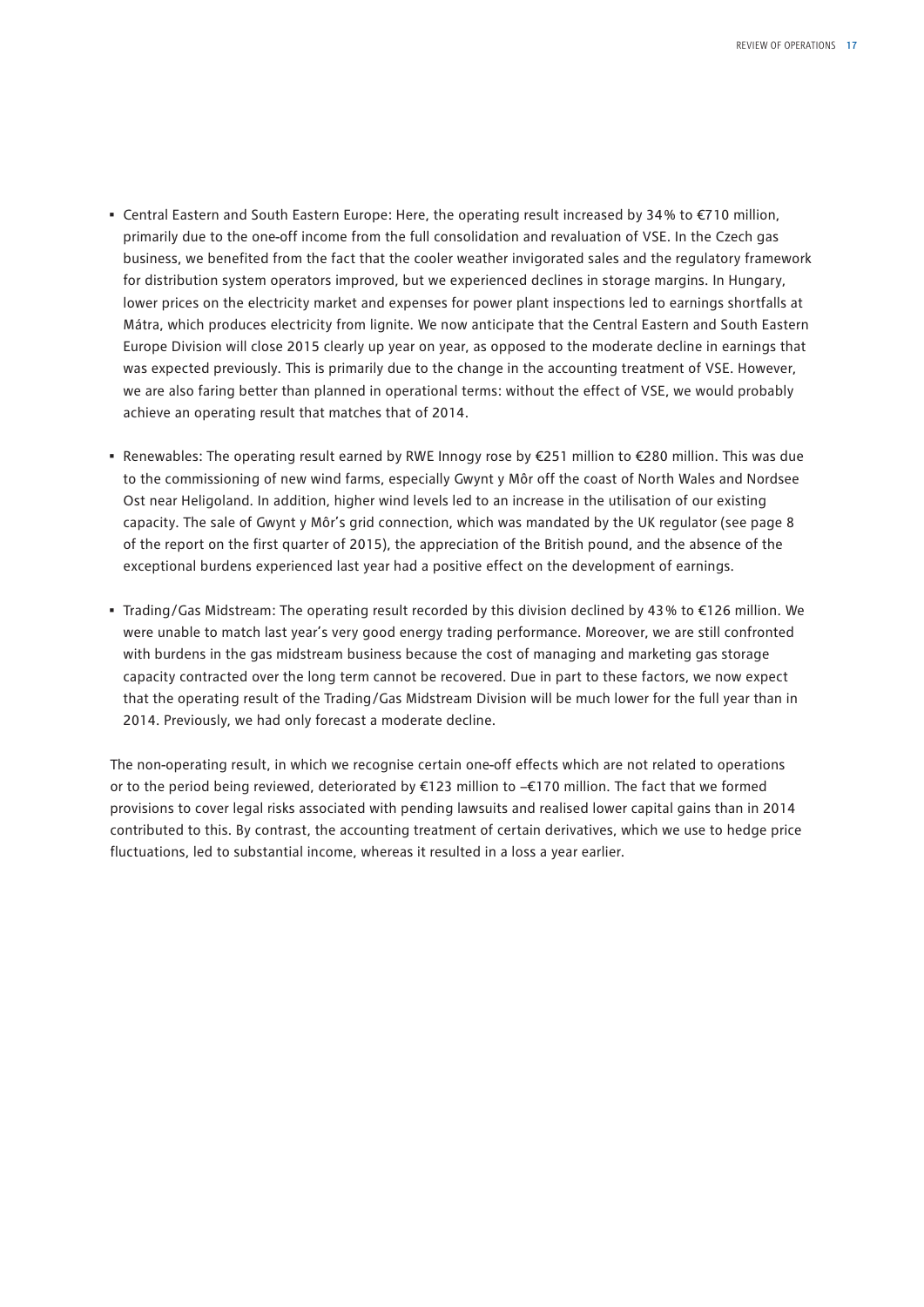| <b>Financial result</b><br>$\epsilon$ million | Jan – Sep<br>2015 | Jan – Sep<br>2014 | $+/-$<br>$\epsilon$ million | Jan – Dec<br>2014 |
|-----------------------------------------------|-------------------|-------------------|-----------------------------|-------------------|
| Interest income                               | 185               | 152               | 33                          | 218               |
| Interest expenses                             | $-797$            | $-803$            | 6                           | $-1,080$          |
| <b>Net interest</b>                           | $-612$            | $-651$            | 39                          | $-862$            |
| Interest accretion to non-current provisions  | $-637$            | $-755$            | 118                         | $-1,114$          |
| Other financial result                        | 125               | 15                | 110                         | 128               |
| <b>Financial result</b>                       | $-1,124$          | $-1,391$          | 267                         | $-1,848$          |

Our financial result improved by €267 million to −€1,124 million, principally because we recognised substantial income from the sale of securities in the other financial result. In addition, the interest accretion to non-current provisions declined, mainly due to exceptional effects of adjustments to the discount rates used to calculate provisions. Furthermore, net interest has improved slightly in 2015.

| <b>Reconciliation to net income</b>                   |                    | Jan – Sep | Jan - Sep | $+/-$         | Jan - Dec |
|-------------------------------------------------------|--------------------|-----------|-----------|---------------|-----------|
|                                                       |                    | 2015      | 2014      | $\frac{0}{0}$ | 2014      |
| <b>EBITDA</b>                                         | $\epsilon$ million | 4,403     | 4,700     | $-6.3$        | 7,131     |
| Operating depreciation and amortisation               | $\epsilon$ million | $-1,755$  | $-1,792$  | 2.1           | $-3,114$  |
| <b>Operating result</b>                               | $\epsilon$ million | 2,648     | 2,908     | $-8.9$        | 4,017     |
| Non-operating result                                  | $\epsilon$ million | $-170$    | $-47$     | $-261.7$      | 77        |
| Financial result                                      | $\epsilon$ million | $-1,124$  | $-1,391$  | 19.2          | $-1,848$  |
| Income from continuing operations before tax          | $\epsilon$ million | 1,354     | 1,470     | $-7.9$        | 2,246     |
| Taxes on income                                       | $\epsilon$ million | $-570$    | $-458$    | $-24.5$       | $-553$    |
| Income from continuing operations                     | $\epsilon$ million | 784       | 1,012     | $-22.5$       | 1,693     |
| Income from discontinued operations                   | $\epsilon$ million | 1,524     | 235       | 548.5         | 364       |
| Income                                                | $\epsilon$ million | 2,308     | 1,247     | 85.1          | 2,057     |
| of which:                                             |                    |           |           |               |           |
| Non-controlling interests                             | $\epsilon$ million | 256       | 173       | 48.0          | 245       |
| RWE AG hybrid capital investors' interest             | $\epsilon$ million | 117       | 80        | 46.3          | 108       |
| Net income/income attributable to RWE AG shareholders | $\epsilon$ million | 1,935     | 994       | 94.7          | 1,704     |
| Adjusted net income <sup>1</sup>                      | $\epsilon$ million | 545       | 763       | $-28.6$       | 1,282     |
| Earnings per share                                    | €                  | 3.15      | 1.62      | 94.4          | 2.77      |
| Adjusted net income <sup>1</sup> per share            | €                  | 0.89      | 1.24      | $-28.2$       | 2.09      |
| Number of shares outstanding (average)                | millions           | 614.7     | 614.7     |               | 614.7     |
| Effective tax rate                                    | $\frac{0}{0}$      | 42        | 31        |               | 25        |

1 Formerly 'recurrent net income'; see commentary on page 19.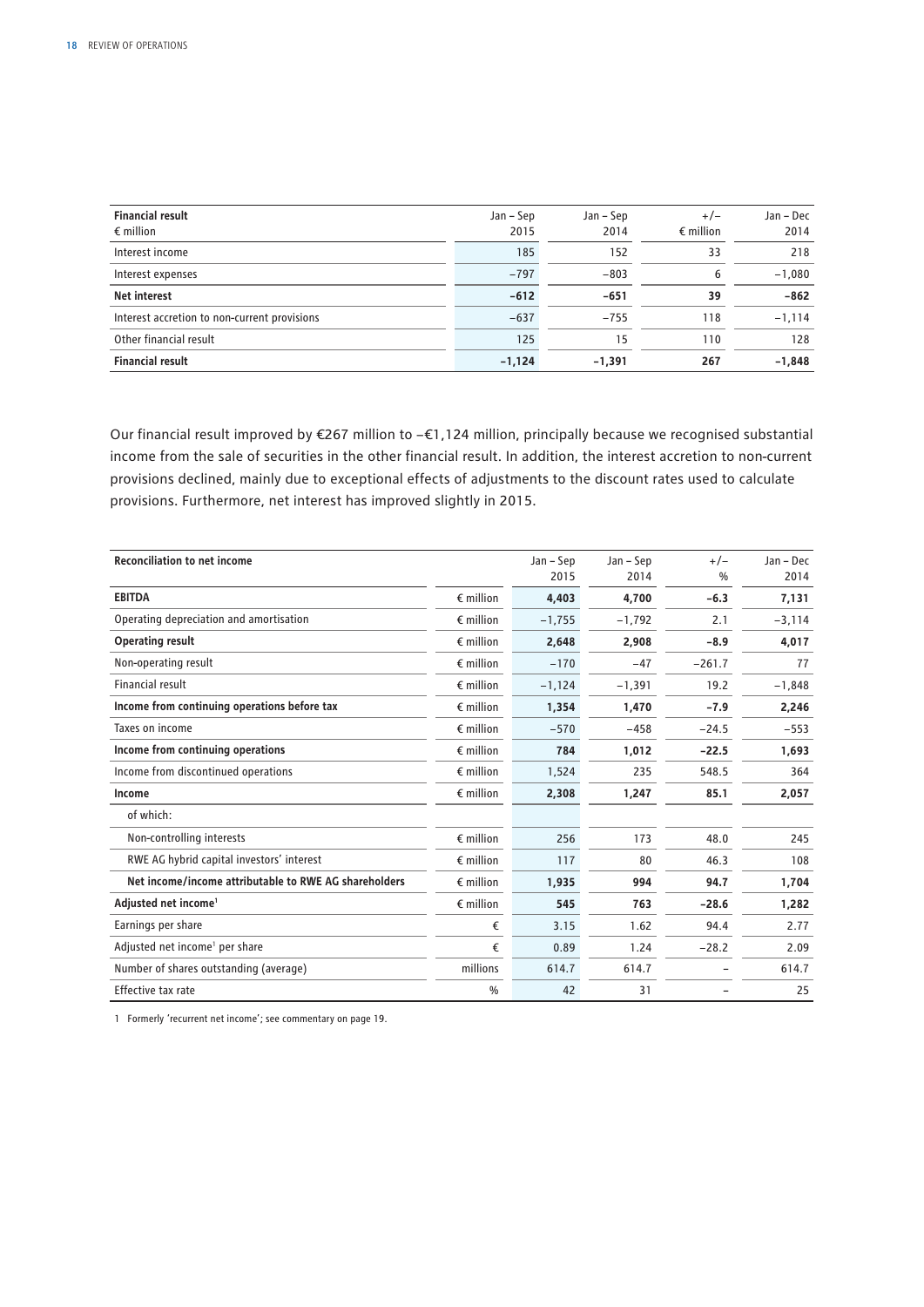Income from continuing operations before tax decreased by 8 % to €1,354 million. Although we sold a large volume of securities tax-free in the period under review, our effective tax rate rose by eleven percentage points to 42 %. The backdrop to this is that we will probably recognise a tax loss in the RWE AG tax group in the 2015 financial statements and did not capitalise an appropriate amount of deferred taxes. Capitalising this amount of deferred taxes would only be possible if the tax loss could be offset by gains in RWE AG's tax group in the coming years. However, this is not foreseeable based on the current planning. We expect that the effective tax rate for fiscal 2015 will be far below the current level.

After taxes, our continuing operations generated income of €784 million. This corresponds to a 23 % decline compared to 2014.

Discontinued operations contributed €1,524 million to net income (first three quarters of 2014: €235 million). Most of this sum (€1,453 million) is attributable to the book gain on the sale of RWE Dea.

Non-controlling interests rose by 48 % to €256 million as some fully consolidated companies in which third parties hold stakes closed the period higher year on year. This relates primarily to our German regional utilities and is in part due to the aforementioned exceptional income from the sale of securities.

The portion of our earnings attributable to hybrid capital investors amounted to €117 million (first three quarters of 2014: €80 million). However, only the hybrid bonds classified as equity pursuant to IFRS are considered here: the €1,750 million and £750 million bonds, the first of which was redeemed as of 28 September 2015. These shares in earnings correspond to the finance costs after tax. Their increase compared to 2014 resulted from the fact that hybrid financing costs no longer have a tax-reducing effect, because RWE AG's tax group does not have any gains this year against which they could be offset.

The developments presented above are the reason why net income nearly doubled to €1,935 million compared to 2014. Based on the 614.7 million in RWE shares outstanding, this corresponds to earnings per share of €3.15 (first three quarters of 2014: €1.62).

#### **Adjusted net income clearly down year on year**

Our adjusted net income amounted to €545 million. As set out on page 11, it does not include the full income of discontinued operations. Instead, it only contains the portion of the interest on the sale price of RWE Dea allocable to 2015. When calculating adjusted net income, we generally exclude one-off effects (e.g. the entire non-operating result) as well as the associated income taxes. Despite this, adjusted net income may include special items, for example resulting from asset impairments or restructuring expenses, which we have regularly recognised in the operating result since 2014. We therefore now refer to 'adjusted net income', which was previously called 'recurrent net income'. Compared to the first three quarters of last year, adjusted net income was down by 29 %. In addition to the significant deterioration in operating earnings, the increased effective tax rate came to bear.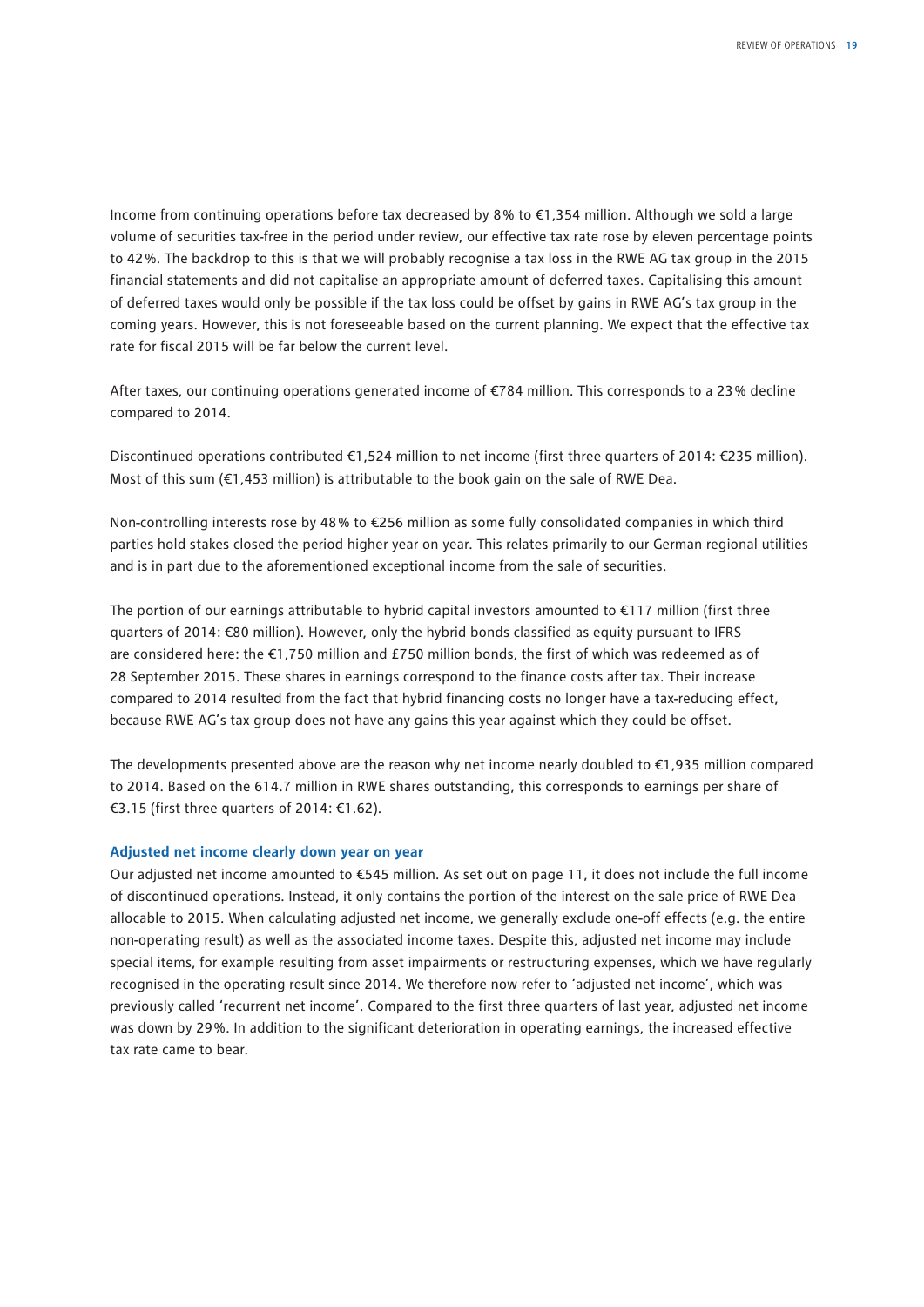| Capital expenditure                                  | Jan – Sep | Jan – Sep | $+/-$              | Jan - Dec |
|------------------------------------------------------|-----------|-----------|--------------------|-----------|
| $\epsilon$ million                                   | 2015      | 2014      | $\epsilon$ million | 2014      |
| Capital expenditure on property, plant and equipment |           |           |                    |           |
| and on intangible assets                             | 1,669     | 2,197     | $-528$             | 3,245     |
| of which:                                            |           |           |                    |           |
| <b>Conventional Power Generation</b>                 | 508       | 831       | $-323$             | 1,086     |
| Supply/Distribution Networks Germany                 | 491       | 373       | 118                | 900       |
| Supply Netherlands/Belgium                           | 17        | 6         | 11                 | 9         |
| Supply United Kingdom                                | 119       | 106       | 13                 | 148       |
| Central Eastern and South Eastern Europe             | 219       | 176       | 43                 | 309       |
| Renewables                                           | 282       | 650       | $-368$             | 723       |
| Trading/Gas Midstream                                | 8         | 9         | $-1$               | 11        |
| Other, consolidation                                 | 25        | 46        | $-21$              | 59        |
| Capital expenditure on financial assets              | 227       | 87        | 140                | 195       |
| Total capital expenditure                            | 1,896     | 2,284     | $-388$             | 3,440     |

#### **Capital expenditure down substantially**

At €1,896 million, our capital expenditure was 17 % lower than the figure recorded in the equivalent period last year. We spent €1,669 million on property, plant and equipment and intangible assets, 24 % less than in 2014. Capital expenditure on financial assets rose, but at €227 million it was of minor significance. There was a substantial decrease in spending in conventional electricity generation, which last year focused on two new hard coal power stations, one at Hamm in Germany and the other at Eemshaven in the Netherlands. Eemshaven is now producing electricity commercially. At Hamm, this only holds true for one unit, as the other one has experienced substantial delays. Capital expenditure in the Renewables Division also declined significantly. It was mainly dedicated to the new offshore wind farms Nordsee Ost near Heligoland and Gwynt y Môr off the coast of North Wales, which were inaugurated in May and June 2015, respectively. In the first three quarters of 2014, they were still under construction. We recorded a substantial increase in capital expenditure in the Supply/Distribution Networks Germany Division, which stepped up its measures to improve electricity and gas network infrastructure.

| <b>Cash flow statement</b>                                        | Jan – Sep | Jan – Sep | $+/-$              | Jan – Dec |
|-------------------------------------------------------------------|-----------|-----------|--------------------|-----------|
| $\epsilon$ million                                                | 2015      | 2014      | $\epsilon$ million | 2014      |
| Funds from operations                                             | 1,993     | 2,443     | $-450$             | 3,696     |
| Change in working capital                                         | 184       | 2,316     | $-2,132$           | 1,860     |
| Cash flows from operating activities of continuing operations     | 2,177     | 4,759     | $-2,582$           | 5,556     |
| Cash flows from investing activities of continuing operations     | $-507$    | $-3,170$  | 2,663              | $-4,194$  |
| Cash flows from financing activities of continuing operations     | $-2,318$  | $-1,805$  | $-513$             | $-2,138$  |
| Effects of changes in foreign exchange rates and other changes    |           |           |                    |           |
| in value on cash and cash equivalents                             | 14        | 16        | $-2$               | 8         |
| Total net changes in cash and cash equivalents <sup>1</sup>       | $-634$    | $-200$    | $-434$             | $-768$    |
| Cash flows from operating activities of continuing operations     | 2,177     | 4,759     | $-2,582$           | 5,556     |
| Minus capital expenditure on property, plant and equipment and on |           |           |                    |           |
| intangible assets                                                 | $-1,669$  | $-2,197$  | 528                | $-3,245$  |
| Free cash flow                                                    | 508       | 2,562     | $-2,054$           | 2,311     |

1 Including discontinued operations, cash and cash equivalents decreased by €610 million in the first three quarters of 2015 and by €205 million in the same period last year.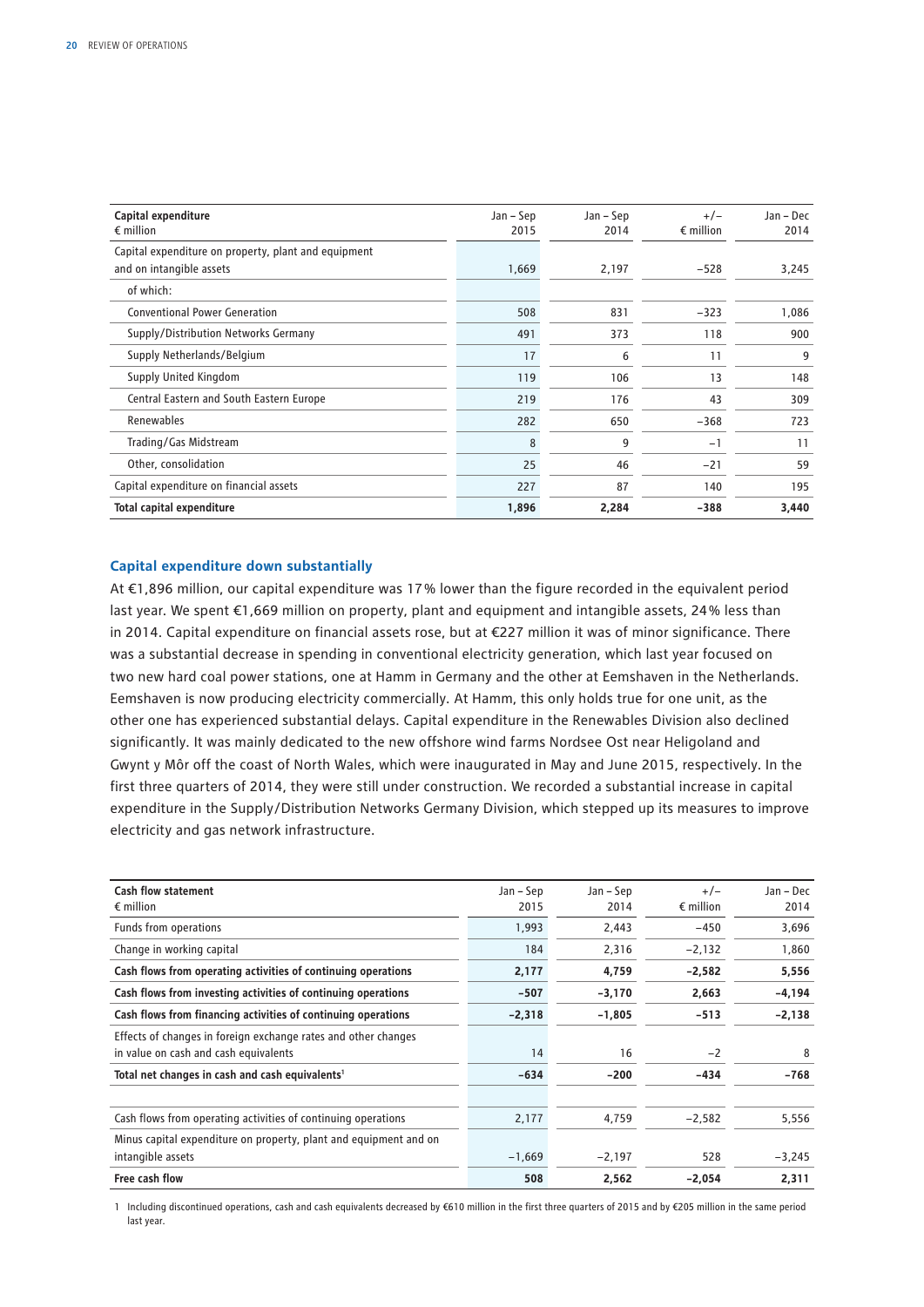#### **Operating cash flows down considerably year on year due to one-off effects**

The cash flows from operating activities which we achieved from our continuing operations declined by €2,582 million to €2,177 million. This is largely due to payment flows which are reflected in changes in working capital. One example is the development of our receivables in the gas supply business. They typically rise in the winter and decline in the spring and summer months, because consumption fluctuates seasonally, whereas the advance payments from our customers are spread evenly over the year. On balance, receivables are usually down after the first three quarters. However, the decrease was much more substantial in 2014 than in 2015 due to the weather. Another reason for the drop in cash flows from operating activities is that we deferred the majority of our payments for the CO<sub>2</sub> emission allowances required for 2014 to 2015. This also had an impact on working capital.

Investing activities of continued operations resulted in a net cash outflow of €507 million, €2,663 million less than in the same period last year. This can be traced back to the high proceeds from the sale of business activities, in particular of RWE Dea. However, we reinvested some of the funds in securities and other cash investments. Furthermore, we increased the funding of our pension commitments by transferring €1.3 billion in cash and cash equivalents to trusts and company pension institutions.

Financing activities of continuing operations led to a cash outflow of €2,318 million (first three quarters of 2014: €1,805 million). The main reason for this was that we redeemed a €2 billion bond in February and a €1,750 million hybrid bond in September, after having bought back paper associated with the first of these bonds with a nominal value of nearly €200 million in 2014. Dividends paid to RWE shareholders, co-owners of fully consolidated RWE companies and hybrid capital investors also reduced cash flows. A counteracting effect was felt from the fact that we issued three new hybrid bonds: two in April with volumes of €700 million and €550 million and one in July with a volume of US\$500 million. Furthermore, we increased our liabilities vis-à-vis banks and pledged less collateral in connection with forward transactions.

On balance, the presented cash flows from operating, investing and financing activities caused our cash and cash equivalents to drop by €634 million.

Deducting capital expenditure on property, plant and equipment and intangible assets from cash flows from the operating activities of continuing operations results in free cash flow. At €508 million, the latter was positive, but was clearly below last year's corresponding figure (€2,562 million).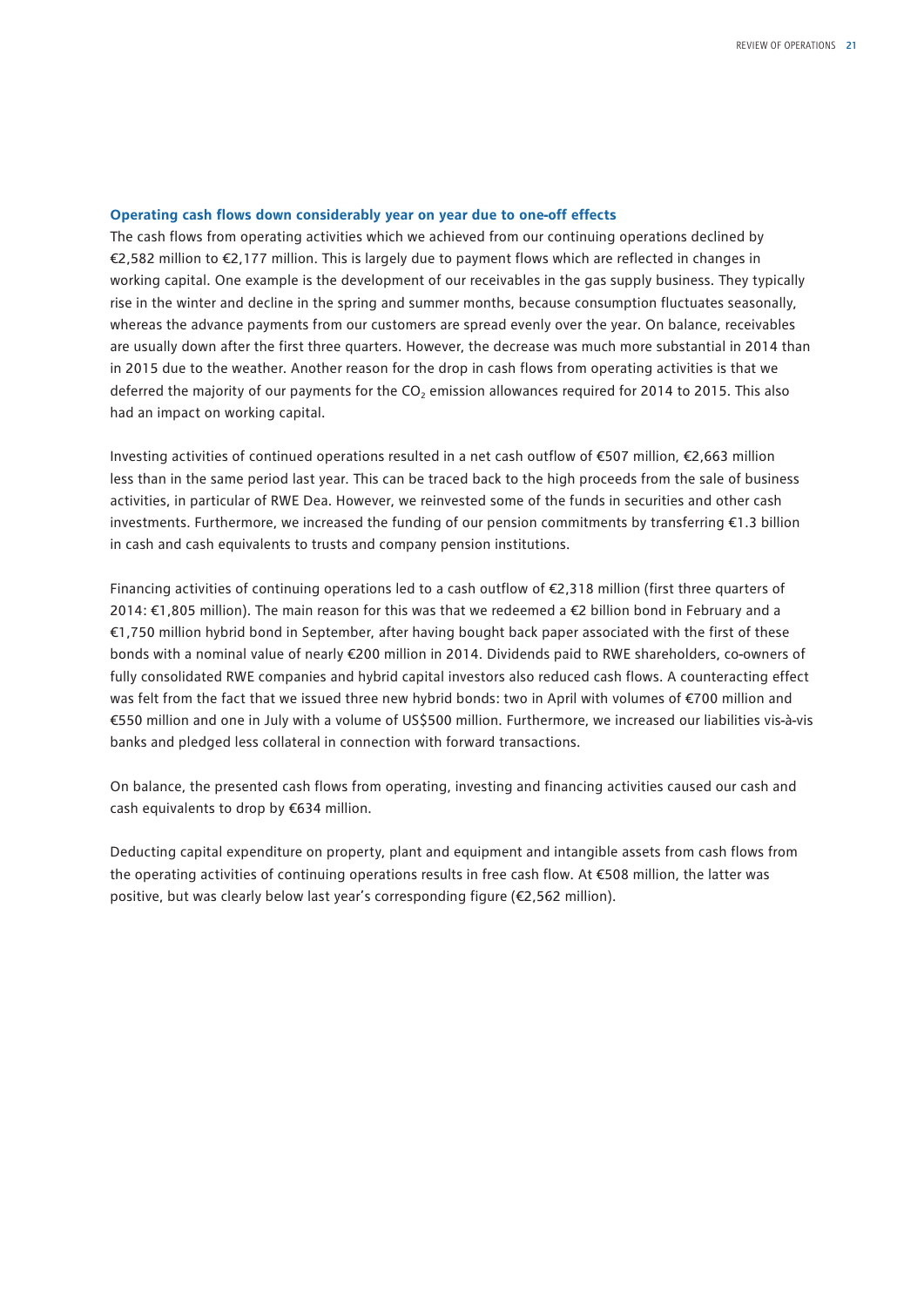| Net debt <sup>1</sup>                                              | 30 Sep 2015 | 31 Dec 2014 | $+/-$         |
|--------------------------------------------------------------------|-------------|-------------|---------------|
| $\epsilon$ million                                                 |             |             | $\frac{0}{0}$ |
| Cash and cash equivalents                                          | 2,594       | 3,171       | $-18.2$       |
| Marketable securities                                              | 7,271       | 4,777       | 52.2          |
| Other financial assets                                             | 1,630       | 2,099       | $-22.3$       |
| <b>Financial assets</b>                                            | 11,495      | 10,047      | 14.4          |
| Bonds, other notes payable, bank debt, commercial paper            | 16,918      | 16,155      | 4.7           |
| Hedge transactions related to bonds <sup>1</sup>                   | $-155$      | $-38$       | $-307.9$      |
| Other financial liabilities                                        | 2,373       | 2,411       | $-1.6$        |
| <b>Financial liabilities</b>                                       | 19,136      | 18,528      | 3.3           |
| <b>Net financial debt</b>                                          | 7,641       | 8,481       | $-9.9$        |
| Provisions for pensions and similar obligations                    | 6,267       | 7,871       | $-20.4$       |
| Provisions for nuclear waste management                            | 10,527      | 10,367      | 1.5           |
| Mining provisions                                                  | 2,430       | 2,401       | 1.2           |
| Adjustment for hybrid capital (portion of relevance to the rating) | $-1,032$    | 766         |               |
| Plus 50% of the hybrid capital stated as equity                    | 466         | 1,353       | $-65.6$       |
| Minus 50% of the hybrid capital stated as debt                     | $-1,498$    | $-587$      | $-155.2$      |
| Net debt of continuing operations                                  | 25,833      | 29,886      | $-13.6$       |
| Net debt of discontinued operations                                |             | 1,086       |               |
| <b>Total net debt</b>                                              | 25,833      | 30,972      | $-16.6$       |

1 In 2015, we started recognising the effects of the limitation of currency risks to which our foreign-currency bonds are exposed in net debt. Figures for 2014 have been adjusted accordingly.

#### **Significant decline in net debt due to the sale of RWE Dea**

With effect from 30 September 2015, our net debt amounted to €25.8 billion, which was much less than as of 31 December 2014 (€31.0 billion). The main reason for this was the disposal of RWE Dea, which had an impact of €5.3 billion, including the interest on the sale price. Further disposals had a total debt-reducing effect of €1.0 billion, such as the divestment of the grid connection of our Welsh offshore wind farm Gwynt y Môr and the reduction of our stake in our Czech subsidiary RWE Grid Holding. We provided information on these transactions on pages 8 et seq. of the report on the first quarter of 2015. The positive free cash flow also contributed to the decline in net debt. The slight increase in the discount rates used to calculate provisions for pensions compared to those used in the 2014 financial statements was another contributing factor. The new rates are currently 2.3 % in Germany and 3.8 % in the United Kingdom (end of 2014: 2.1 % and 3.4 %, respectively). They reflect the most recent developments of market interest rates. Provisions for pensions were lower due to the interest rate adjustments. Another reason for their €1.6 billion decline was the €1.3 billion rise in the funding of our pension commitments. However, since this went hand in hand with corresponding cash outflows, it did not have an impact on net debt. The dividend payments and the appreciation of the British pound had a debt-increasing effect.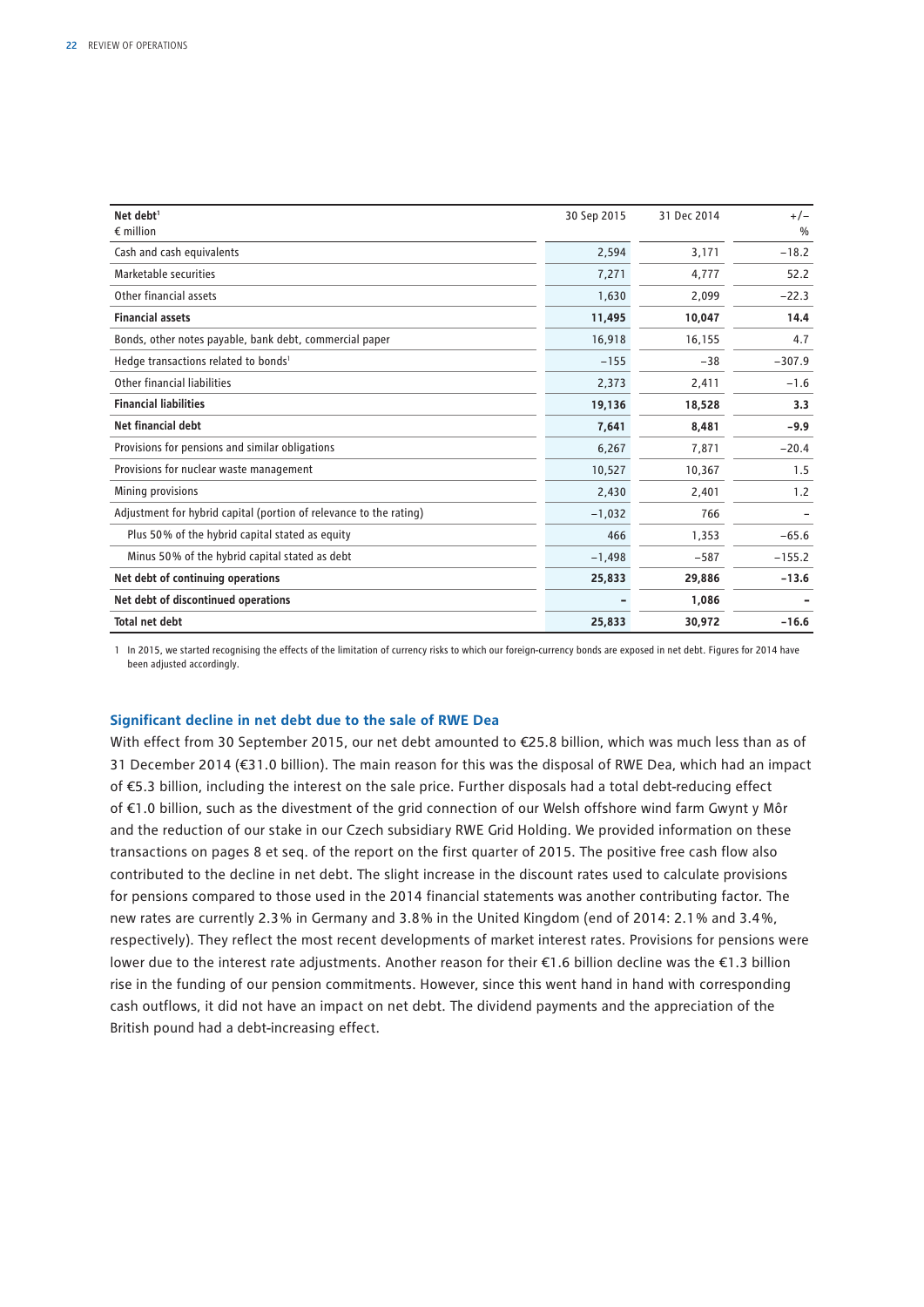| <b>Balance sheet structure</b>            |                    | 30 Sep 2015 |                    | 31 Dec 2014   |  |
|-------------------------------------------|--------------------|-------------|--------------------|---------------|--|
|                                           | $\epsilon$ million | $\%$        | $\epsilon$ million | $\frac{0}{0}$ |  |
| Assets                                    |                    |             |                    |               |  |
| Non-current assets                        | 54,846             | 67.7        | 54,224             | 62.8          |  |
| of which:                                 |                    |             |                    |               |  |
| Intangible assets                         | 13,167             | 16.3        | 12,797             | 14.8          |  |
| Property, plant and equipment             | 31,633             | 39.1        | 31,059             | 36.0          |  |
| Current assets                            | 26,149             | 32.3        | 32,092             | 37.2          |  |
| of which:                                 |                    |             |                    |               |  |
| Receivables and other assets <sup>1</sup> | 13,865             | 17.1        | 16,739             | 19.4          |  |
| Assets held for sale                      | 334                | 0.4         | 5,540              | 6.4           |  |
| <b>Total</b>                              | 80,995             | 100.0       | 86,316             | 100.0         |  |
| <b>Equity and liabilities</b>             |                    |             |                    |               |  |
| Equity                                    | 12,159             | 15.0        | 11,772             | 13.6          |  |
| Non-current liabilities                   | 46,389             | 57.3        | 46,324             | 53.7          |  |
| of which:                                 |                    |             |                    |               |  |
| Provisions                                | 25,295             | 31.2        | 27,540             | 31.9          |  |
| <b>Financial liabilities</b>              | 17,047             | 21.0        | 15,224             | 17.6          |  |
| <b>Current liabilities</b>                | 22,447             | 27.7        | 28,220             | 32.7          |  |
| of which:                                 |                    |             |                    |               |  |
| Other liabilities <sup>2</sup>            | 14,481             | 17.9        | 16,739             | 19.4          |  |
| Liabilities held for sale                 | 353                | 0.4         | 2,635              | 3.1           |  |
| <b>Total</b>                              | 80,995             | 100.0       | 86,316             | 100.0         |  |

1 Including financial accounts receivable, trade accounts receivable and tax refund claims.

2 Including financial accounts payable and income tax liabilities.

#### **Balance sheet structure: slightly improved equity ratio**

As of 30 September 2015, we had a balance sheet total of €81.0 billion as opposed to €86.3 billion at the end of last year. The sale of RWE Dea removed €5.2 billion in assets held for sale and €2.6 billion in liabilities held for sale from the balance sheet. For 2015, we recognised a 10% stake in the Gwynt y Môr offshore wind farm, which we sold to UK Green Investment Bank at the end of October (see page 9), in assets and liabilities held for sale. Therefore, our shareholding in Gwynt y Môr dropped from 60% to 50%. Further major changes occurred as derivative financial instruments dropped by €1.1 billion on the assets side and by €1.3 billion on the equity and liabilities side of the balance sheet. Moreover for seasonal reasons, receivables and trade accounts payable were each down by €1.1 billion. In addition, provisions for pensions declined by €1.6 billion, as mentioned earlier. Conversely, marketable securities rose by €2.6 billion. The RWE Group's equity grew by €0.4 billion compared to last year. Its share of the balance sheet total (equity ratio) was 15.0 %, which was 1.4 percentage points more than at the end of 2014.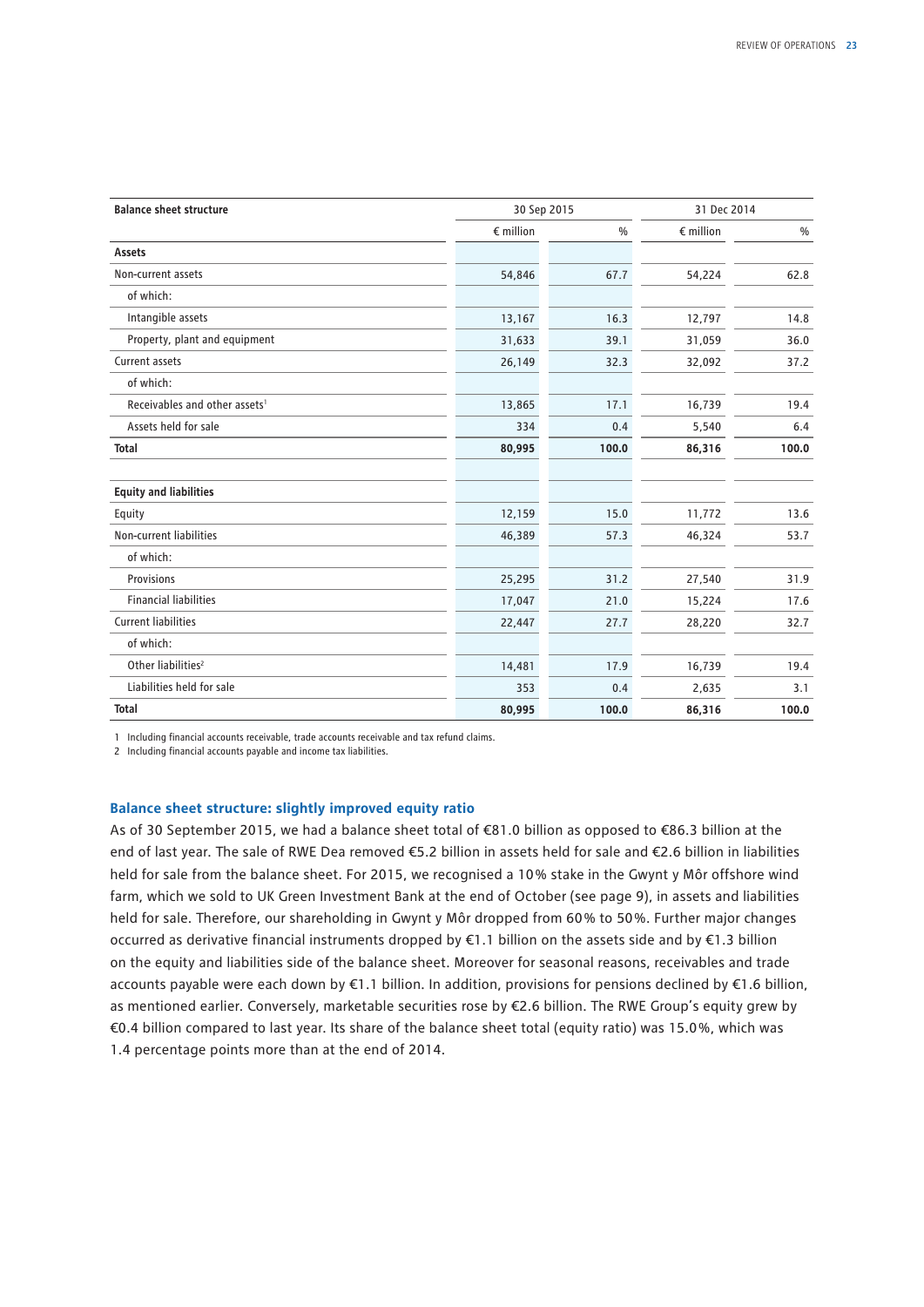| Workforce <sup>1</sup>                   | 30 Sep 2015 | 31 Dec 2014 | $+/-$<br>$\frac{0}{0}$ |
|------------------------------------------|-------------|-------------|------------------------|
| <b>Conventional Power Generation</b>     | 14,010      | 14,776      | $-5.2$                 |
| Supply/Distribution Networks Germany     | 18,409      | 18,412      | 0.0                    |
| Supply Netherlands/Belgium               | 2,274       | 2,688       | $-15.4$                |
| Supply United Kingdom                    | 6,782       | 6,985       | $-2.9$                 |
| Central Eastern and South Eastern Europe | 11,368      | 9,978       | 13.9                   |
| Renewables                               | 889         | 989         | $-10.1$                |
| Trading/Gas Midstream                    | 1,282       | 1,338       | $-4.2$                 |
| Other <sup>2</sup>                       | 4,763       | 4,618       | 3.1                    |
| <b>RWE Group</b>                         | 59,777      | 59,784      |                        |
| of which:                                |             |             |                        |
| In Germany                               | 35,464      | 36,411      | $-2.6$                 |
| <b>Outside of Germany</b>                | 24,313      | 23,373      | 4.0                    |

1 Converted to full-time positions.

2 As of 30 September 2015, 2,031 thereof were accounted for by RWE Group Business Services (end of 2014: 1,681), 1,712 by RWE IT (end of 2014: 1,837), 649 by RWE Service (end of 2014: 703) and 272 by the holding company RWE AG (end of 2014: 299).

#### **Impact of first-time consolidation of VSE: headcount unchanged despite streamlining**

RWE had 59,777 people on its payroll as of 30 September 2015, roughly as many as at the end of 2014. Part-time positions were considered in these figures on a pro-rata basis. On balance, operating changes caused 1,468 employees to leave the Group, with streamlining measures playing a central role, especially in the Conventional Power Generation Division. In contrast, first-time consolidations and deconsolidations of companies had a positive net effect, contributing 1,461 staff members. The full consolidation of VSE alone added 1,565 employees. Conversely, the completion of the sale of RWE Dea in March has not had an effect on personnel in 2015, as we stopped reporting the employees of that company at the Group level in the middle of 2014. The number of people working at our German sites dropped by 947 to 35,464, whereas in other countries it rose by 940 to a total of 24,313.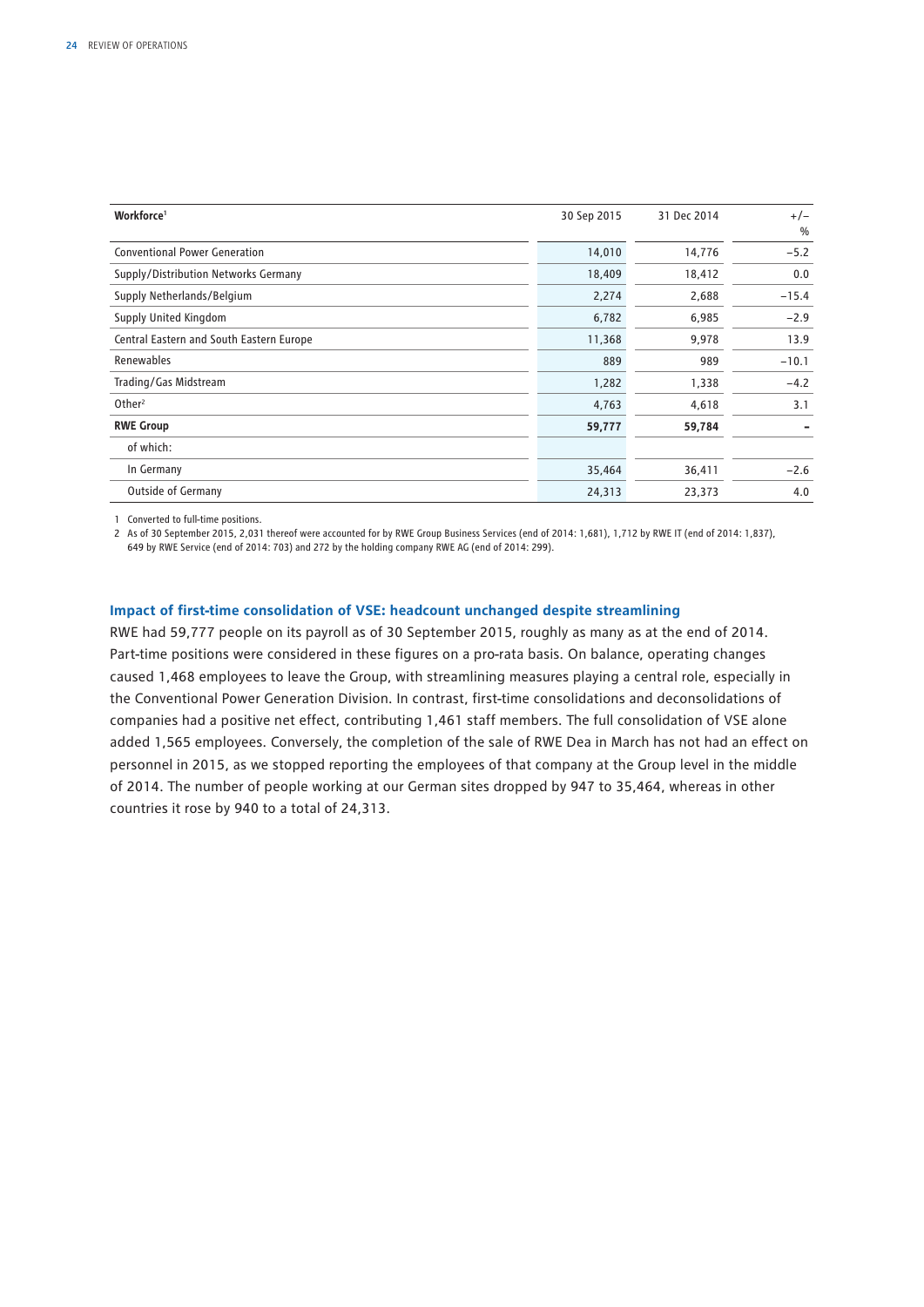## **OUTLOOK**

#### **Outlook for the Group unchanged**

We confirm the 2015 forecast for the RWE Group as a whole, which we published on pages 87 et seqq. of the 2014 Annual Report. As before, for the 2015 fiscal year we anticipate EBITDA of €6.1 billion to €6.4 billion, an operating result of €3.6 billion to €3.9 billion, and adjusted net income of €1.1 billion to €1.3 billion. We made three adjustments to the March forecast at the divisional level. They relate to Supply United Kingdom, Central Eastern and South Eastern Europe and Trading/Gas Midstream and have been presented on pages 16 et seq. We also published information on the gloomy prospects for UK energy supply in August.

| Outlook for fiscal 2015                  | 2014 actual<br>$\epsilon$ million | Forecast<br>(Mar 2015)            | Adjusted forecast<br>(Aug 2015)      | Adjusted forecast<br>(Nov 2015)      |
|------------------------------------------|-----------------------------------|-----------------------------------|--------------------------------------|--------------------------------------|
| <b>EBITDA</b>                            | 7,131                             | €6.1 billion to €6.4 billion      |                                      |                                      |
| Operating result                         | 4,017                             | €3.6 billion to €3.9 billion      |                                      |                                      |
| <b>Conventional Power Generation</b>     | 979                               | Significantly below previous year |                                      |                                      |
| Supply/Distribution Networks Germany     | 1,871                             | Moderately below previous year    |                                      |                                      |
| Supply Netherlands/Belgium               | 146                               | Significantly above previous year |                                      |                                      |
| Supply United Kingdom                    | 227                               | Moderately above previous year    | Significantly below<br>previous year |                                      |
| Central Eastern and South Eastern Europe | 690                               | Moderately below previous year    |                                      | Significantly above<br>previous year |
| Renewables                               | 186                               | Significantly above previous year |                                      |                                      |
|                                          |                                   |                                   |                                      | Significantly below                  |
| Trading/Gas Midstream                    | 274                               | Moderately below previous year    |                                      | previous year                        |
| Adjusted net income <sup>1</sup>         | 1,282                             | €1.1 billion to €1.3 billion      |                                      |                                      |

1 Formerly 'recurrent net income'; see commentary on page 19.

We expect our capital expenditure on property, plant and equipment and intangible assets for fiscal 2015 to total €2.5 billion to €3.0 billion. Our net debt, which has already decreased substantially due to the sale of RWE Dea, will also probably be far below the 2014 level (€31.0 billion) at the end of the year. However, the leverage factor, i.e. the ratio of net debt to EBITDA, is expected to be higher than last year (3.8). Furthermore, we anticipate that we will dedicate more funds to capital expenditure and dividend payments in 2015 than we will receive from operating activities, which will prevent us from achieving a budget surplus. One reason is negative special items relating to operating cash flows.

Despite ongoing efficiency-enhancing measures, which we are taking primarily in the Conventional Power Generation Division, we hardly expect headcount to change compared to its level at the end of 2014 (59,784). The main reason for this is the increase in personnel due to the full consolidation of the Slovak energy utility VSE. We had previously forecast a drop in staff because the effect of including VSE employees was not considered in our planning.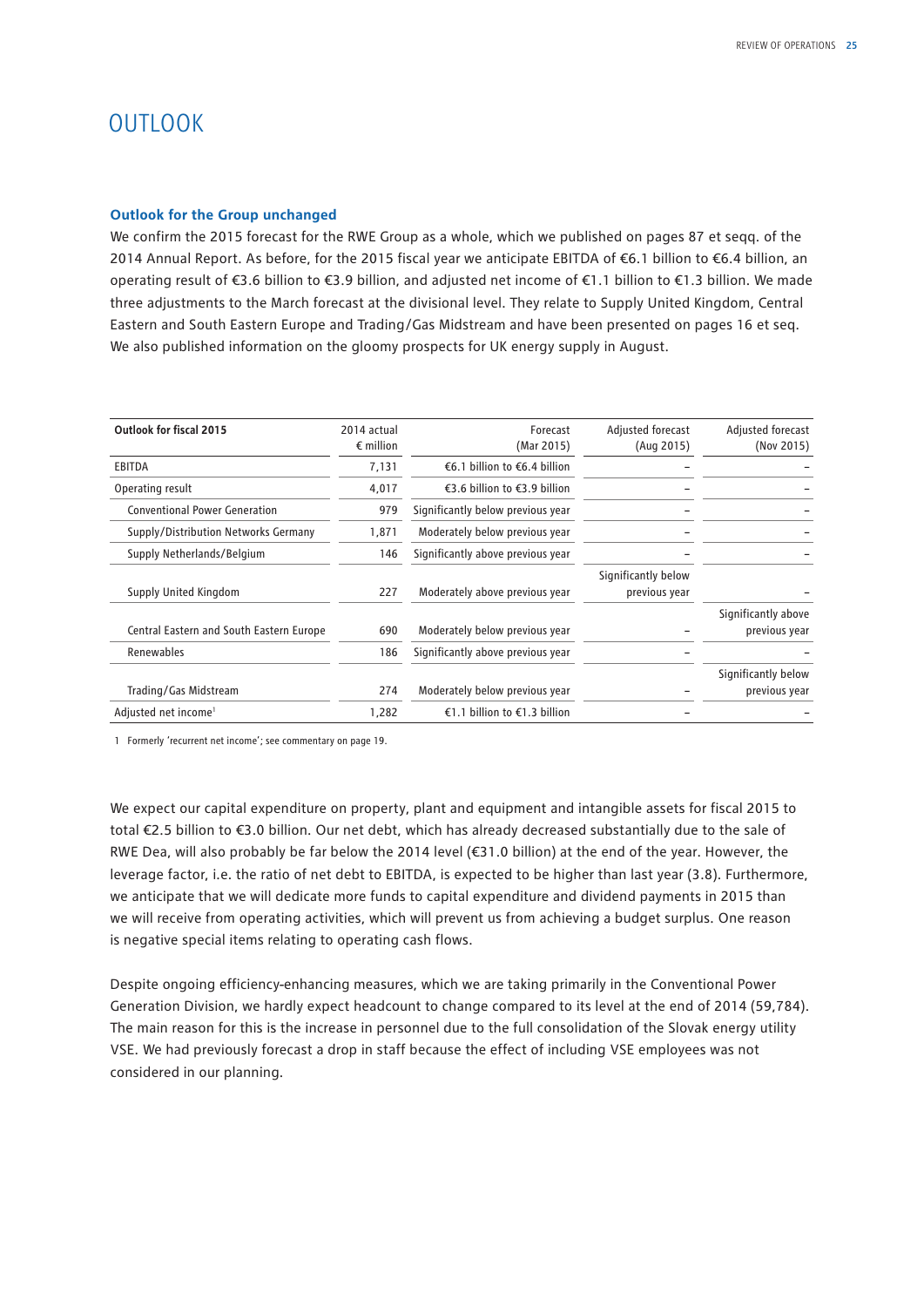## DEVELOPMENT OF RISKS AND OPPORTUNITIES

#### **Change to the risk and opportunity situation since the beginning of the year**

Uncertain political framework conditions, changing market structures and volatile electricity and fuel prices bring huge entrepreneurial challenges, making professional risk management more important than ever. To us, the systematic recording, assessment and control of risks is a key element of good corporate governance. It is equally important to identify and take advantage of opportunities.

We have reported on the organisation and processes of our risk management, the organisational units entrusted with it, the major risks and opportunities, and measures taken to control and monitor risks in detail on pages 75 et seqq. of our 2014 Annual Report. We are updating this as follows:

- The risks associated with the German Climate Action Programme 2020 have been defined. As set out on page 8, it is envisaged that part of the additional emission reduction targeted by the Programme for electricity generation will be achieved by gradually putting lignite-fired power plants with a total net installed capacity of 2.7 gigawatts on stand-by and shutting them down four years later. In October, the German Federal Ministry for Economic Affairs and Energy reached an agreement with the energy companies MIBRAG, RWE and Vattenfall on the details of the stand-by operation and the compensation that would be paid for it. Now the regulation has to go through the legislative process and be reviewed by the EU in relation to state aid. The agreement may change to the detriment of the utilities or be abandoned entirely. However, we classify this risk as low.
- The Conservative victory in the UK general election of 7 May 2015 is having a substantial impact on the country's energy sector. The defeated Labour Party had campaigned for a 20-month freeze of residential electricity and gas tariffs. The implementation of its plans could have curtailed earnings substantially. However, there is also a risk of state intervention to the detriment of energy utilities under the Conservative government. For instance, the antitrust authority CMA has made a proposal to introduce price caps to protect disengaged residential and commercial customers who are unwilling to switch providers. If it is implemented, the situation in the UK supply business, which is already difficult, may deteriorate further. Moreover, the UK government intends to cut green energy subsidies and has already abolished the exemption from the climate change levy (see page 9 of the report on the first half of 2015). This may result in planned renewables projects no longer being profitable, which would cause them to be abandoned.
- The claims asserted against us in pending actions before ordinary courts and courts of arbitration have in one case been significantly increased. Taking account of the existing legal appraisals, we consider those additionally asserted claims as unrealistic and leave the risk assessment unchanged ('medium').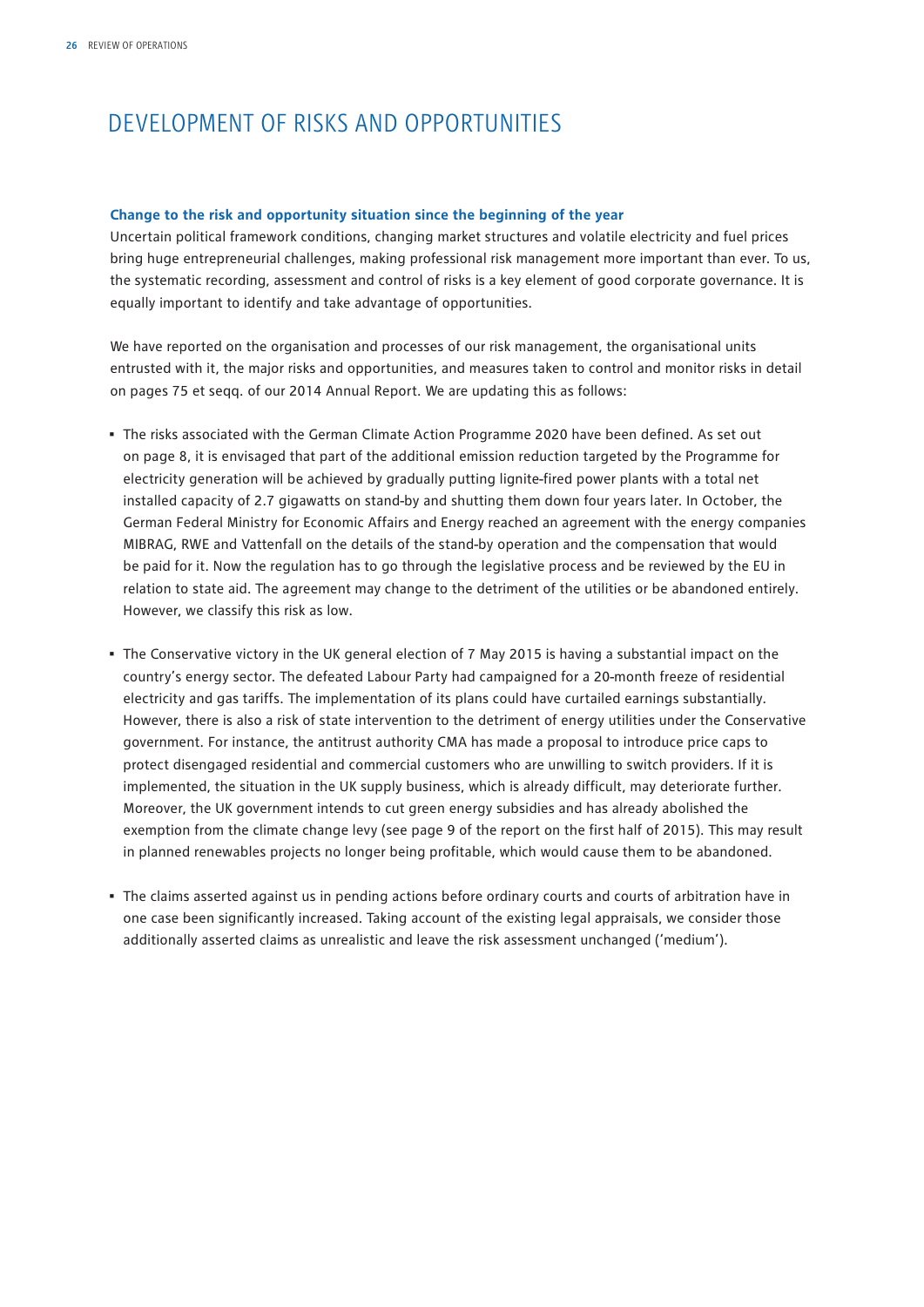#### **Current key risk figures**

We control and monitor risks arising from the volatility of commodity prices and financial risks using indicators such as the value at risk (VaR). The VaR specifies the maximum loss from a risk position not exceeded with a given probability over a certain period of time. The VaR figures within the RWE Group are generally based on a confidence interval of 95 %. The assumed holding period for a position is one day. This means that, with a probability of 95 %, the maximum daily loss does not exceed the VaR.

The central risk controlling parameter for commodity positions is the global VaR, which is related to the trading business of RWE Supply&Trading and may not exceed €40 million. It averaged €16 million in the first three quarters of 2015 compared to €11 million in the same period last year. Its maximum daily value was €31 million (first three quarters of 2014: €18 million).

As regards interest risks, we differentiate between two categories. On the one hand, interest rate increases can lead to reductions in the price of securities held by RWE. This primarily relates to fixed-interest bonds. On the other hand, interest rate increases also cause our financing costs to rise. The VaR for our securities price risk associated with our capital investments in the first three quarters of 2015 averaged €11 million (first three quarters of 2014: €4 million). We measure the sensitivity of the interest expense with respect to rises in market interest rates using the cash flow at risk. We apply a confidence level of 95 % and a holding period of one year. The cash flow at risk averaged €4 million (first three quarters of 2014: €9 million).

The securities we hold in our portfolio include shares. The VaR for the risk associated with changes in share prices averaged €8 million (first three quarters of 2014: €5 million). The VaR for our foreign currency position remained below €1 million.

#### **Forward-looking statements**

This report contains forward-looking statements regarding the future development of the RWE Group and its companies as well as the economic and political environment. These statements are assessments that we have made based on information available to us at the time this document was prepared. In the event that the underlying assumptions do not materialise or unforeseen risks arise, actual developments can deviate from the developments expected at present. Therefore, we cannot assume responsibility for the correctness of these statements.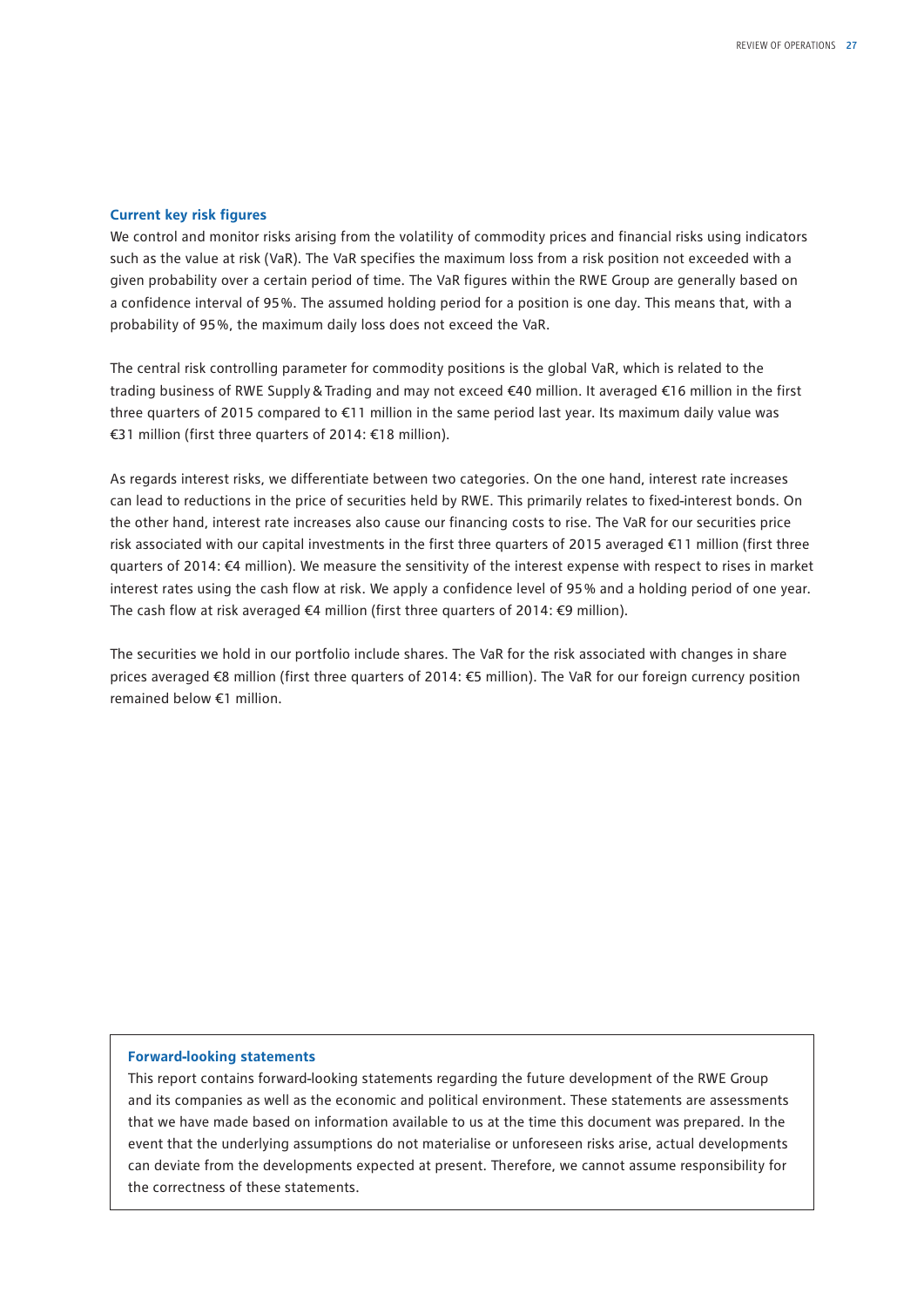## INTERIM CONSOLIDATED FINANCIAL STATEMENTS (CONDENSED)

### Income statement

|                                                                         | Jul – Sep | Jul – Sep | Jan - Sep | Jan – Sep |
|-------------------------------------------------------------------------|-----------|-----------|-----------|-----------|
| $\epsilon$ million                                                      | 2015      | 2014      | 2015      | 2014      |
| Revenue (including natural gas tax/electricity tax)                     | 10,271    | 10,201    | 35,409    | 35,288    |
| Natural gas tax/electricity tax                                         | $-395$    | $-403$    | $-1,603$  | $-1,643$  |
| Revenue                                                                 | 9,876     | 9,798     | 33,806    | 33,645    |
| Cost of materials                                                       | $-7,185$  | $-7,287$  | $-25,135$ | $-24,802$ |
| Staff costs                                                             | $-1,175$  | $-1,201$  | $-3,545$  | $-3,643$  |
| Depreciation, amortisation, and impairment losses                       | $-599$    | $-637$    | $-1,755$  | $-1,792$  |
| Other operating result                                                  | $-158$    | $-332$    | $-1,321$  | $-945$    |
| Income from investments accounted for using the equity method           | 84        | 98        | 276       | 302       |
| Other income from investments                                           | 52        | 13        | 152       | 96        |
| <b>Financial income</b>                                                 | 433       | 261       | 1,590     | 579       |
| Finance costs                                                           | $-922$    | $-745$    | $-2,714$  | $-1,970$  |
| Income from continuing operations before tax                            | 406       | $-32$     | 1,354     | 1,470     |
| Taxes on income                                                         | $-116$    | $-46$     | $-570$    | $-458$    |
| Income from continuing operations                                       | 290       | $-78$     | 784       | 1,012     |
| Income from discontinued operations                                     |           | 111       | 1,524     | 235       |
| Income                                                                  | 290       | 33        | 2,308     | 1,247     |
| of which: non-controlling interests                                     | 60        | 35        | 256       | 173       |
| of which: RWE AG hybrid capital investors' interest                     | 37        | 28        | 117       | 80        |
| of which: net income/income attributable to RWE AG shareholders         | 193       | $-30$     | 1,935     | 994       |
| Basic and diluted earnings per common and preferred share in $\epsilon$ | 0.32      | $-0.05$   | 3.15      | 1.62      |
| of which: from continuing operations in $\epsilon$                      | 0.32      | $-0.23$   | 0.67      | 1.24      |
| of which: from discontinued operations in €                             |           | 0.18      | 2.48      | 0.38      |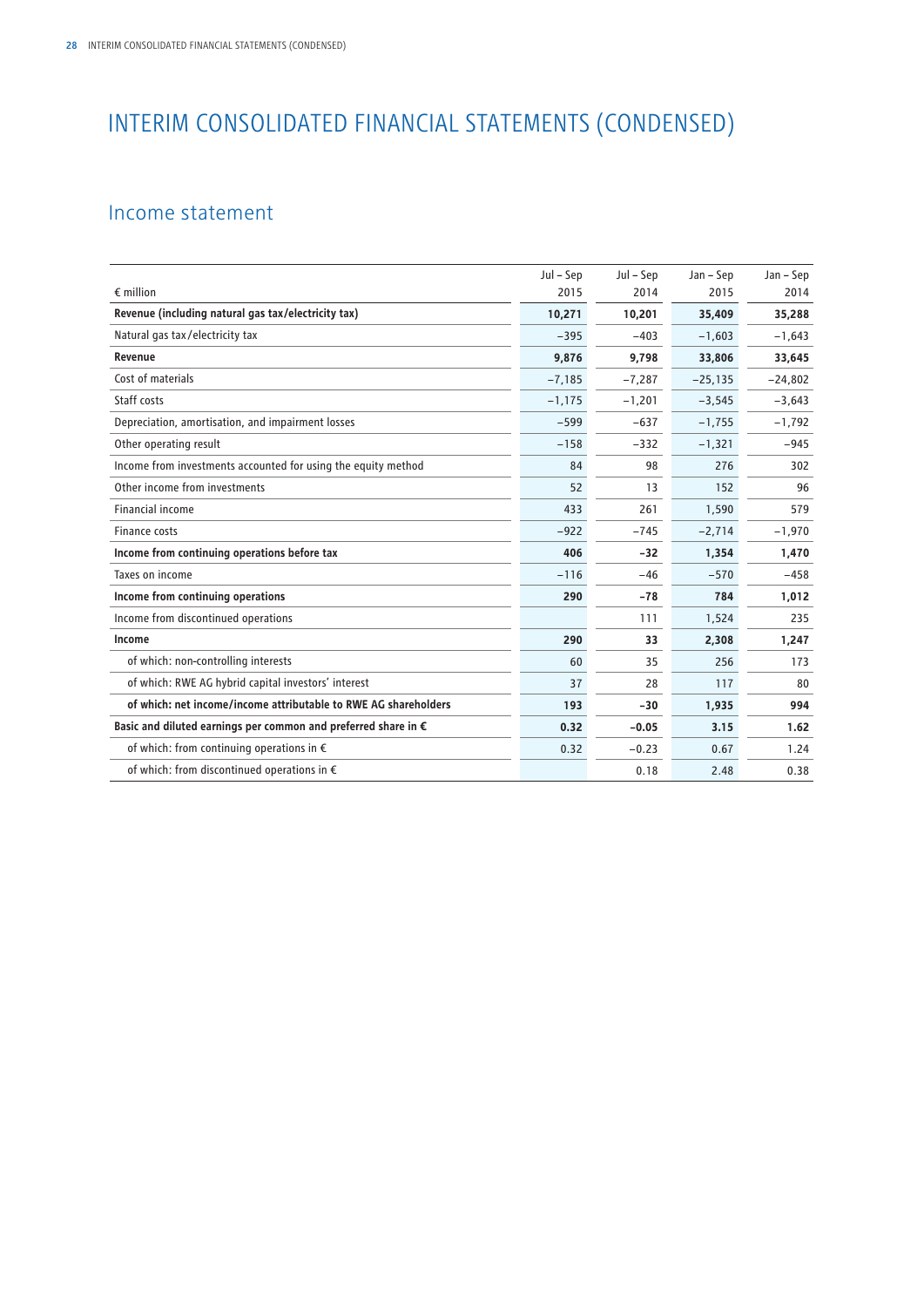## Statement of comprehensive income<sup>1</sup>

|                                                                                        | Jul – Sep | Jul – Sep | Jan – Sep | Jan – Sep |
|----------------------------------------------------------------------------------------|-----------|-----------|-----------|-----------|
| $\epsilon$ million                                                                     | 2015      | 2014      | 2015      | 2014      |
| Income                                                                                 | 290       | 33        | 2,308     | 1,247     |
| Actuarial gains and losses of defined benefit pension plans and similar obligations    | $-105$    | $-729$    | 503       | $-1,055$  |
| Income and expenses of investments accounted for using the equity method<br>(pro rata) |           |           | $-2$      | $-12$     |
| Income and expenses recognised in equity, not to be reclassified through profit        |           |           |           |           |
| or loss                                                                                | $-105$    | $-729$    | 501       | $-1,067$  |
| Currency translation adjustment                                                        | $-82$     | 51        | 210       | 73        |
| Fair valuation of financial instruments available for sale                             | $-102$    | 10        | $-389$    | 49        |
| Fair valuation of financial instruments used for hedging purposes                      | $-177$    | 178       | 101       | $-389$    |
| Income and expenses of investments accounted for using the equity method<br>(pro rata) |           |           |           | 42        |
| Income and expenses recognised in equity, to be reclassified through profit            |           |           |           |           |
| or loss in the future                                                                  | $-361$    | 239       | $-78$     | $-225$    |
| Other comprehensive income                                                             | $-466$    | $-490$    | 423       | $-1,292$  |
| Total comprehensive income                                                             | $-176$    | -457      | 2,731     | $-45$     |
| of which: attributable to RWE AG shareholders                                          | $(-254)$  | $(-486)$  | (2,358)   | $(-167)$  |
| of which: attributable to RWE AG hybrid capital investors                              | (37)      | (28)      | (117)     | (80)      |
| of which: attributable to non-controlling interests                                    | (41)      | (1)       | (256)     | (42)      |

1 Figures stated after taxes.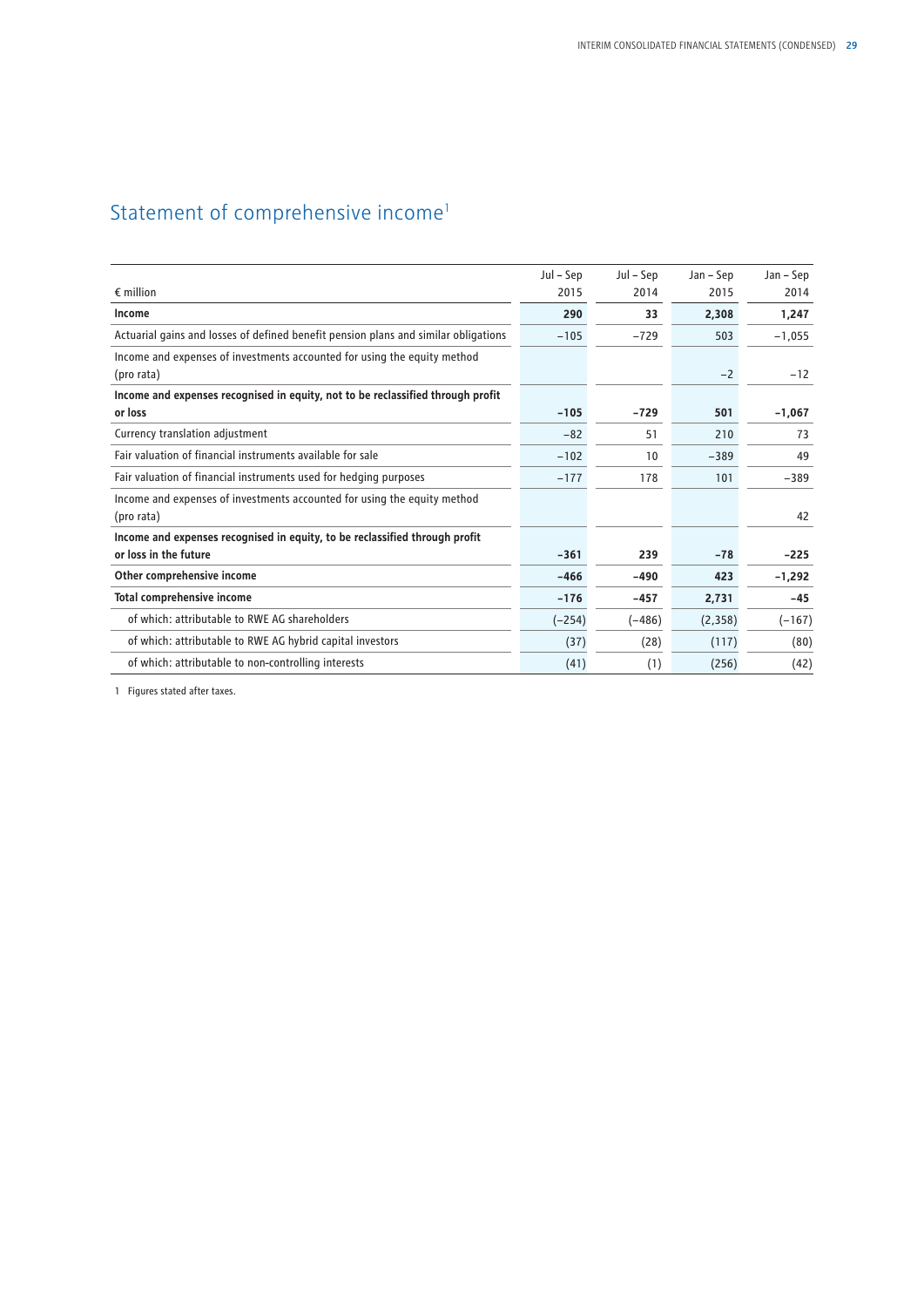## Balance sheet

| <b>Assets</b>                                     | 30 Sep 2015 | 31 Dec 2014 |
|---------------------------------------------------|-------------|-------------|
| $\epsilon$ million                                |             |             |
| <b>Non-current assets</b>                         |             |             |
| Intangible assets                                 | 13,167      | 12,797      |
| Property, plant and equipment                     | 31,633      | 31,059      |
| Investment property                               | 74          | 83          |
| Investments accounted for using the equity method | 3,045       | 3,198       |
| Other financial assets                            | 824         | 958         |
| Receivables and other assets                      | 2,337       | 2,293       |
| Deferred taxes                                    | 3,766       | 3,836       |
|                                                   | 54,846      | 54,224      |
| <b>Current assets</b>                             |             |             |
| Inventories                                       | 2,297       | 2,232       |
| Trade accounts receivable                         | 5,405       | 6,512       |
| Receivables and other assets                      | 8,460       | 10,227      |
| Marketable securities                             | 7,059       | 4,410       |
| Cash and cash equivalents                         | 2,594       | 3,171       |
| Assets held for sale                              | 334         | 5,540       |
|                                                   | 26,149      | 32,092      |
|                                                   | 80,995      | 86,316      |
|                                                   |             |             |
| <b>Equity and liabilities</b>                     | 30 Sep 2015 | 31 Dec 2014 |
| $\epsilon$ million                                |             |             |
| <b>Equity</b>                                     |             |             |
| RWE AG shareholders' interest                     | 9,209       | 7,388       |

| <b>IVAL AU SHAICHUIUCIS INCLUST</b>       | <b>J, LUJ</b> | ,,,,,, |
|-------------------------------------------|---------------|--------|
| RWE AG hybrid capital investors' interest | 931           | 2,705  |
| Non-controlling interests                 | 2,019         | 1,679  |
|                                           | 12,159        | 11,772 |
| <b>Non-current liabilities</b>            |               |        |
| Provisions                                | 25,295        | 27,540 |
| <b>Financial liabilities</b>              | 17,047        | 15,224 |
| Other liabilities                         | 2,678         | 2,695  |
| Deferred taxes                            | 1,369         | 865    |
|                                           | 46,389        | 46,324 |
| <b>Current liabilities</b>                |               |        |
| Provisions                                | 5,369         | 5,504  |
| <b>Financial liabilities</b>              | 2,244         | 3,342  |
| Trade accounts payable                    | 5,238         | 6,309  |
| Other liabilities                         | 9,243         | 10,430 |
| Liabilities held for sale                 | 353           | 2,635  |
|                                           | 22,447        | 28,220 |
|                                           | 80,995        | 86,316 |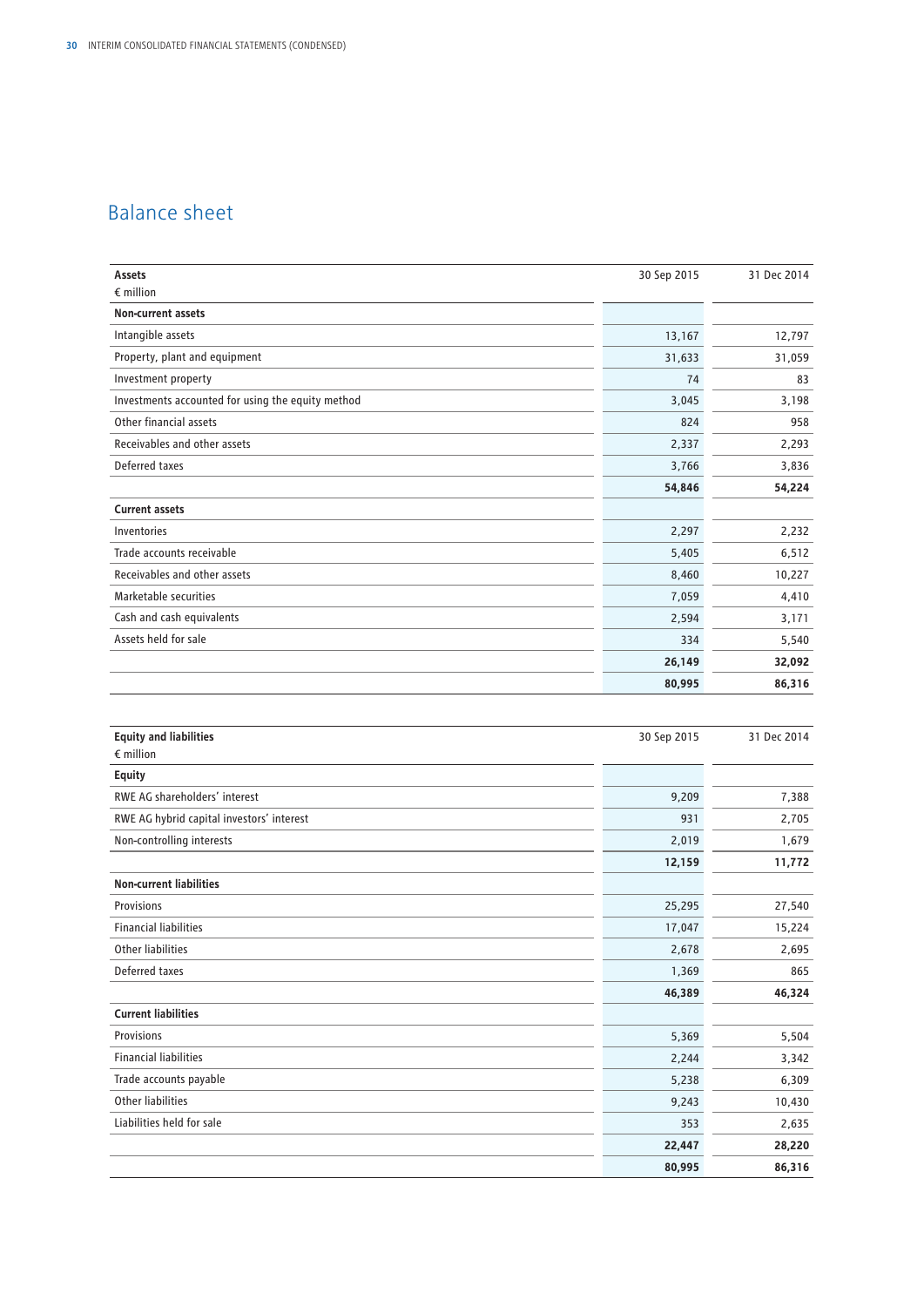## Cash flow statement

|                                                                                                                     | Jan - Sep | Jan - Sep |
|---------------------------------------------------------------------------------------------------------------------|-----------|-----------|
| $\epsilon$ million                                                                                                  | 2015      | 2014      |
| Income from continuing operations                                                                                   | 784       | 1,012     |
| Depreciation, amortisation, impairment losses/write-backs                                                           | 1,754     | 1,748     |
| Changes in provisions                                                                                               | 5         | $-372$    |
| Deferred taxes/non-cash income and expenses/income from disposal of non-current assets and<br>marketable securities | $-550$    | 55        |
| Change in working capital                                                                                           | 184       | 2,316     |
| Cash flows from operating activities of continuing operations                                                       | 2,177     | 4,759     |
| Cash flows from operating activities of discontinued operations                                                     | $-125$    | 609       |
| Cash flows from operating activities                                                                                | 2,052     | 5,368     |
| Capital expenditure on non-current assets/acquisitions                                                              | $-1,869$  | $-2,260$  |
| Proceeds from disposal of assets/divestitures                                                                       | 4,874     | 679       |
| Changes in marketable securities and cash investments                                                               | $-3,512$  | $-1,589$  |
| Cash flows from investing activities of continuing operations <sup>1</sup>                                          | $-507$    | $-3,170$  |
| Cash flows from investing activities of discontinued operations                                                     | $-111$    | $-498$    |
| Cash flows from investing activities <sup>1</sup>                                                                   | $-618$    | $-3,668$  |
| Cash flows from financing activities of continuing operations <sup>2</sup>                                          | $-2,318$  | $-1,805$  |
| Cash flows from financing activities of discontinued operations                                                     | 260       | $-116$    |
| Cash flows from financing activities <sup>2</sup>                                                                   | $-2,058$  | $-1,921$  |
| Net cash change in cash and cash equivalents                                                                        | $-624$    | $-221$    |
| Effect of changes in foreign exchange rates and other changes in value on cash and cash                             |           |           |
| equivalents                                                                                                         | 14        | 16        |
| Net change in cash and cash equivalents                                                                             | $-610$    | $-205$    |
| Cash and cash equivalents at the beginning of the reporting period                                                  | 3,257     | 3,950     |
| of which: reported as "Assets held for sale"                                                                        | $-86$     |           |
| Cash and cash equivalents at the beginning of the reporting period as per the consolidated<br>balance sheet         | 3,171     | 3,950     |
| Cash and cash equivalents at the end of the reporting period                                                        | 2,647     | 3,745     |
| of which: reported as "Assets held for sale"                                                                        | $-53$     | $-7$      |
| Cash and cash equivalents at the end of the reporting period as per the consolidated<br>balance sheet               | 2,594     | 3,738     |

1 In the first three quarters of 2015 after transfer to contractual trust arrangements (€1,261 million).

2 In the first three quarters of 2015, this comprises the repayment of hybrid capital classified as equity (€1,750 million).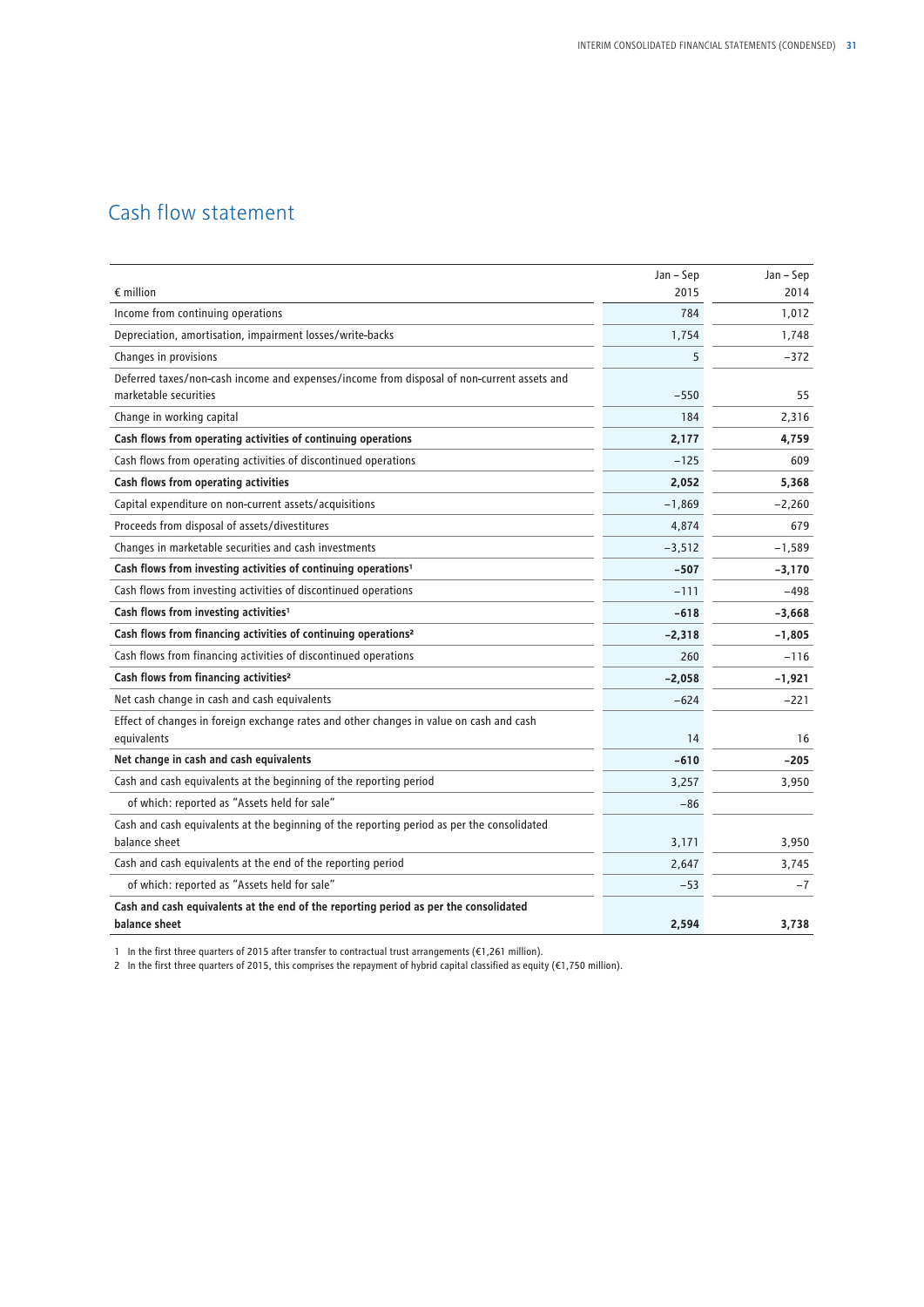## Statement of changes in equity

| $\epsilon$ million            | Subscribed<br>capital and<br>additional<br>paid-in<br>capital of<br><b>RWE AG</b> | Retained<br>earnings and<br>profit | Accumu-<br>lated other<br>distributable comprehensive<br>income | <b>RWE AG</b><br>shareholders'<br>interest | <b>RWE AG</b><br>hybrid<br>capital<br>investors'<br>interest | Non-<br>controlling<br>interests | <b>Total</b> |
|-------------------------------|-----------------------------------------------------------------------------------|------------------------------------|-----------------------------------------------------------------|--------------------------------------------|--------------------------------------------------------------|----------------------------------|--------------|
| Balance at 1 Jan 2014         | 3,959                                                                             | 5,062                              | $-1,283$                                                        | 7,738                                      | 2,701                                                        | 1,698                            | 12,137       |
| Capital paid in               |                                                                                   |                                    |                                                                 |                                            |                                                              | 62                               | 62           |
| Dividends paid                |                                                                                   | $-615$                             |                                                                 | $-615$                                     | $-144$                                                       | $-213$                           | $-972$       |
| Income                        |                                                                                   | 994                                |                                                                 | 994                                        | 80                                                           | 173                              | 1,247        |
| Other comprehensive<br>income |                                                                                   | $-936$                             | $-225$                                                          | $-1,161$                                   |                                                              | $-131$                           | $-1,292$     |
| Total comprehensive<br>income |                                                                                   | 58                                 | $-225$                                                          | $-167$                                     | 80                                                           | 42                               | $-45$        |
| Other changes                 |                                                                                   | $-5$                               |                                                                 | $-5$                                       | 30                                                           | 13                               | 38           |
| Balance at 30 Sep 2014        | 3,959                                                                             | 4,500                              | $-1,508$                                                        | 6,951                                      | 2,667                                                        | 1,602                            | 11,220       |
| Balance at 1 Jan 2015         | 3,959                                                                             | 5,008                              | $-1,579$                                                        | 7,388                                      | 2,705                                                        | 1,679                            | 11,772       |
| Capital paid in/repaid        |                                                                                   |                                    |                                                                 |                                            | $-1,750$                                                     | 1                                | $-1,749$     |
| Dividends paid                |                                                                                   | $-615$                             |                                                                 | $-615$                                     | $-153$                                                       | $-220$                           | $-988$       |
| Income                        |                                                                                   | 1,935                              |                                                                 | 1,935                                      | 117                                                          | 256                              | 2,308        |
| Other comprehensive<br>income |                                                                                   | 500                                | $-77$                                                           | 423                                        |                                                              |                                  | 423          |
| Total comprehensive<br>income |                                                                                   | 2,435                              | $-77$                                                           | 2,358                                      | 117                                                          | 256                              | 2,731        |
| Other changes                 |                                                                                   | 78                                 |                                                                 | 78                                         | 12                                                           | 303                              | 393          |
| Balance at 30 Sep 2015        | 3,959                                                                             | 6,906                              | $-1,656$                                                        | 9,209                                      | 931                                                          | 2,019                            | 12,159       |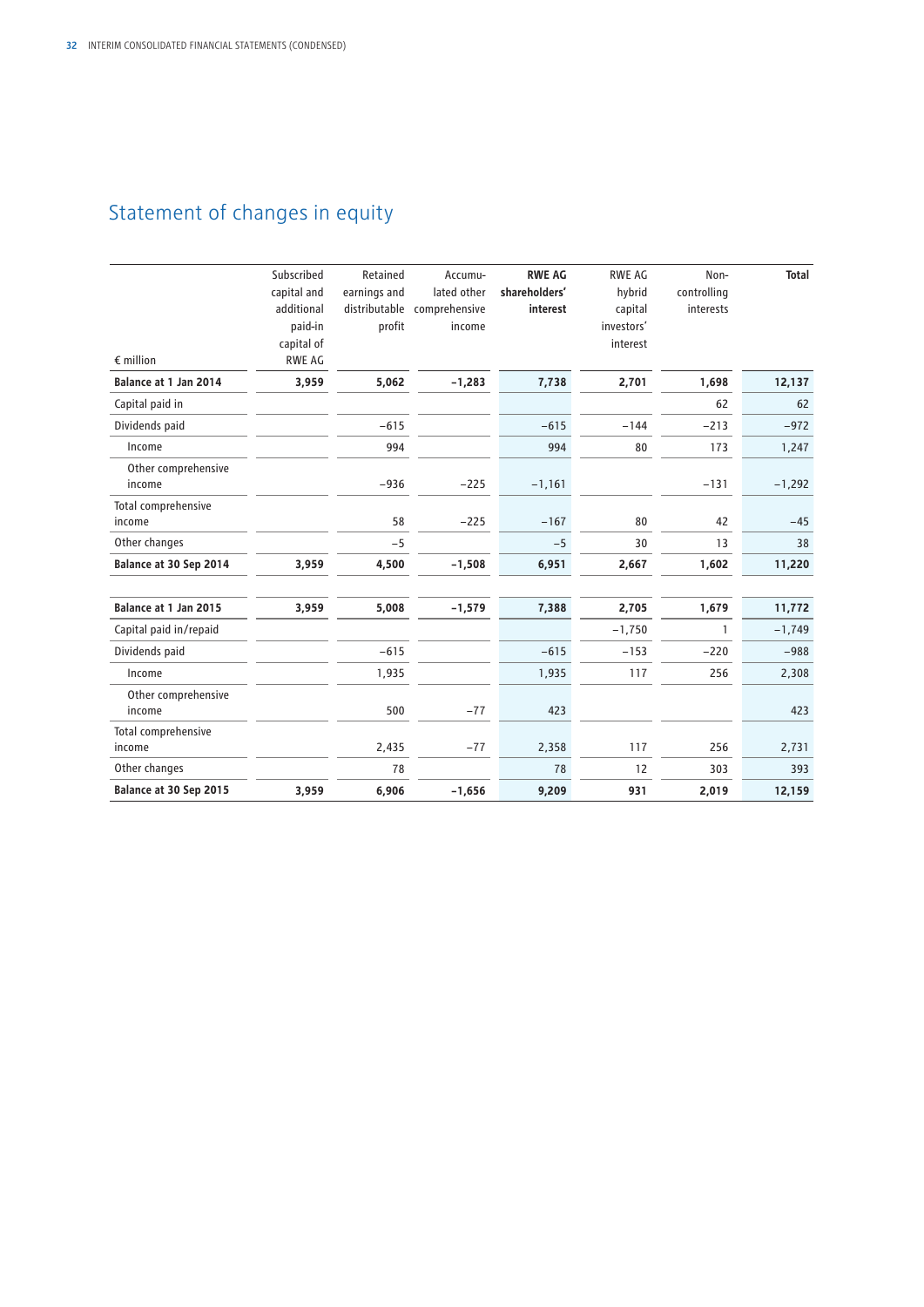## **NOTES**

### Accounting policies

RWE AG, headquartered at Opernplatz 1, 45128 Essen, Germany, is the parent company of the RWE Group ("RWE" or "Group").

The interim consolidated financial statements as of 30 September 2015 were approved for publication on 10 November 2015. They have been prepared in accordance with the International Financial Reporting Standards (IFRSs) applicable in the EU.

In line with IAS 34, the scope of reporting for the presentation of the interim consolidated financial statements for the period ended 30 September 2015 was condensed compared with the scope applied to the consolidated financial statements as of

### Changes in accounting policies

The International Accounting Standards Board (IASB) and the IFRS Interpretations Committee (IFRS IC) have approved several amendments to existing International Financial Reporting Standards (IFRSs) and new IFRSs, which became effective for the RWE Group as of fiscal 2015:

31 December 2014. With the exception of the changes and new rules described below, this consolidated interim report was prepared using the accounting policies applied in the consolidated financial statements for the period ended 31 December 2014. For further information, please see the Group's 2014 Annual Report, which provides the basis for this interim consolidated report.

The discount rate applied to provisions for nuclear waste management and provisions for mining damage is 4.6 % (31 December 2014: 4.6 %). Provisions for pensions and similar obligations are discounted at an interest rate of 2.3 % in Germany and 3.8 % abroad (31 December 2014: 2.1 % and 3.4 %, respectively).

- Annual Improvements to IFRSs Cycle 2011-2013 (2013)
- IFRIC Interpretation 21 Levies (2013)

These new policies do not have any material effects on the RWE Group's consolidated financial statements.

## Scope of consolidation

In addition to RWE AG, the consolidated financial statements contain all material German and foreign companies which RWE AG controls directly or indirectly. Principal associates are accounted for using the equity method, and principal joint arrangements are accounted for using the equity method or as joint operations.

| Number of fully consolidated<br>companies | Germany | Abroad | Total |
|-------------------------------------------|---------|--------|-------|
| Balance at 1 Jan 2015                     | 154     | 187    | 341   |
| First-time consolidations                 | 11      | g      | 20    |
| Deconsolidations                          | $-14$   | $-15$  | $-29$ |
| <b>Mergers</b>                            | $-5$    | $-11$  | $-16$ |
| Balance at 30 Sep 2015                    | 146     | 170    | 316   |

Furthermore, five companies are presented as joint operations.

The following summaries show the changes in the number of fully consolidated companies, investments accounted for using the equity method and joint ventures:

| Number of investments and joint<br>ventures accounted for using the<br>equity method | Germany | Abroad | Total |
|--------------------------------------------------------------------------------------|---------|--------|-------|
| Balance at 1 Jan 2015                                                                | 70      | 24     | 94    |
| Acquisitions                                                                         |         |        |       |
| <b>Disposals</b>                                                                     | $-2$    | $-1$   | $-3$  |
| Other changes                                                                        |         | $-1$   | $-1$  |
| Balance at 30 Sep 2015                                                               | 69      | 22     | 91    |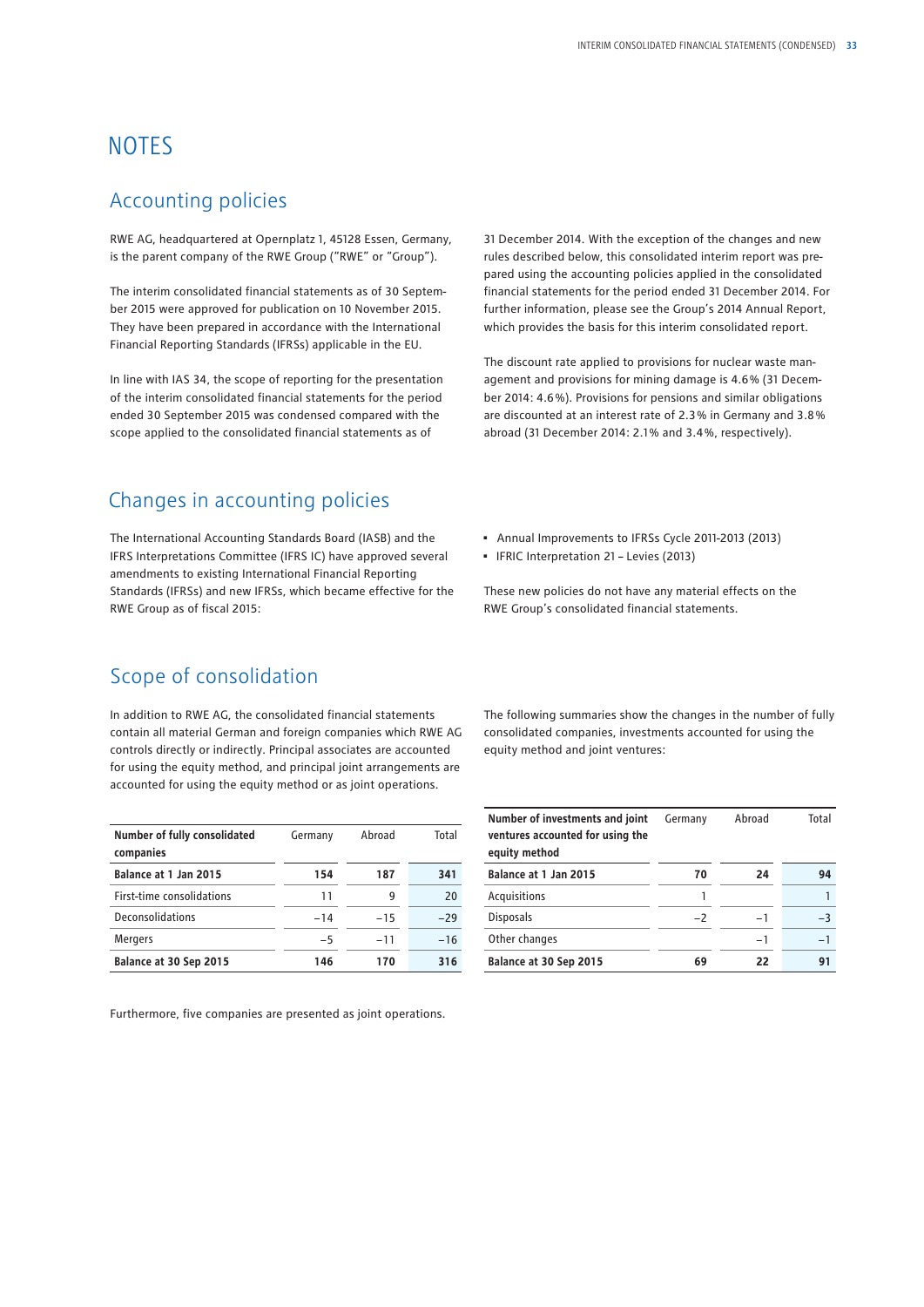#### Acquisitions

#### **WestEnergie GmbH**

In July 2015, RWE gained control of WestEnergie GmbH, an investment which had previously been accounted for using the equity method, due to the expiry of a renouncement of a voting right. The company primarily operates electricity and gas distribution networks. The assumed assets and liabilities are presented in the following table:

| <b>Balance-sheet items</b><br>$\epsilon$ million (pro-forma figures) | <b>IFRS</b> carrying amounts<br>(fair values) at first-time<br>consolidation |
|----------------------------------------------------------------------|------------------------------------------------------------------------------|
| Non-current assets                                                   | 152                                                                          |
| Current assets                                                       | 24                                                                           |
| Non-current liabilities                                              | 31                                                                           |
| <b>Current liabilities</b>                                           | 57                                                                           |
| Net assets                                                           | 88                                                                           |
| Non-controlling interests                                            | $-1$                                                                         |
| Cost (not affecting cash)                                            | 87                                                                           |

pro-rated net assets of the company at first-time consolidation. The fair value of the receivables included in non-current and current assets amounted to €24 million.

Since its first-time consolidation, the company has contributed €1 million to the Group's revenue and −€2 million to the Group's income.

The fair value of the old shares amounted to €87 million. The measurement of the non-controlling interests was based on the

The initial accounting of the business combination has not been completed definitively due to the transaction's complex structure.

#### **Východoslovenská energetika Holding a.s.**

In August 2015, RWE gained control of Východoslovenská energetika Holding a.s., a company which had previously been accounted for using the equity method, due to a contractual arrangement. The company is the holding company of a group of companies that has an electricity and gas distribution business (including the operation of a distribution network system) in Slovakia.

The assumed assets and liabilities are presented in the following table:

| <b>Balance-sheet items</b><br>$\epsilon$ million (pro-forma figures) | <b>IFRS</b> carrying amounts<br>(fair values) at first-time<br>consolidation |
|----------------------------------------------------------------------|------------------------------------------------------------------------------|
| Non-current assets                                                   | 772                                                                          |
| Current assets                                                       | 71                                                                           |
| Non-current liabilities                                              | 157                                                                          |
| <b>Current liabilities</b>                                           | 234                                                                          |
| Net assets                                                           | 452                                                                          |
| Non-controlling interests                                            | $-231$                                                                       |
| Cost (not affecting cash)                                            | 297                                                                          |
| Goodwill                                                             | 76                                                                           |

The contractual arrangement on which the acquisition of control is based includes an investment transaction that caused Czechbased RWE Česká republika a.s.'s net assets to increase by €44 million.

The fair value of the old shares amounted to €341 million. The first-time consolidation resulted in €185 million in income, which is recognised as €159 million in 'other operating income' and €26 million in 'income from investments accounted for using the equity method' on the income statement.

The fair value of the receivables included in non-current and current assets amounted to €67 million.

The measurement of the non-controlling interests was based on the pro-rated net assets of the group of companies at first-time consolidation. The goodwill is largely associated with expected future use and synergistic effects.

Since its first-time consolidation, the company has contributed €43 million to the Group's revenue and €4 million to the Group's income.

The initial accounting of the business combination has not been completed definitively due to the transaction's complex structure.

If all of the business combinations of the period under review had occurred as early as 1 January 2015, the Group's income would total €2,358 million and the Group's revenue would total €34,204 million.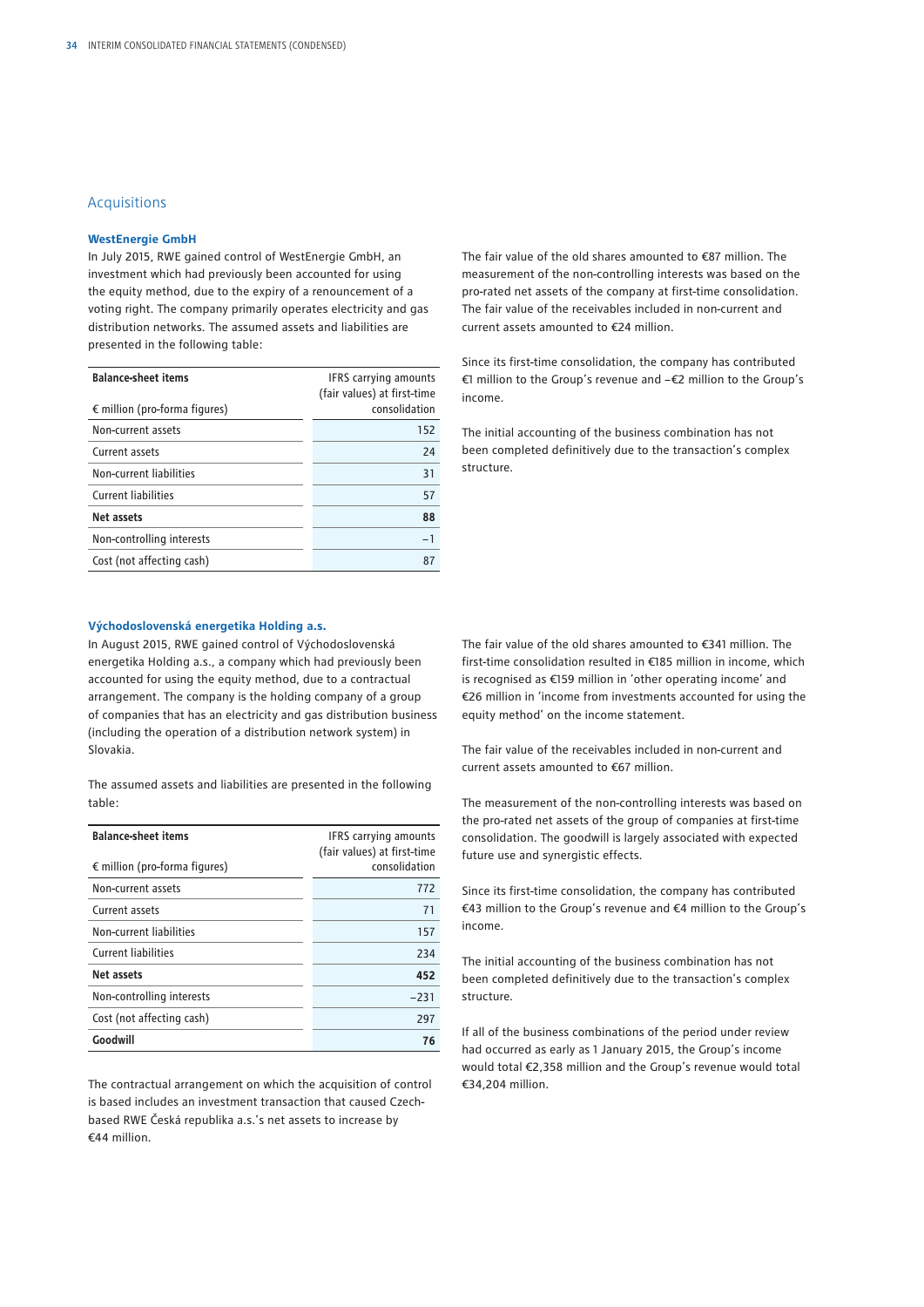#### **Disposals**

#### **Offshore installation vessel "Victoria Mathias"**

At the beginning of January 2015, RWE Innogy sold the special purpose vessel "Victoria Mathias" used to install offshore wind farms to the Dutch company MPI Offshore. The installation ship, which was part of the Renewables Segment, was reported as of 31 December 2014 at a book value of €69 million in the balance sheet under "Assets held for sale".

#### **Network connection for the Gwynt y Môr offshore wind farm**

For regulatory reasons, the Gwynt y Môr offshore wind farm, which belongs to the Renewables Segment, sold its selfconstructed network connection and a transformer station to the financial investors Balfour Beatty Investment Ltd. and Equitix Ltd. in February 2015. As of 31 December 2014, the book value of the network connection and transformer station was reported in the amount of €241 million in the balance sheet under "Assets held for sale".

#### **RWE Grid Holding**

In March 2015, a group of funds managed by Macquarie increased its stake in Czech-based RWE Grid Holding by 15 %. RWE currently owns an interest of 50.04 % in the company, which is assigned to the Central Eastern and South Eastern Europe Segment and pools RWE's Czech gas distribution network activities. With this sale, the share of equity attributable to RWE AG's shareholders increased by €97 million and the share of non-controlling interests increased by €73 million.

#### **RWE Dea**

In March 2015, RWE Dea AG (Upstream Gas&Oil Segment), in which the Group's gas and oil production activities are pooled, was sold to the Luxembourg-based investment company LetterOne.

RWE Dea was accounted for as a discontinued operation until 28 February 2015, after which it was deconsolidated. The gain on the deconsolidation amounted to €1,453 million and has been recognised in "Income from discontinued operations" on the income statement.

Key figures for discontinued operations are presented in the following table:

| Key figures for discontinued operations<br>$\epsilon$ million | Jan – Sep<br>2015 | Jan – Sep<br>2014 |
|---------------------------------------------------------------|-------------------|-------------------|
| Revenue (including natural gas tax)                           | 285               | 1,500             |
| Expenses/income                                               | 1,296             | 928               |
| Income from discontinued operations                           |                   |                   |
| before tax                                                    | 1,581             | 572               |
| Taxes on income                                               | $-57$             | 337               |
| Income from discontinued operations                           | 1.524             | 235               |

Income and expenses directly recognised in equity cumulatively (accumulated other comprehensive income) of discontinued operations amounted to €0 million (31 December 2014: −€40 million).

Of the share of RWE AG shareholders in the sum of recognised income and expenses (total comprehensive income), €795 million (previous year: −€412 million) was allocable to continuing operations and €1,563 million (previous year: €245 million) was allocable to discontinued operations.

As of 31 December 2014, RWE Dea accounted for €4,418 million in non-current assets, €812 million in current assets, €1,490 million in non-current liabilities and €1,145 million in current liabilities.

### Assets and disposal groups held for sale

#### **RWE Innogy GyM 1 Ltd.**

In June 2015, an agreement was reached with UK Green Investment Bank on the sale of the RWE Innogy GyM 1 Ltd., which is assigned to the Renewables Segment and holds a 10 % stake in the Gwynt y Môr offshore wind farm. The sale was completed in October 2015.

With effect from 30 September 2015, the following assets and liabilities of RWE Innogy GyM 1 Ltd. were recognised as being held for sale on the balance sheet:

| <b>Balance-sheet items</b><br>$\epsilon$ million | 30 Sep 2015 |
|--------------------------------------------------|-------------|
| Non-current assets                               | 262         |
| Current assets                                   | 72          |
| Non-current liabilities                          | 14          |
| <b>Current liabilities</b>                       | 339         |

When the assets and liabilities were classified as being held for sale, impairment losses of the disposal group amounting to €22 million were recognised as other operating expenses.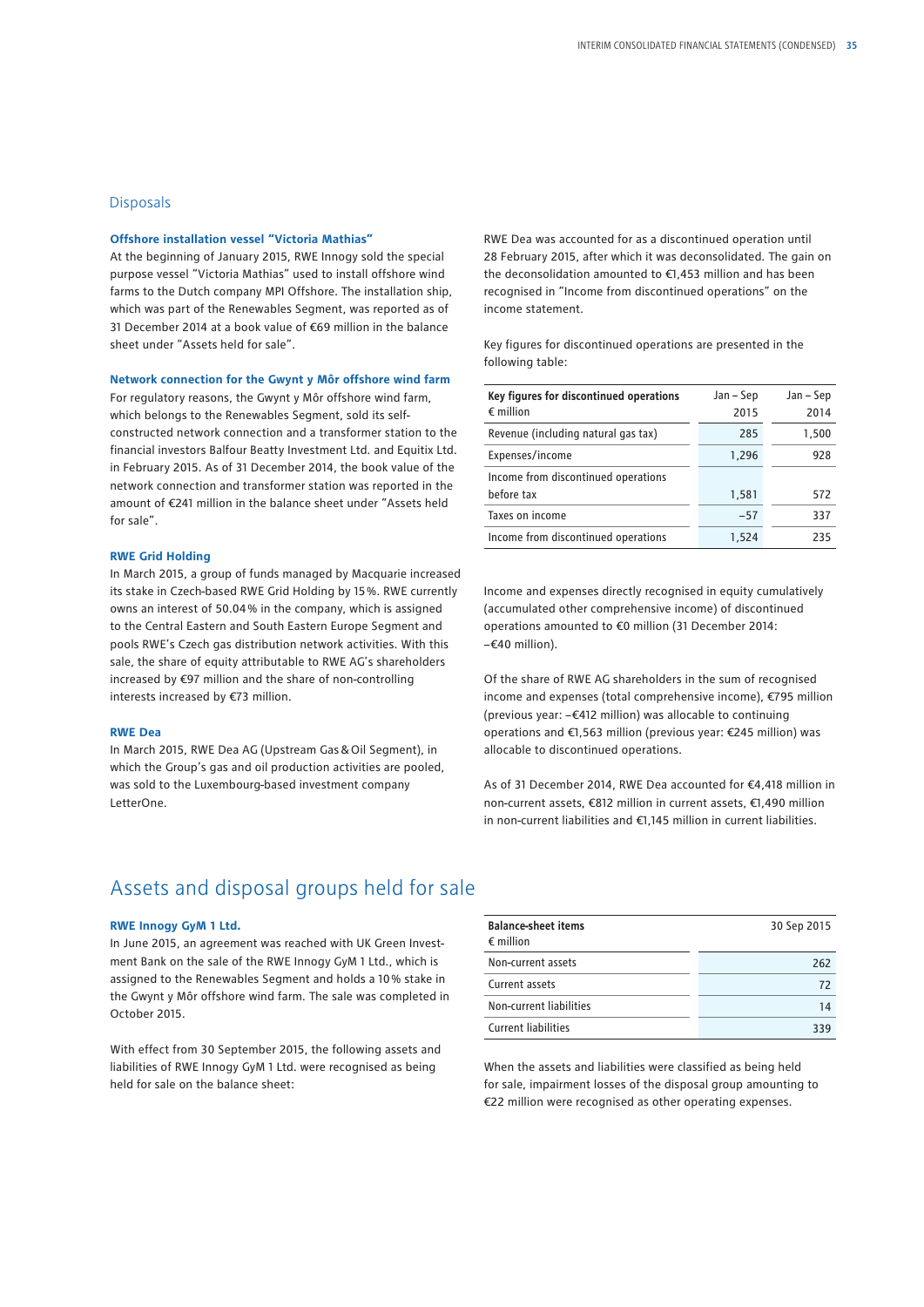#### Revenue

Revenue generated by energy trading operations is stated as net figures, i.e. only reflecting realised gross margins.

## Share-based payment

Information was provided on share-based payment plans for executive staff at RWE AG and at subsidiaries in the consolidated financial statements for the period ended 31 December 2014.

## Dividend distribution

RWE AG's 23 April 2015 Annual General Meeting decided to pay a dividend of €1.00 per individual, dividend-bearing share for

### Equity

A hybrid bond classified as equity with a carrying amount of €1,750 million and a coupon of 4.625% p.a. was repaid in September 2015.

### Financial liabilities

A six-year bond with a carrying amount of €1,801 million and a coupon of 5 % p.a. fell due in February 2015.

In April 2015, RWE AG issued two hybrid bonds with a total volume of €1,250 million and a tenor ending in 2075. The first hybrid bond, which amounts to €700 million, may be cancelled by RWE AG for the first time in 2020, and the second hybrid bond,

In the first quarter of 2015, another tranche was issued within the framework of the Long-Term Incentive Plan for executive staff ("Beat 2010").

fiscal 2014 (fiscal 2013: €1.00). The dividend payment totalled €615 million.

which amounts to €550 million, may be cancelled for the first time in 2025. They have coupons of 2.75 % p.a. and 3.5 % p.a., respectively.

In July 2015, RWE AG issued a hybrid bond with a volume of US\$500 million, a coupon of 6.625 % p.a. and a tenor of 60 years, which may be cancelled for the first time in 2026.

### Earnings per share

|                                                           |                    | Jan – Sep | Jan – Sep |
|-----------------------------------------------------------|--------------------|-----------|-----------|
|                                                           |                    | 2015      | 2014      |
| Net income/income attributable to RWE AG shareholders     | $\epsilon$ million | 1.935     | 994       |
| Number of shares outstanding (weighted average)           | thousands          | 614,745   | 614.745   |
| Basic and diluted earnings per common and preferred share |                    | 3.15      | 1.62      |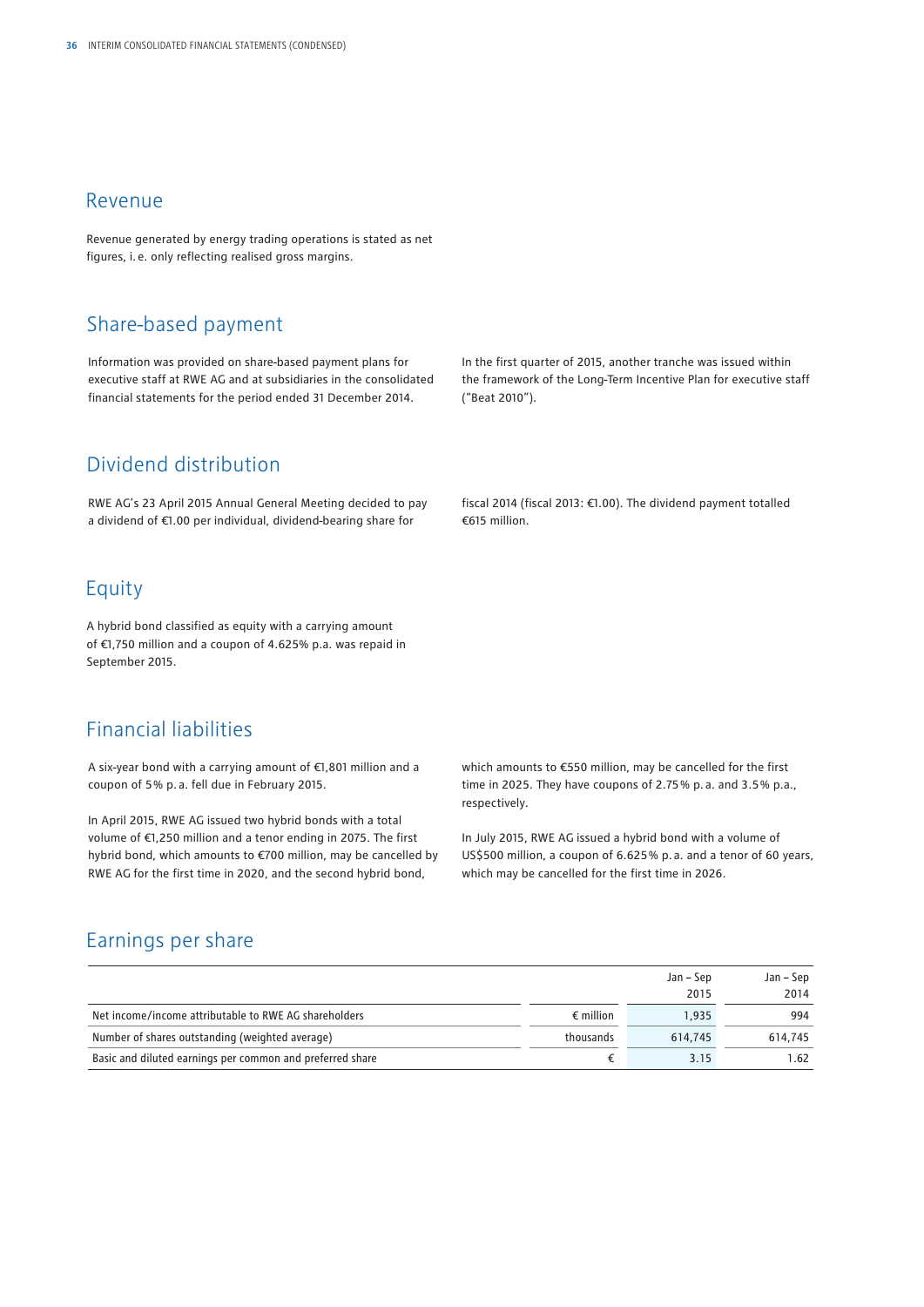### Related party disclosures

The RWE Group classifies associated companies and joint ventures as related parties. In the first three quarters of 2015, transactions concluded with material related parties generated €2,975 million in income (first three quarters of 2014: €3,180 million) and €2,042 million in expenses (first three quarters of 2014: €2,238 million). As of 30 September 2015, accounts receivable amounted to €705 million (31 December 2014: €600 million)

### Reporting on financial instruments

Financial instruments are divided into non-derivative and derivative. Non-derivative financial assets essentially include other non-current financial assets, accounts receivable, marketable securities and cash and cash equivalents. Financial instruments in the "Available for sale" category are recognised at fair value, and other non-derivative financial assets at amortised cost. On the liabilities side, non-derivative financial instruments principally include liabilities recorded at amortised cost.

The fair value of financial instruments "Available for sale", which are reported under other financial assets and securities, is the published exchange price, insofar as the financial instruments are traded on an active market. The fair value of non-quoted debt and equity instruments is determined on the basis of discounted expected payment flows. Current market interest rates corresponding to the term and remaining maturity are used for discounting.

Derivative financial instruments are recognised at fair value as of the balance-sheet date, insofar as they fall under the scope of IAS 39. Exchange-traded products are measured using the published closing prices of the relevant exchange. Non-exchange traded products are measured on the basis of publicly available broker quotations or, if such quotations are not available, of generally accepted valuation methods. In doing so, we draw on prices on active markets as much as possible. If such are not available, company-specific planning estimates are used in the measurement process. These estimates encompass all of the market factors which other market participants would take into account in the course of price determination. Assumptions pertaining to the energy sector and economy are made within the scope of a comprehensive process conducted by an independent

and accounts payable totalled €230 million (31 December 2014: €292 million). All business transactions are concluded at arm's length conditions and on principle do not differ from those concluded with other companies. Other obligations from executory contracts amounted to €1,130 million (31 December 2014: €1,212 million).

team with the involvement of both in-house and external experts. This team is overseen by RWE AG's Group Strategy Department. The assumptions are co-ordinated and agreed upon with the operating subsidiaries in a joint steering committee within the Group and approved as binding budgeting data by the Executive Board.

The fair values of groups of financial assets and financial liabilities are measured based on the net risk position for each business partner in accordance with IFRS 13.48.

As a rule, the carrying amounts of financial assets and liabilities subject to IFRS 7 are identical with their fair values. There are deviations only in relation to bonds, bank debt, and other financial liabilities. Their carrying amounts totalled €19,291 million (31 December 2014: €18,566 million) and their fair values totalled €20,733 million (31 December 2014: €21,183 million).

The following overview presents the main classifications of financial instruments measured at fair value in the fair value hierarchy prescribed by IFRS 7. In accordance with IFRS 13, the individual levels of the fair value hierarchy are defined as follows:

- Level 1: Measurement using (unadjusted) prices of identical financial instruments formed on active markets
- Level 2: Measurement on the basis of input parameters which are not the prices from Level 1, but which can be observed for the financial instrument either directly (i.e. as price) or indirectly (i.e. derived from prices)
- Level 3: Measurement using factors which cannot be observed on the basis of market data.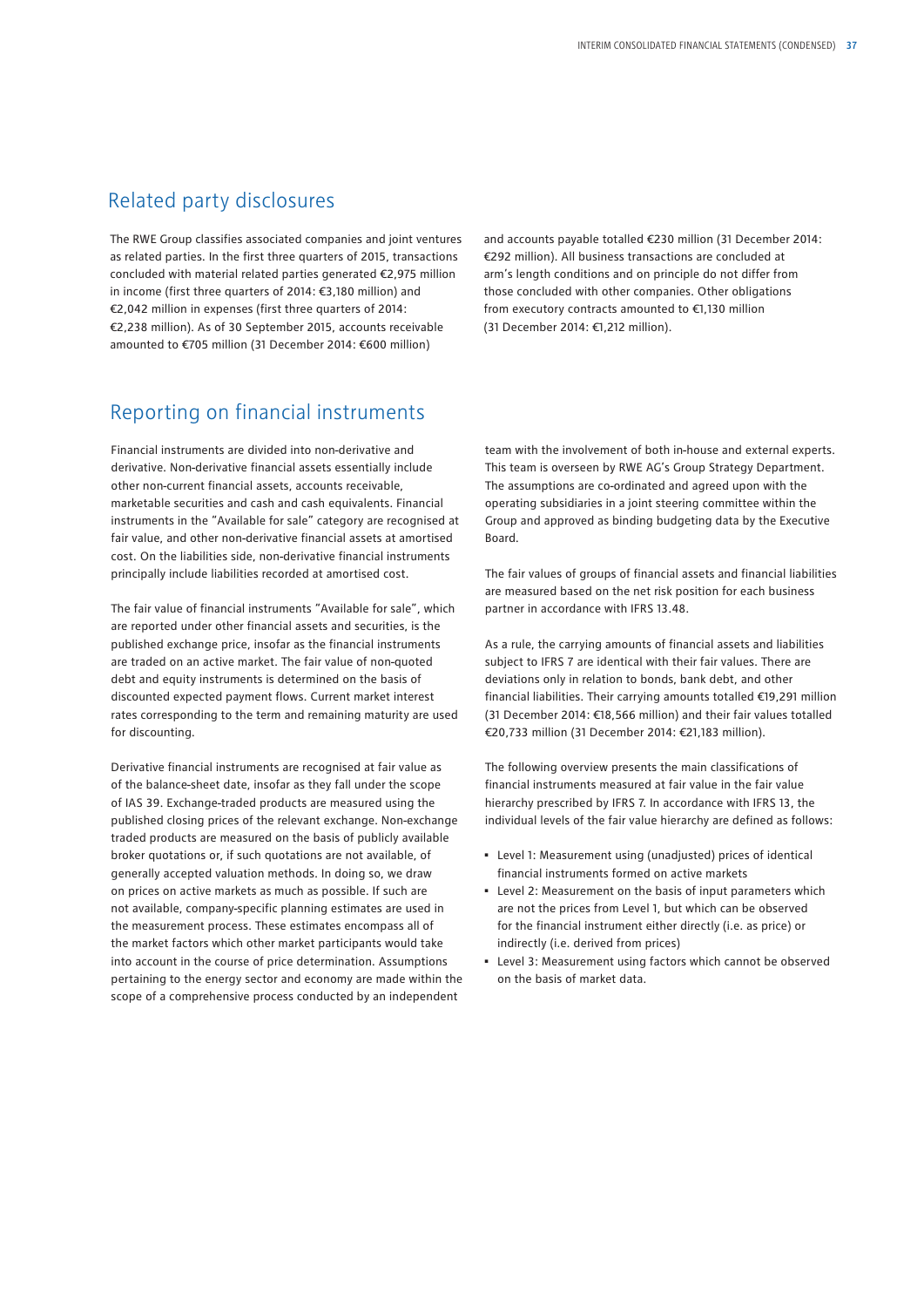| Fair value hierarchy<br>$\epsilon$ million | Total<br>30 Sep 2015 | Level 1 | Level 2  | Level 3 | Total<br>31 Dec 2014 | Level 1 | Level 2  | Level 3 |
|--------------------------------------------|----------------------|---------|----------|---------|----------------------|---------|----------|---------|
| Other financial assets                     | 824                  | 39      | 208      | 577     | 958                  | 39      | 364      | 555     |
| Derivatives (assets)                       | 6,428                |         | 6,373    | 55      | 7,491                |         | 7,422    | 69      |
| of which: used for<br>hedging purposes     | (1, 185)             |         | (1, 185) |         | (1, 459)             |         | (1, 459) |         |
| <b>Securities</b>                          | 7,059                | 6,198   | 861      |         | 4,410                | 1.967   | 2,443    |         |
| Assets held for sale                       |                      |         |          |         | 142                  |         | 142      |         |
| Derivatives (liabilities)                  | 6,079                |         | 6,062    | 17      | 7,408                |         | 7,404    | 4       |
| of which: used for<br>hedging purposes     | (1,990)              |         | (1,990)  |         | (2,369)              |         | (2,369)  |         |
| Liabilities held for sale                  |                      |         |          |         | 93                   |         | 93       |         |

#### The development of the fair values of Level 3 financial instruments is presented in the following table:

| Level 3 financial instruments: | Balance at | Changes in the<br>scope of consoli-<br>dation, currency<br>adjustments and | Changes                         | Balance at            |             |
|--------------------------------|------------|----------------------------------------------------------------------------|---------------------------------|-----------------------|-------------|
| Development in 2015            | 1 Jan 2015 |                                                                            | Recognised in<br>profit or loss | With a cash<br>effect | 30 Sep 2015 |
| $\epsilon$ million             |            | other                                                                      |                                 |                       |             |
| Other financial assets         | 555        | 18                                                                         | $-23$                           | 27                    | 577         |
| Derivatives (assets)           | 69         | $-1$                                                                       | 23                              | $-36$                 | 55          |
| Derivatives (liabilities)      | 4          |                                                                            | 17                              | $-4$                  | 17          |

| Level 3 financial instruments: | Balance at | Changes in the | Changes | Balance at                                               |                                 |                       |             |
|--------------------------------|------------|----------------|---------|----------------------------------------------------------|---------------------------------|-----------------------|-------------|
| Development in 2014            | 1 Jan 2014 |                |         | scope of consoli-<br>dation, currency<br>adjustments and | Recognised in<br>profit or loss | With a cash<br>effect | 30 Sep 2014 |
| $\epsilon$ million             |            | other          |         |                                                          |                                 |                       |             |
| Other financial assets         | 394        | 97             | 16      | 10                                                       | 517                             |                       |             |
| Derivatives (assets)           | 101        | $-1$           |         | $-44$                                                    | 56                              |                       |             |
| Derivatives (liabilities)      | 6          | -              |         | $-2$                                                     |                                 |                       |             |

Amounts recognised in profit or loss generated through Level 3 financial instruments relate to the following line items in the income statement:

| Level 3 financial instruments:       | Total     | Of which:             | Total     | Of which:             |
|--------------------------------------|-----------|-----------------------|-----------|-----------------------|
| Amounts recognised in profit or loss | Jan – Sep | attributable to       | Jan – Sep | attributable to       |
|                                      | 2015      | financial instruments | 2014      | financial instruments |
|                                      |           | held at the           |           | held at the           |
| $\epsilon$ million                   |           | balance-sheet date    |           | balance-sheet date    |
| Revenue                              | 23        | 23                    |           |                       |
| Cost of materials                    | $-17$     | $-17$                 | $-5$      | $-17$                 |
| Other operating income/expenses      | 13        | 6                     | 16        |                       |
| Income from investments              | $-29$     | -                     |           |                       |
| Income from discontinued operations  | $-7$      |                       |           |                       |
|                                      | $-17$     | 11                    | 16        | -4                    |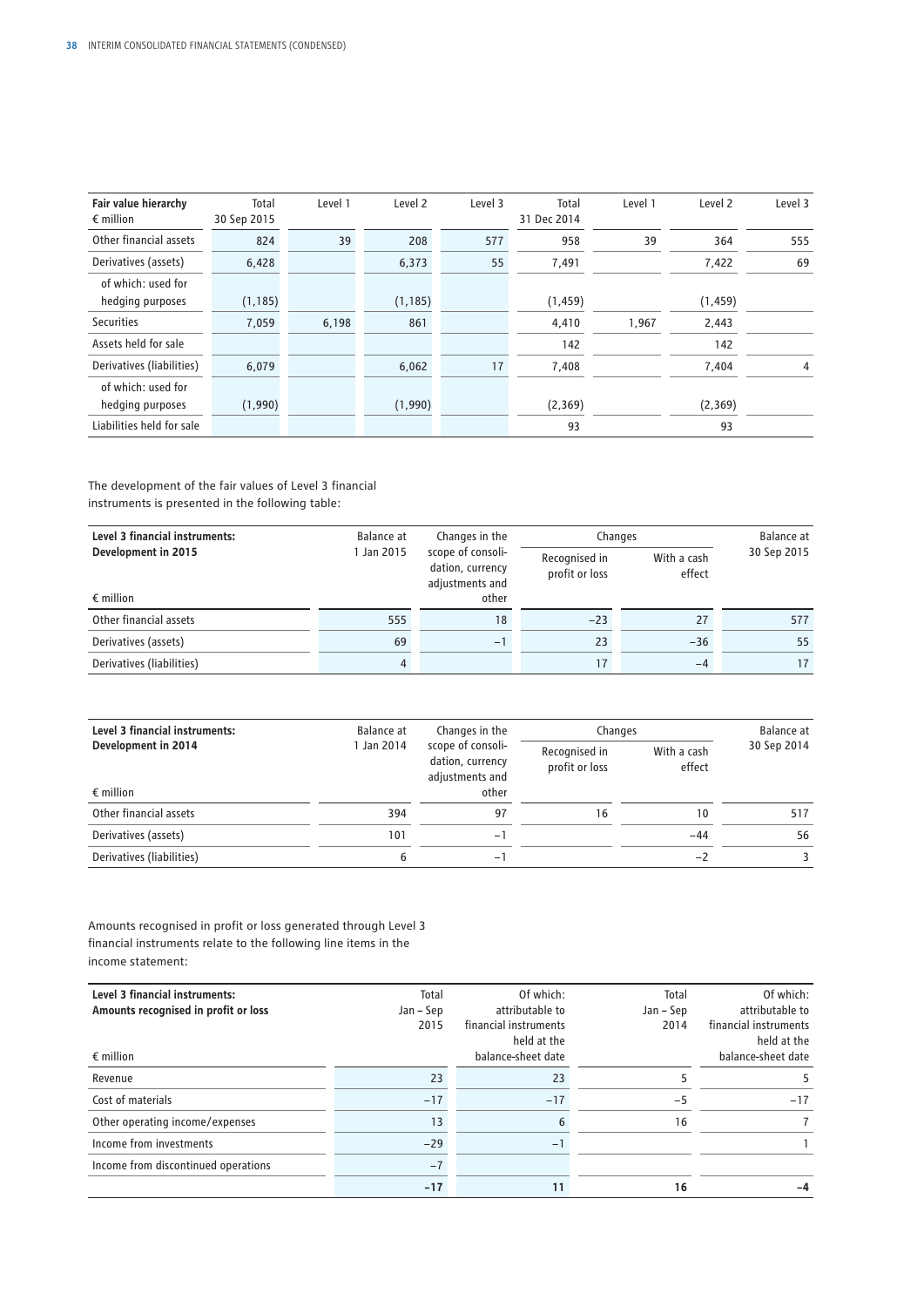Level 3 derivative financial instruments essentially consist of energy purchase agreements, which relate to trading periods for which there are no active markets yet. The valuation of such depends on the development of gas prices in particular.

The following is an overview of the financial assets and financial liabilities which are netted out in accordance with IAS 32 or are

All other things being equal, rising gas prices cause the fair values to increase and vice-versa. A change in pricing by +/−10 % would cause the market value to rise by €5 million or decline by €5 million.

subject to enforceable master netting agreements or similar arrangements.

| <b>Netting of financial assets</b><br>and financial liabilities as of<br>30 Sep 2015 | Gross amounts<br>recognised | Amount<br>set off | Net amounts<br>recognised | Related amounts not set off |                              | Net total |
|--------------------------------------------------------------------------------------|-----------------------------|-------------------|---------------------------|-----------------------------|------------------------------|-----------|
|                                                                                      |                             |                   |                           | Financial<br>instruments    | Cash collateral<br>received/ |           |
| $\epsilon$ million                                                                   |                             |                   |                           |                             | pledged                      |           |
| Derivatives (assets)                                                                 | 9,235                       | $-8,123$          | 1,112                     |                             | $-272$                       | 840       |
| Derivatives (liabilities)                                                            | 8,726                       | $-7,821$          | 905                       | $-91$                       | $-621$                       | 193       |
|                                                                                      |                             |                   |                           |                             |                              |           |
|                                                                                      |                             |                   |                           |                             |                              |           |

| Netting of financial assets<br>and financial liabilities as of<br>31 Dec 2014 | Gross amounts<br>recognised | Amount<br>set off | Net amounts<br>recognised | Related amounts not set off |                              | Net total |
|-------------------------------------------------------------------------------|-----------------------------|-------------------|---------------------------|-----------------------------|------------------------------|-----------|
|                                                                               |                             |                   |                           | Financial<br>instruments    | Cash collateral<br>received/ |           |
| $\epsilon$ million                                                            |                             |                   |                           |                             | pledged                      |           |
| Derivatives (assets)                                                          | 8.452                       | $-7.081$          | 1.371                     |                             | $-323$                       | 1.048     |
| Derivatives (liabilities)                                                     | 8.210                       | $-6.921$          | 1.289                     | $-188$                      | $-918$                       | 183       |

The related amounts not set off include cash collateral received and pledged for over-the-counter transactions as well as collateral pledged in advance for exchange transactions, which may consist of securities transferred as collateral.

## Events after the balance-sheet date

Information on events after the balance-sheet date is presented in the review of operations.